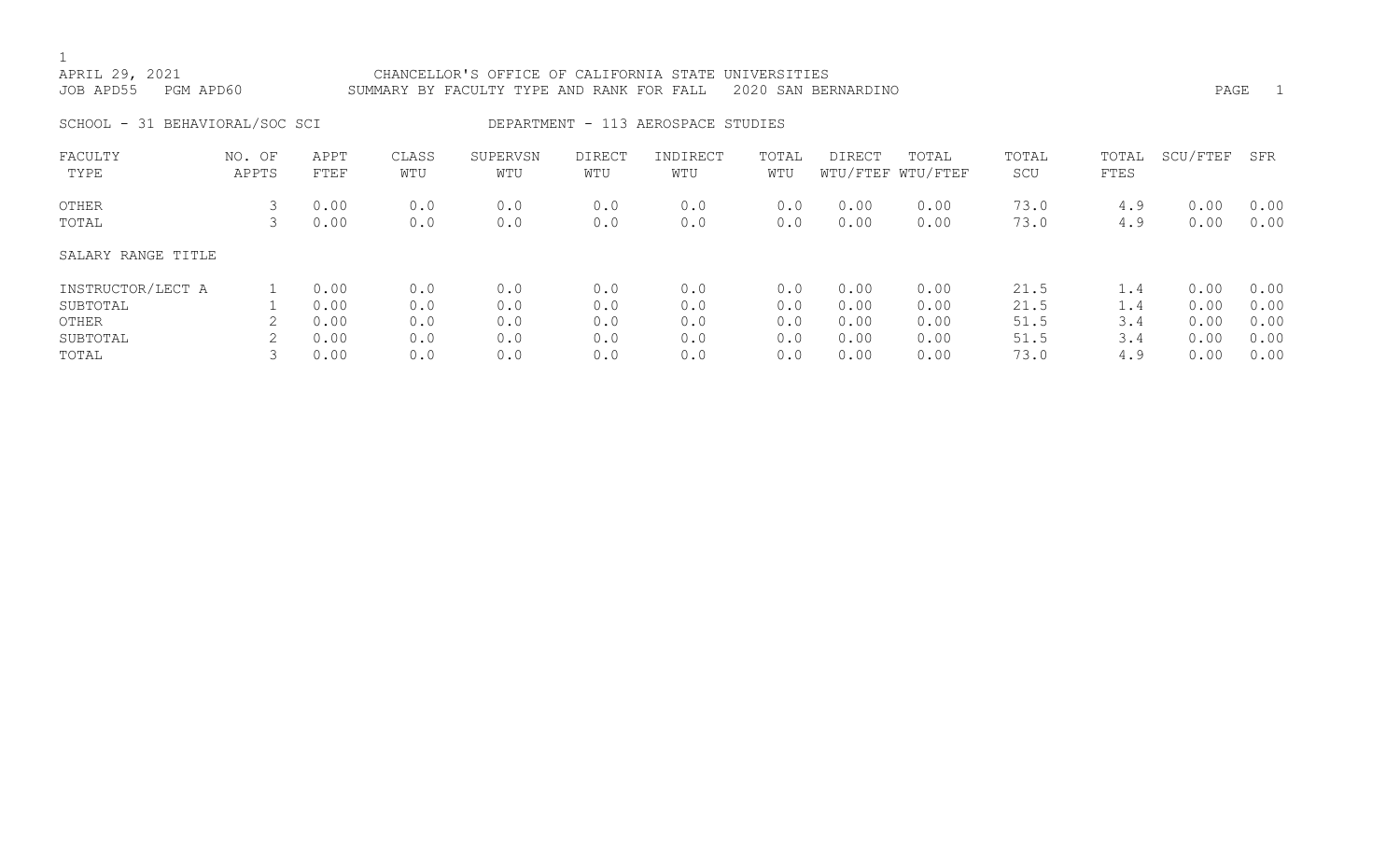#### APRIL 29, 2021 CHANCELLOR'S OFFICE OF CALIFORNIA STATE UNIVERSITIES JOB APD55 PGM APD60 SUMMARY BY FACULTY TYPE AND RANK FOR FALL 2020 SAN BERNARDINO PAGE 2

SCHOOL - 31 BEHAVIORAL/SOC SCI DEPARTMENT - 134 ANTHROPOLOGY

| FACULTY            | NO. OF | APPT | CLASS | SUPERVSN | <b>DIRECT</b> | INDIRECT | TOTAL | DIRECT | TOTAL             | TOTAL  | TOTAL | SCU/FTEF | SFR   |
|--------------------|--------|------|-------|----------|---------------|----------|-------|--------|-------------------|--------|-------|----------|-------|
| TYPE               | APPTS  | FTEF | WTU   | WTU      | WTU           | WTU      | WTU   |        | WTU/FTEF WTU/FTEF | SCU    | FTES  |          |       |
| FULL TIME          |        | 6.16 | 59.0  | 0.3      | 65.3          | 12.0     | 77.3  | 10.59  | 12.54             | 1598.0 | 108.1 | 259.25   | 17.54 |
| PART TIME          | 4      | 1.53 | 27.0  | 0.0      | 27.0          | 0.0      | 27.0  | 17.60  | 17.60             | 963.0  | 64.2  | 627.77   | 41.85 |
| SUBTOTAL           | 11     | 7.70 | 86.0  | 0.3      | 92.3          | 12.0     | 104.3 | 11.99  | 13.55             | 2561.0 | 172.3 | 332.68   | 22.39 |
| TOTAL              | 11     | 7.70 | 86.0  | 0.3      | 92.3          | 12.0     | 104.3 | 11.99  | 13.55             | 2561.0 | 172.3 | 332.68   | 22.39 |
| SALARY RANGE TITLE |        |      |       |          |               |          |       |        |                   |        |       |          |       |
| PROFESSOR/LECT D   |        | 1.83 | 24.0  | 0.0      | 24.0          | 0.0      | 24.0  | 13.09  | 13.09             | 549.0  | 36.7  | 299.35   | 19.98 |
| ASSOC PROF/LECT C  |        | 2.00 | 17.0  | 0.3      | 17.3          | 6.0      | 23.3  | 8.65   | 11.65             | 233.0  | 15.6  | 116.50   | 7.82  |
| ASST PROF/LECT B   |        | 2.66 | 27.0  | 0.0      | 33.0          | 6.0      | 39.0  | 12.39  | 14.64             | 978.0  | 66.7  | 367.12   | 25.02 |
| INSTRUCTOR/LECT A  |        | 1.20 | 18.0  | 0.0      | 18.0          | 0.0      | 18.0  | 15.00  | 15.00             | 801.0  | 53.4  | 667.50   | 44.50 |
| SUBTOTAL           | 11     | 7.70 | 86.0  | 0.3      | 92.3          | 12.0     | 104.3 | 11.99  | 13.55             | 2561.0 | 172.3 | 332.68   | 22.39 |
| TOTAL              |        | 7.70 | 86.0  | 0.3      | 92.3          | 12.0     | 104.3 | 11.99  | 13.55             | 2561.0 | 172.3 | 332.68   | 22.39 |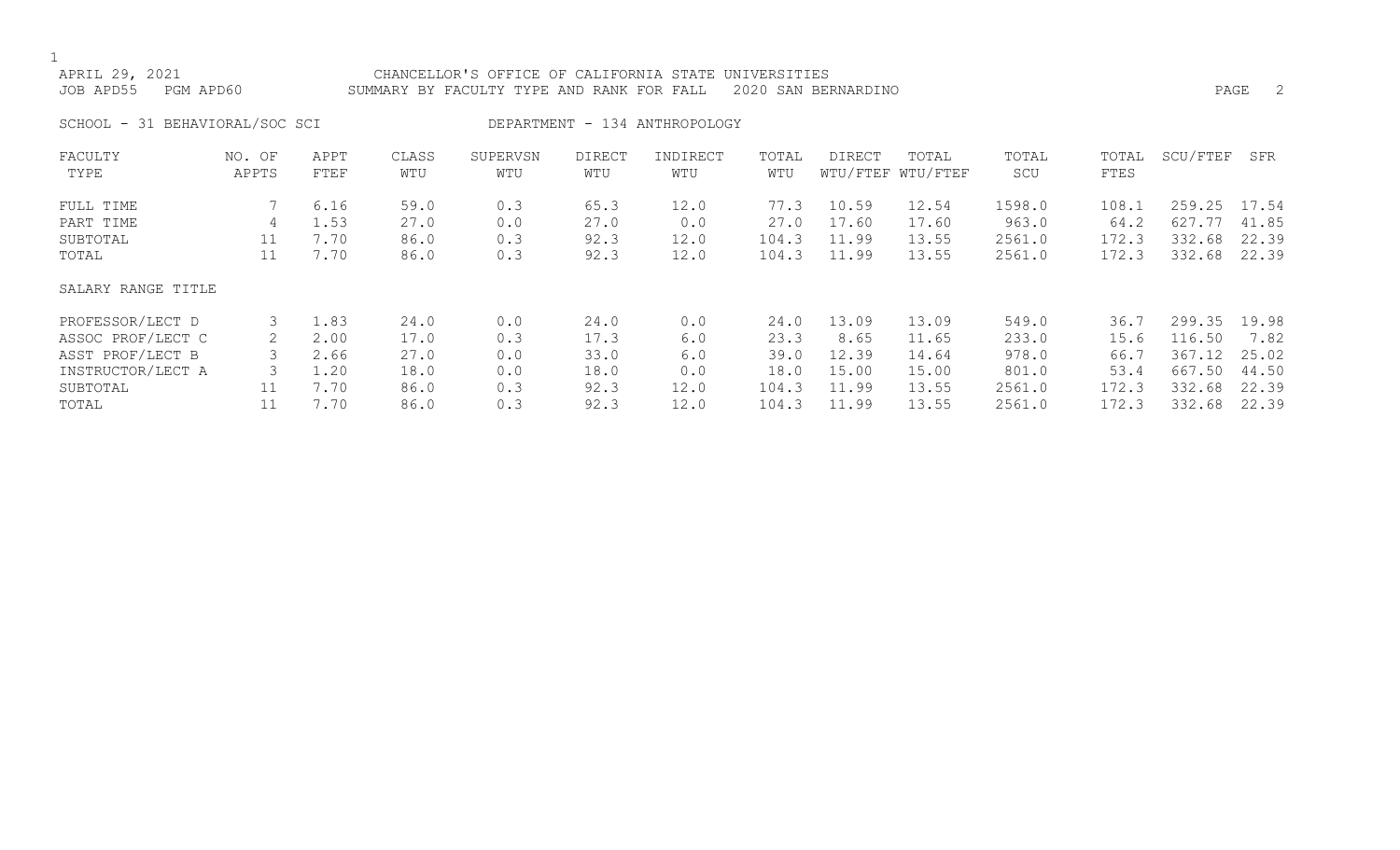| APRIL 29, 2021<br>JOB APD55<br>PGM APD60 |                                                                                                                                                               |                      |                   | CHANCELLOR'S OFFICE OF CALIFORNIA STATE UNIVERSITIES<br>SUMMARY BY FACULTY TYPE AND RANK FOR FALL |                   |                   |                   | 2020 SAN BERNARDINO  |                      |                         |                      | PAGE                 | -3                   |
|------------------------------------------|---------------------------------------------------------------------------------------------------------------------------------------------------------------|----------------------|-------------------|---------------------------------------------------------------------------------------------------|-------------------|-------------------|-------------------|----------------------|----------------------|-------------------------|----------------------|----------------------|----------------------|
|                                          | SCHOOL - 31 BEHAVIORAL/SOC SCI<br>DEPARTMENT - 179 CHILD DEVELOPMENT<br>SUPERVSN<br>NO. OF<br>APPT<br>CLASS<br>DIRECT<br>INDIRECT<br>TOTAL<br>TOTAL<br>DIRECT |                      |                   |                                                                                                   |                   |                   |                   |                      |                      |                         |                      |                      |                      |
| FACULTY<br>TYPE                          | APPTS                                                                                                                                                         | FTEF                 | WTU               | WTU                                                                                               | WTU               | WTU               | WTU               |                      | WTU/FTEF WTU/FTEF    | TOTAL<br>SCU            | TOTAL<br>FTES        | SCU/FTEF             | SFR                  |
| PART TIME<br>SUBTOTAL<br>TOTAL           | 3.                                                                                                                                                            | 0.00<br>0.00<br>0.00 | 8.2<br>8.2<br>8.2 | 0.0<br>0.0<br>0.0                                                                                 | 8.2<br>8.2<br>8.2 | 0.0<br>0.0<br>0.0 | 8.2<br>8.2<br>8.2 | 0.00<br>0.00<br>0.00 | 0.00<br>0.00<br>0.00 | 283.0<br>283.0<br>283.0 | 18.9<br>18.9<br>18.9 | 0.00<br>0.00<br>0.00 | 0.00<br>0.00<br>0.00 |
| SALARY RANGE TITLE                       |                                                                                                                                                               |                      |                   |                                                                                                   |                   |                   |                   |                      |                      |                         |                      |                      |                      |

| TCHNG ASSOCIATE     3  0.00    8.2    0.0     8.2    0.00   8.2   0.00    0.00    283.0    18.9   0.00  0.00 |  |  |  |  |                                                                                                                                     |  |  |
|--------------------------------------------------------------------------------------------------------------|--|--|--|--|-------------------------------------------------------------------------------------------------------------------------------------|--|--|
| SUBTOTAL                                                                                                     |  |  |  |  | $3\qquad 0.00\qquad 8.2\qquad 0.0\qquad 8.2\qquad 0.0\qquad 8.2\qquad 0.00\qquad 0.00\qquad 283.0\qquad 18.9\qquad 0.00\qquad 0.00$ |  |  |
| TOTAL                                                                                                        |  |  |  |  | $3$ 0.00 $8.2$ 0.0 $8.2$ 0.0 $8.2$ 0.00 $0.00$ 283.0 $18.9$ 0.00 $0.00$                                                             |  |  |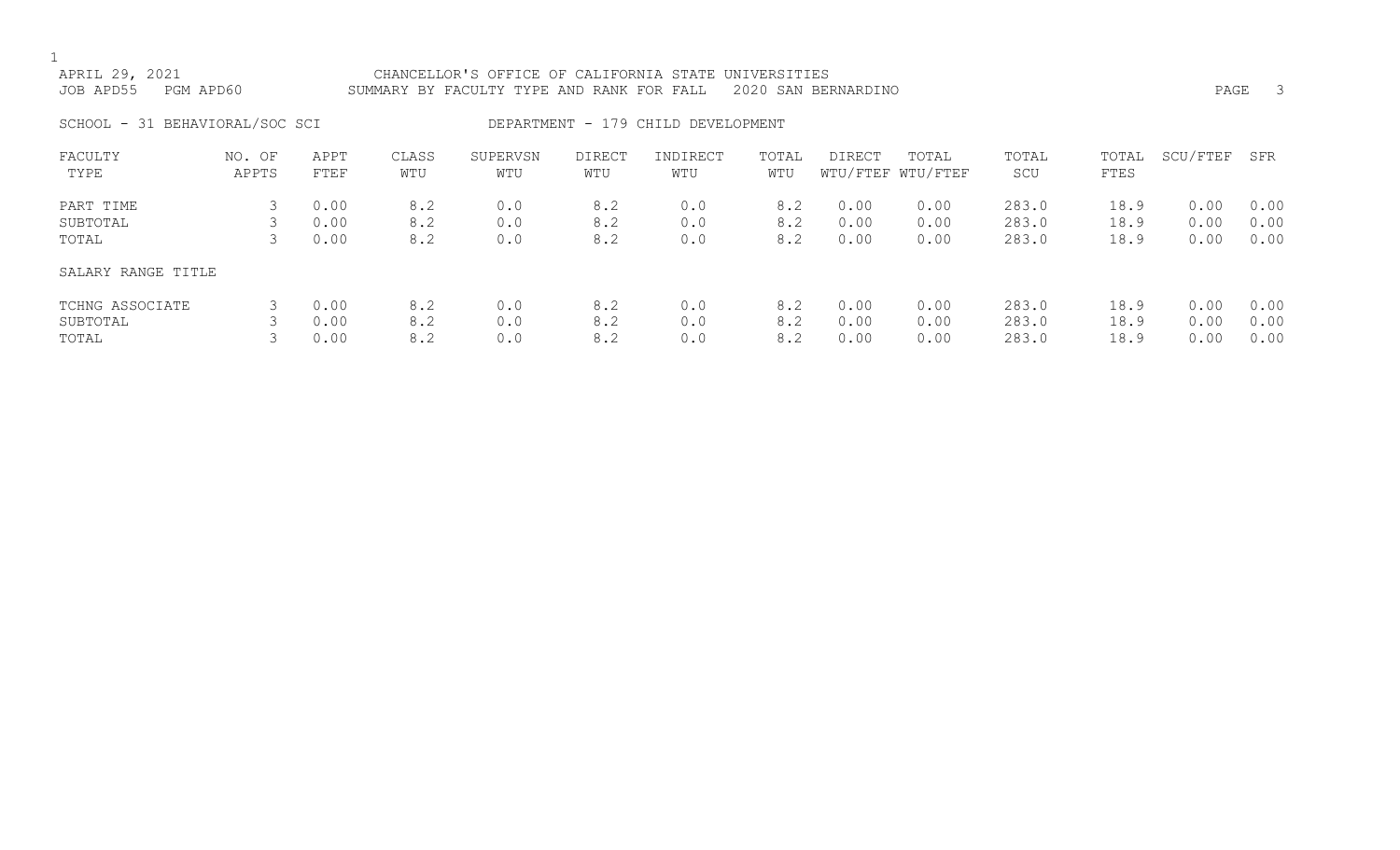### APRIL 29, 2021 CHANCELLOR'S OFFICE OF CALIFORNIA STATE UNIVERSITIES JOB APD55 PGM APD60 SUMMARY BY FACULTY TYPE AND RANK FOR FALL 2020 SAN BERNARDINO PAGE 4

SCHOOL - 31 BEHAVIORAL/SOC SCI DEPARTMENT - 197 CRIMINOLOGY

| FACULTY<br>TYPE    | NO. OF<br>APPTS | APPT<br>FTEF | CLASS<br>WTU | SUPERVSN<br>WTU | <b>DIRECT</b><br>WTU | INDIRECT<br>WTU | TOTAL<br>WTU | DIRECT | TOTAL<br>WTU/FTEF WTU/FTEF | TOTAL<br>SCU | TOTAL<br>FTES | SCU/FTEF | SFR   |
|--------------------|-----------------|--------------|--------------|-----------------|----------------------|-----------------|--------------|--------|----------------------------|--------------|---------------|----------|-------|
|                    |                 |              |              |                 |                      |                 |              |        |                            |              |               |          |       |
| FULL TIME          | 14              | 13.25        | 130.8        | 3.3             | 137.1                | 24.0            | 161.1        | 10.35  | 12.16                      | 4696.0       | 315.1         | 354.42   | 23.78 |
| PART TIME          |                 | 2.10         | 30.0         | 0.0             | 30.0                 | 0.0             | 30.0         | 14.29  | 14.29                      | 1008.0       | 67.4          | 480.00   | 32.10 |
| SUBTOTAL           | 21              | 15.35        | 160.8        | 3.3             | 167.1                | 24.0            | 191.1        | 10.89  | 12.45                      | 5704.0       | 382.5         | 371.60   | 24.92 |
| TOTAL              | 21              | 15.35        | 160.8        | 3.3             | 167.1                | 24.0            | 191.1        | 10.89  | 12.45                      | 5704.0       | 382.5         | 371.60   | 24.92 |
| SALARY RANGE TITLE |                 |              |              |                 |                      |                 |              |        |                            |              |               |          |       |
| PROFESSOR/LECT D   | 6               | 4.75         | 36.3         | 3.0             | 42.3                 | 12.0            | 54.3         | 8.91   | 11.43                      | 1254.0       | 84.8          | 264.06   | 17.86 |
| ASSOC PROF/LECT C  |                 | 3.00         | 36.6         | 0.3             | 36.9                 | 0.0             | 36.9         | 12.29  | 12.29                      | 1087.0       | 73.2          | 362.09   | 24.38 |
| ASST PROF/LECT B   |                 | 5.00         | 48.9         | 0.0             | 48.9                 | 12.0            | 60.9         | 9.78   | 12.18                      | 2013.0       | 134.4         | 402.68   | 26.88 |
| INSTRUCTOR/LECT A  |                 | 2.60         | 39.0         | 0.0             | 39.0                 | 0.0             | 39.0         | 15.00  | 15.00                      | 1350.0       | 90.2          | 519.23   | 34.69 |
| SUBTOTAL           | 21              | 15.35        | 160.8        | 3.3             | 167.1                | 24.0            | 191.1        | 10.89  | 12.45                      | 5704.0       | 382.5         | 371.60   | 24.92 |
| TOTAL              | 21              | 15.35        | 160.8        | 3.3             | 167.1                | 24.0            | 191.1        | 10.89  | 12.45                      | 5704.0       | 382.5         | 371.60   | 24.92 |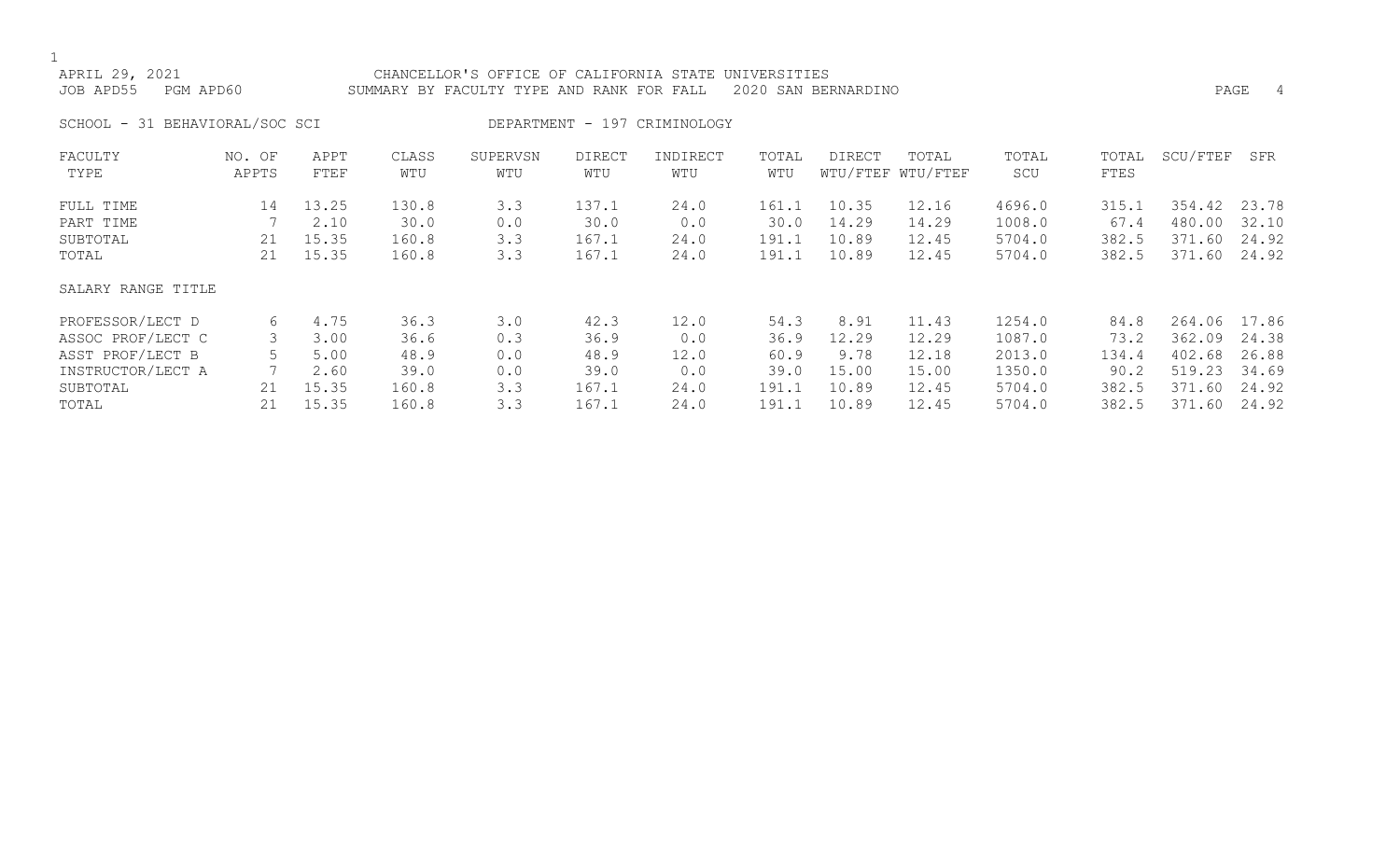SALARY RANGE TITLE

| APRIL 29, 2021<br>JOB APD55<br>PGM APD60 |                 |              |              | CHANCELLOR'S OFFICE OF CALIFORNIA STATE UNIVERSITIES<br>SUMMARY BY FACULTY TYPE AND RANK FOR FALL |                            |                 |              | 2020 SAN BERNARDINO |                            |              |               |              | PAGE<br>-5 |
|------------------------------------------|-----------------|--------------|--------------|---------------------------------------------------------------------------------------------------|----------------------------|-----------------|--------------|---------------------|----------------------------|--------------|---------------|--------------|------------|
| SCHOOL - 31 BEHAVIORAL/SOC SCI           |                 |              |              |                                                                                                   | DEPARTMENT - 235 ECONOMICS |                 |              |                     |                            |              |               |              |            |
| FACULTY<br>TYPE                          | NO. OF<br>APPTS | APPT<br>FTEF | CLASS<br>WTU | SUPERVSN<br>WTU                                                                                   | DIRECT<br>WTU              | INDIRECT<br>WTU | TOTAL<br>WTU | DIRECT              | TOTAL<br>WTU/FTEF WTU/FTEF | TOTAL<br>SCU | TOTAL<br>FTES | SCU/FTEF     | SFR        |
| FULL TIME                                | 4               | 3.00         | 30.0         | 0.0                                                                                               | 30.0                       | 18.0            | 48.0         | 10.01               | 16.01                      | 1131.0       | 75.4          | 377.25 25.15 |            |
| PART TIME                                | 8               | 2.40         | 36.0         | 0.0                                                                                               | 36.0                       | 0.0             | 36.0         | 15.00               | 15.00                      | 2136.0       | 142.5         | 890.00       | 59.38      |
| SUBTOTAL                                 | 12              | 5.40         | 66.0         | 0.0                                                                                               | 66.0                       | 18.0            | 84.0         | 12.23               | 15.56                      | 3267.0       | 217.9         | 605.22       | 40.37      |
| TOTAL                                    |                 | 5.40         | 66.0         | 0.0                                                                                               | 66.0                       | 18.0            | 84.0         | 12.23               | 15.56                      | 3267.0       | 217.9         | 605.22 40.37 |            |

PROFESSOR/LECT D 1 0.00 0.0 0.0 0.0 12.0 12.0 0.00 0.00 0.0 0.0 0.00 0.00 ASSOC PROF/LECT C  $1 \quad 1.00 \quad 12.0 \quad 0.0 \quad 12.0 \quad 0.0 \quad 12.0 \quad 12.00 \quad 12.00 \quad 495.0 \quad 33.0 \quad 33.00$ ASST PROF/LECT B 2 2.00 18.0 0.0 18.0 6.0 24.0 9.01 12.01 636.0 42.4 318.32 21.22 INSTRUCTOR/LECT A 8 2.40 36.0 0.0 36.0 0.0 36.0 15.00 15.00 2136.0 142.5 890.00 59.38 SUBTOTAL 12 5.40 66.0 0.0 66.0 18.0 84.0 12.23 15.56 3267.0 217.9 605.22 40.37 TOTAL 12 5.40 66.0 0.0 66.0 18.0 84.0 12.23 15.56 3267.0 217.9 605.22 40.37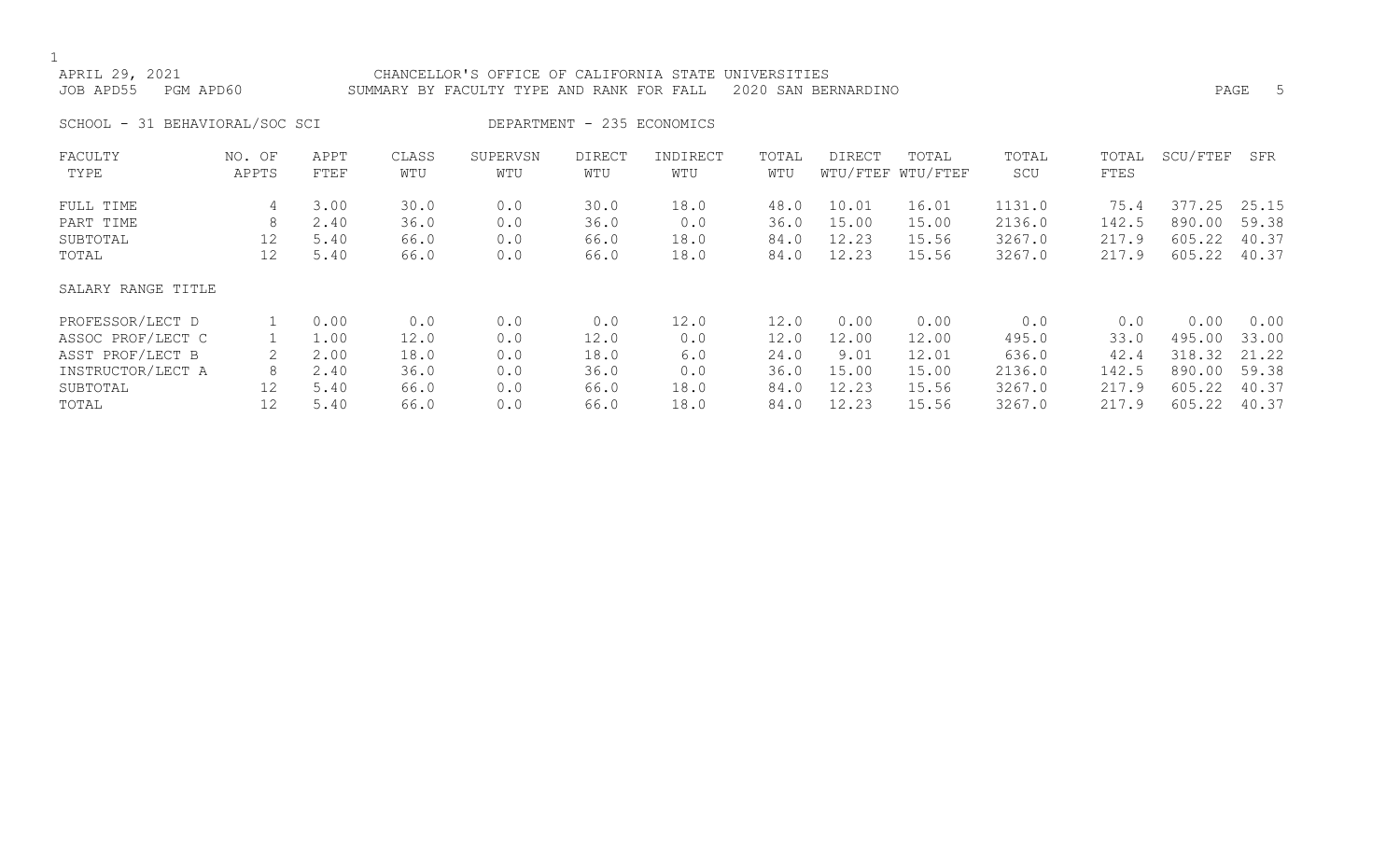| APRIL 29, 2021<br>JOB APD55    | PGM APD60       |              |              | CHANCELLOR'S OFFICE OF CALIFORNIA STATE UNIVERSITIES<br>SUMMARY BY FACULTY TYPE AND RANK FOR FALL |               |                                 |              | 2020 SAN BERNARDINO |                            |                |               |                  | -6<br>PAGE     |
|--------------------------------|-----------------|--------------|--------------|---------------------------------------------------------------------------------------------------|---------------|---------------------------------|--------------|---------------------|----------------------------|----------------|---------------|------------------|----------------|
| SCHOOL - 31 BEHAVIORAL/SOC SCI |                 |              |              |                                                                                                   |               | DEPARTMENT - 258 ETHNIC STUDIES |              |                     |                            |                |               |                  |                |
| FACULTY<br>TYPE                | NO. OF<br>APPTS | APPT<br>FTEF | CLASS<br>WTU | SUPERVSN<br>WTU                                                                                   | DIRECT<br>WTU | INDIRECT<br>WTU                 | TOTAL<br>WTU | DIRECT              | TOTAL<br>WTU/FTEF WTU/FTEF | TOTAL<br>SCU   | TOTAL<br>FTES | SCU/FTEF         | SFR            |
| PART TIME                      |                 | 0.20         | 9.0          | 0.0                                                                                               | 9.0           | 0.0                             | 9.0          | 45.00               | 45.00                      | 522.0          | 34.8          | 610.00           | 74.00          |
| SUBTOTAL<br>TOTAL              |                 | 0.20<br>0.20 | 9.0<br>9.0   | 0.0<br>0.0                                                                                        | 9.0<br>9.0    | 0.0<br>0.0                      | 9.0<br>9.0   | 45.00<br>45.00      | 45.00<br>45.00             | 522.0<br>522.0 | 34.8<br>34.8  | 610.00<br>610.00 | 74.00<br>74.00 |
| SALARY RANGE TITLE             |                 |              |              |                                                                                                   |               |                                 |              |                     |                            |                |               |                  |                |

| INSTRUCTOR/LECT A | $\begin{array}{ccc} \n\cdot & \cdot & \cdot & \cdot \n\end{array}$ | 9.0 | 0.0 | 9.0 | 0.0 |  | 9.0 45.00 45.00 | 522.0 | 34.8 610.00 74.00 |  |
|-------------------|--------------------------------------------------------------------|-----|-----|-----|-----|--|-----------------|-------|-------------------|--|
| SUBTOTAL          | 0.20                                                               | 9.0 | 0.0 | 9.0 | 0.0 |  | 9.0 45.00 45.00 | 522.0 | 34.8 610.00 74.00 |  |
| TOTAL             | 0.20                                                               |     | 0.0 | 9.0 | 0.0 |  | 9.0 45.00 45.00 | 522.0 | 34.8 610.00 74.00 |  |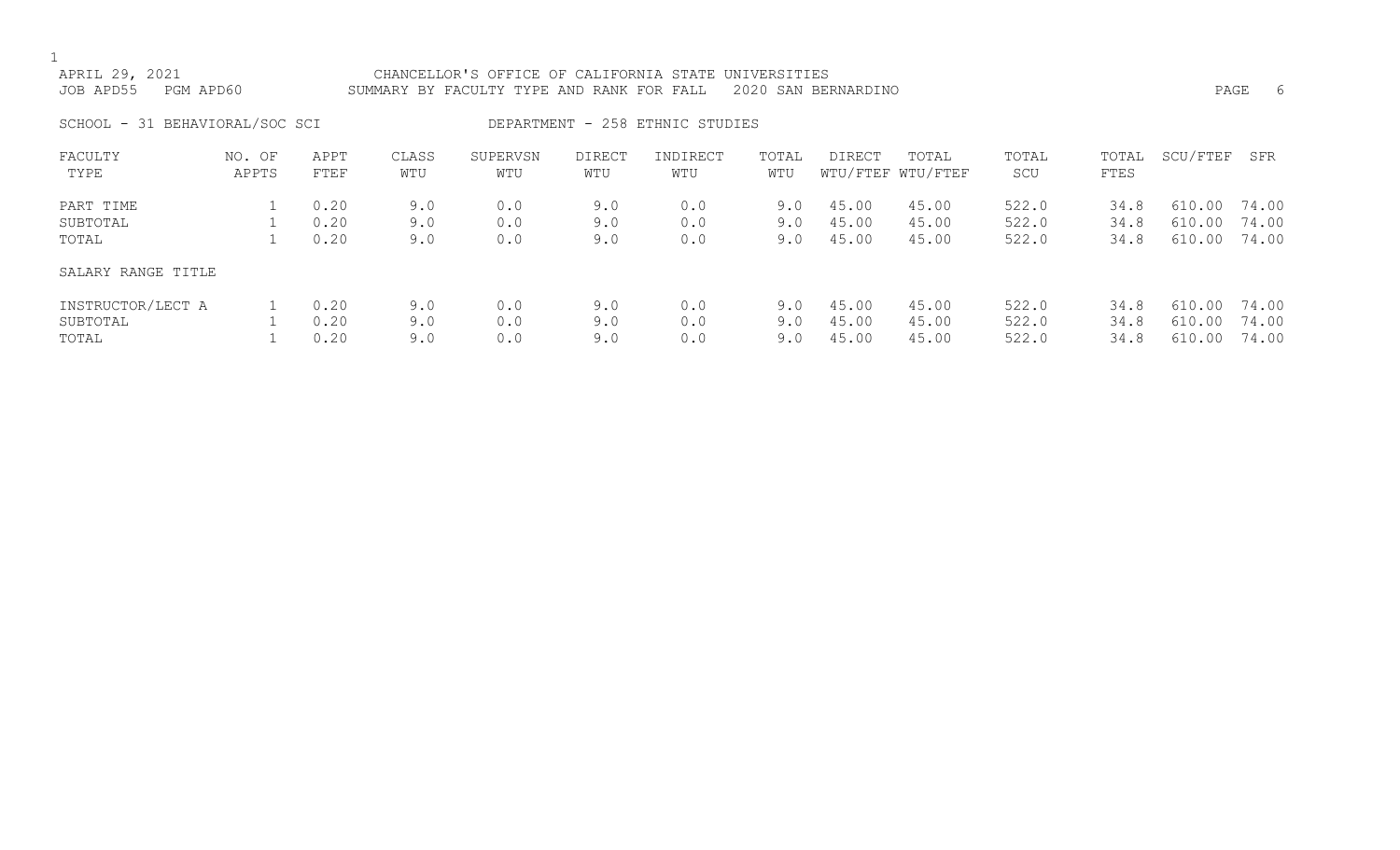$1$ <br>AE

| APRIL 29, 2021<br>JOB APD55 | PGM APD60                      |      | SUMMARY BY FACULTY TYPE AND RANK FOR FALL 2020 SAN BERNARDINO | CHANCELLOR'S OFFICE OF CALIFORNIA STATE UNIVERSITIES |                            |          |       |        |       |       |       | PAGE     |     |
|-----------------------------|--------------------------------|------|---------------------------------------------------------------|------------------------------------------------------|----------------------------|----------|-------|--------|-------|-------|-------|----------|-----|
|                             | SCHOOL - 31 BEHAVIORAL/SOC SCI |      |                                                               |                                                      | DEPARTMENT - 305 GEOGRAPHY |          |       |        |       |       |       |          |     |
| FACULTY                     | NO. OF                         | APPT | CLASS                                                         | SUPERVSN                                             | DIRECT                     | INDIRECT | TOTAL | DIRECT | TOTAL | TOTAL | TOTAL | SCU/FTEF | SFR |

| TYPE               | APPTS | FTEF | WTU  | WTU | WTU   | WTU  | WTU   |       | WTU/FTEF WTU/FTEF | SCU    | FTES  |        |       |
|--------------------|-------|------|------|-----|-------|------|-------|-------|-------------------|--------|-------|--------|-------|
| FULL TIME          | 8     | 6.15 | 77.9 | 5.9 | 89.8  | 12.0 | 101.8 | 14.61 | 16.56             | 2921.0 | 196.3 | 475.11 | 31.93 |
| PART TIME          |       | 0.40 | 21.0 | 0.0 | 21.0  | 0.0  | 21.0  | 52.50 | 52.50             | 768.0  | 51.2  | 920.00 | 28.00 |
| SUBTOTAL           | 11    | 6.55 | 98.9 | 5.9 | 110.8 | 12.0 | 122.8 | 16.92 | 18.75             | 3689.0 | 247.5 | 563.38 | 37.80 |
| TOTAL              | 11    | 6.55 | 98.9 | 5.9 | 110.8 | 12.0 | 122.8 | 16.92 | 18.75             | 3689.0 | 247.5 | 563.38 | 37.80 |
| SALARY RANGE TITLE |       |      |      |     |       |      |       |       |                   |        |       |        |       |
| PROFESSOR/LECT D   | 4     | 3.33 | 40.9 | 0.0 | 43.9  | 3.0  | 46.9  | 13.17 | 14.07             | 1169.0 | 78.1  | 350.63 | 23.41 |
| ASSOC PROF/LECT C  |       | 1.00 | 12.0 | 0.0 | 12.0  | 0.0  | 12.0  | 11.99 | 11.99             | 148.0  | 9.9   | 147.85 | 9.86  |
| ASST PROF/LECT B   |       | 0.89 | 8.0  | 1.0 | 9.0   | 9.0  | 18.0  | 10.14 | 20.27             | 213.0  | 14.3  | 239.86 | 16.10 |
| INSTRUCTOR/LECT A  | 4     | 0.90 | 33.0 | 0.0 | 36.0  | 0.0  | 36.0  | 40.00 | 40.00             | 1809.0 | 120.6 | 10.00  | 34.00 |
| TCHNG ASSOCIATE    |       | 0.43 | 5.0  | 4.9 | 9.9   | 0.0  | 9.9   | 23.29 | 23.29             | 350.0  | 24.7  | 823.53 | 58.07 |
| SUBTOTAL           | 11    | 6.55 | 98.9 | 5.9 | 110.8 | 12.0 | 122.8 | 16.92 | 18.75             | 3689.0 | 247.5 | 563.38 | 37.80 |
| TOTAL              | 11    | 6.55 | 98.9 | 5.9 | 110.8 | 12.0 | 122.8 | 16.92 | 18.75             | 3689.0 | 247.5 | 563.38 | 37.80 |
|                    |       |      |      |     |       |      |       |       |                   |        |       |        |       |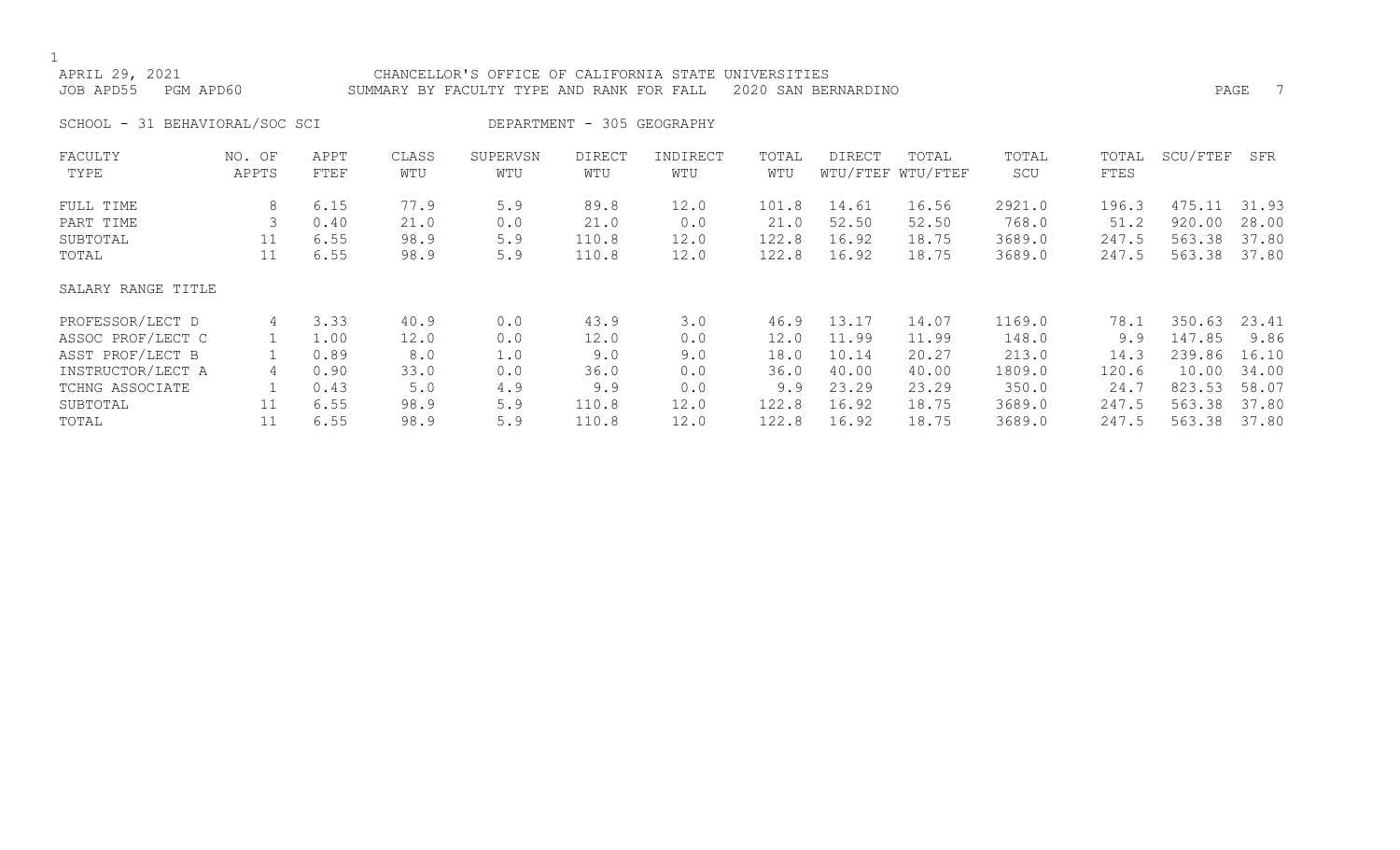| APRIL 29, 2021<br>JOB APD55<br>PGM APD60                                       |                      |                                 |                                | CHANCELLOR'S OFFICE OF CALIFORNIA STATE UNIVERSITIES<br>SUMMARY BY FACULTY TYPE AND RANK FOR FALL |                                 |                             |                                 | 2020 SAN BERNARDINO              |                                  |                                        |                                  | PAGE                                 | -8                               |
|--------------------------------------------------------------------------------|----------------------|---------------------------------|--------------------------------|---------------------------------------------------------------------------------------------------|---------------------------------|-----------------------------|---------------------------------|----------------------------------|----------------------------------|----------------------------------------|----------------------------------|--------------------------------------|----------------------------------|
| SCHOOL - 31 BEHAVIORAL/SOC SCI                                                 |                      |                                 |                                |                                                                                                   | DEPARTMENT - 348 HISTORY        |                             |                                 |                                  |                                  |                                        |                                  |                                      |                                  |
| FACULTY<br>TYPE                                                                | NO. OF<br>APPTS      | APPT<br>FTEF                    | CLASS<br>WTU                   | SUPERVSN<br>WTU                                                                                   | <b>DIRECT</b><br>WTU            | INDIRECT<br>WTU             | TOTAL<br>WTU                    | DIRECT                           | TOTAL<br>WTU/FTEF WTU/FTEF       | TOTAL<br>SCU                           | TOTAL<br>FTES                    | SCU/FTEF                             | SFR                              |
| FULL TIME<br>PART TIME<br>SUBTOTAL<br>TOTAL                                    | 16<br>11<br>27<br>27 | 12.07<br>4.27<br>16.34<br>16.34 | 97.8<br>54.0<br>151.8<br>151.8 | 2.0<br>0.3<br>2.3<br>2.3                                                                          | 126.8<br>75.3<br>202.1<br>202.1 | 27.0<br>0.0<br>27.0<br>27.0 | 153.8<br>75.3<br>229.1<br>229.1 | 10.50<br>17.64<br>12.37<br>12.37 | 12.74<br>17.64<br>14.02<br>14.02 | 7166.5<br>4944.0<br>12110.5<br>12110.5 | 480.1<br>329.6<br>809.7<br>809.7 | 593.60<br>158.39<br>741.11<br>741.11 | 39.76<br>77.23<br>49.55<br>49.55 |
| SALARY RANGE TITLE                                                             |                      |                                 |                                |                                                                                                   |                                 |                             |                                 |                                  |                                  |                                        |                                  |                                      |                                  |
| PROFESSOR/LECT D<br>ASSOC PROF/LECT C<br>ASST PROF/LECT B<br>INSTRUCTOR/LECT A | 5<br>5<br>6<br>11    | 3.18<br>2.60<br>5.00<br>5.57    | 27.3<br>27.0<br>28.5<br>69.0   | 2.0<br>0.3<br>0.0<br>0.0                                                                          | 35.3<br>30.3<br>40.5<br>96.0    | 0.0<br>3.0<br>24.0<br>0.0   | 35.3<br>33.3<br>64.5<br>96.0    | 11.12<br>11.66<br>8.10<br>17.24  | 11.12<br>12.81<br>12.90<br>17.24 | 844.0<br>924.0<br>1792.5<br>8550.0     | 57.8<br>62.3<br>119.6<br>570.0   | 265.83<br>355.52<br>358.50<br>535.84 | 18.21<br>23.97<br>23.91<br>2.39  |

SUBTOTAL 27 16.34 151.8 2.3 202.1 27.0 229.1 12.37 14.02 12110.5 809.7 741.11 49.55 TOTAL 27 16.34 151.8 2.3 202.1 27.0 229.1 12.37 14.02 12110.5 809.7 741.11 49.55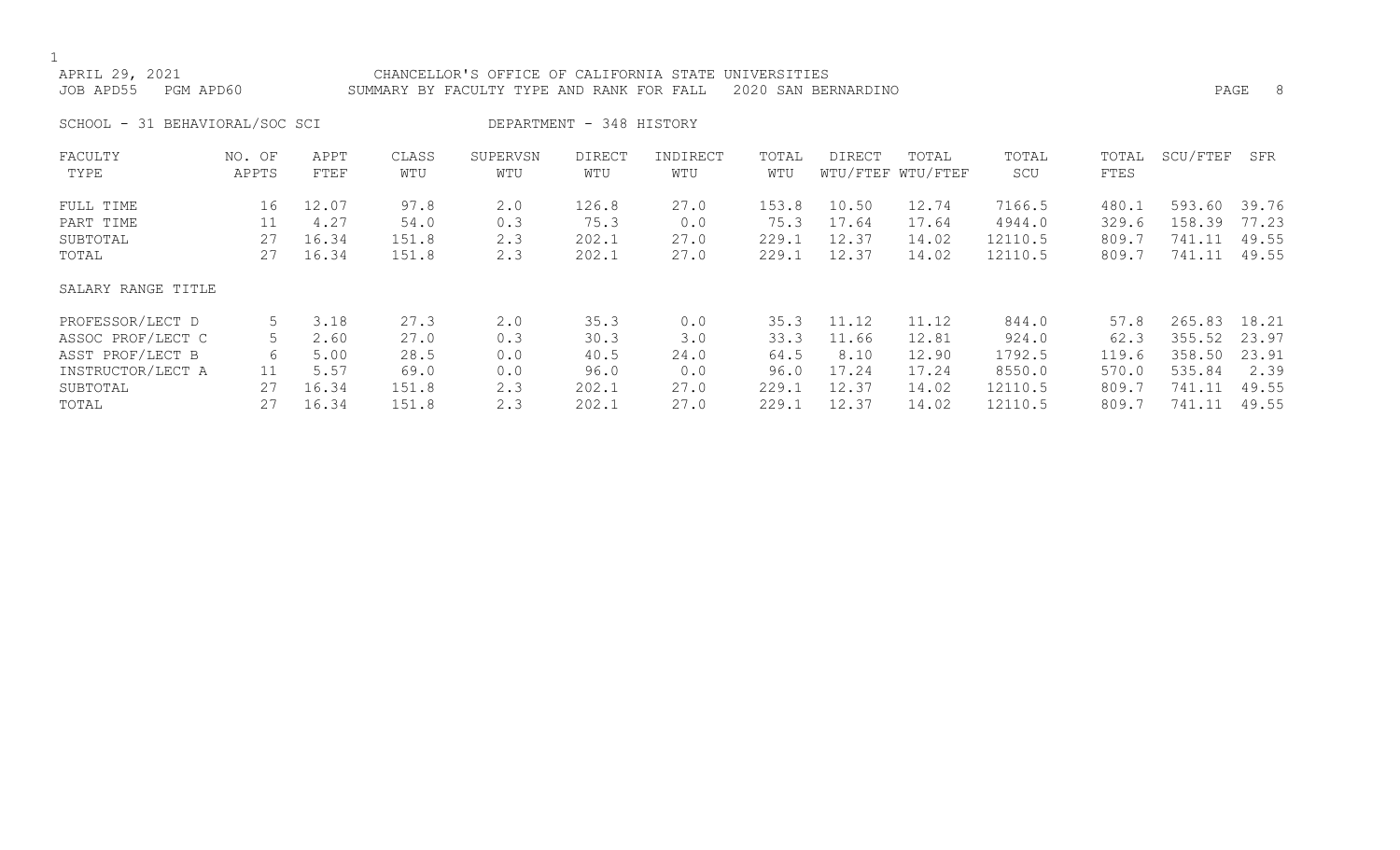| APRIL 29, 2021<br>JOB APD55    | PGM APD60       |                      |                   | CHANCELLOR'S OFFICE OF CALIFORNIA STATE UNIVERSITIES<br>SUMMARY BY FACULTY TYPE AND RANK FOR FALL |                   |                                    |                   | 2020 SAN BERNARDINO  |                            |                   |                      | PAGE                 | -9                   |
|--------------------------------|-----------------|----------------------|-------------------|---------------------------------------------------------------------------------------------------|-------------------|------------------------------------|-------------------|----------------------|----------------------------|-------------------|----------------------|----------------------|----------------------|
| SCHOOL - 31 BEHAVIORAL/SOC SCI |                 |                      |                   |                                                                                                   |                   | DEPARTMENT - 351 HUMAN DEVELOPMENT |                   |                      |                            |                   |                      |                      |                      |
| FACULTY<br>TYPE                | NO. OF<br>APPTS | APPT<br>FTEF         | CLASS<br>WTU      | SUPERVSN<br>WTU                                                                                   | DIRECT<br>WTU     | INDIRECT<br>WTU                    | TOTAL<br>WTU      | DIRECT               | TOTAL<br>WTU/FTEF WTU/FTEF | TOTAL<br>SCU      | TOTAL<br><b>FTES</b> | SCU/FTEF             | SFR                  |
| FULL TIME<br>SUBTOTAL<br>TOTAL |                 | 0.08<br>0.08<br>0.08 | 0.0<br>0.0<br>0.0 | 0.0<br>0.0<br>0.0                                                                                 | 0.0<br>0.0<br>0.0 | 0.0<br>0.0<br>0.0                  | 0.0<br>0.0<br>0.0 | 0.00<br>0.00<br>0.00 | 0.00<br>0.00<br>0.00       | 0.0<br>0.0<br>0.0 | 0.0<br>0.0<br>0.0    | 0.00<br>0.00<br>0.00 | 0.00<br>0.00<br>0.00 |

### SALARY RANGE TITLE

| ASSOC PROF/LECT C 1 0.08 0.0 |      |            | 0.0        | 0.0 | 0.0                                    | $0.0$ $0.00$ $0.00$ |                     | 0.0                 | $0.0$ $0.00$ $0.00$ |  |
|------------------------------|------|------------|------------|-----|----------------------------------------|---------------------|---------------------|---------------------|---------------------|--|
| SUBTOTAL                     |      | 1 0.08 0.0 | $\sim$ 0.0 |     | $0.0$ $0.0$ $0.0$ $0.00$ $0.00$ $0.00$ |                     |                     | $0.0$ 0.0 0.00 0.00 |                     |  |
| TOTAL                        | 0.08 | 0.0        | 0.0        | 0.0 | 0.0                                    |                     | $0.0$ $0.00$ $0.00$ | 0.0                 | $0.0$ $0.00$ $0.00$ |  |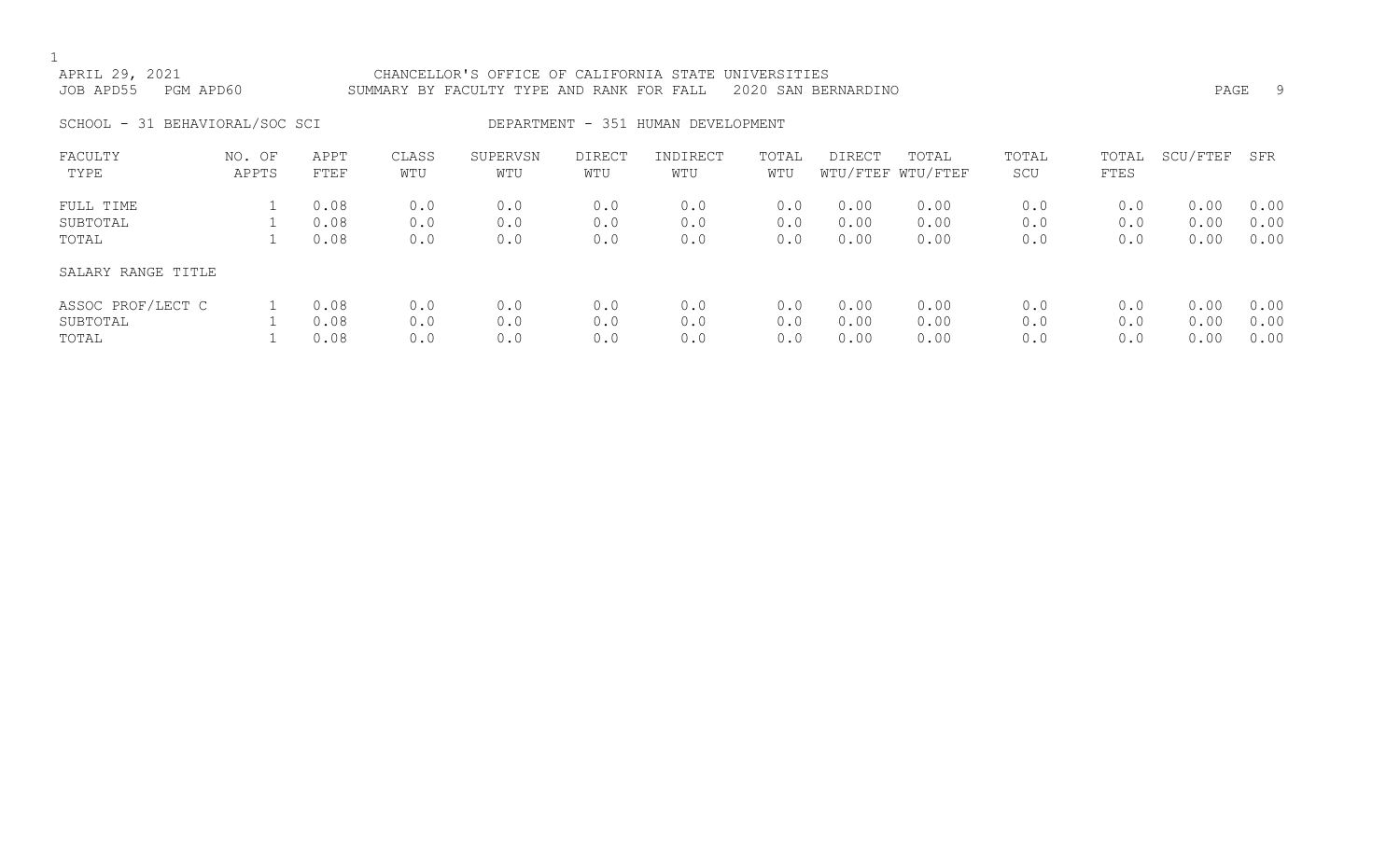| APRIL 29, 2021<br>JOB APD55<br>PGM APD60 |                 |                      |                   | CHANCELLOR'S OFFICE OF CALIFORNIA STATE UNIVERSITIES<br>SUMMARY BY FACULTY TYPE AND RANK FOR FALL |                   |                                          |                   | 2020 SAN BERNARDINO  |                            |                      |                   |                      | PAGE 10              |
|------------------------------------------|-----------------|----------------------|-------------------|---------------------------------------------------------------------------------------------------|-------------------|------------------------------------------|-------------------|----------------------|----------------------------|----------------------|-------------------|----------------------|----------------------|
| SCHOOL - 31 BEHAVIORAL/SOC SCI           |                 |                      |                   |                                                                                                   |                   | DEPARTMENT - 497 MILITARY SCIENCE (ROTC) |                   |                      |                            |                      |                   |                      |                      |
| FACULTY<br>TYPE                          | NO. OF<br>APPTS | APPT<br>FTEF         | CLASS<br>WTU      | SUPERVSN<br>WTU                                                                                   | DIRECT<br>WTU     | INDIRECT<br>WTU                          | TOTAL<br>WTU      | DIRECT               | TOTAL<br>WTU/FTEF WTU/FTEF | TOTAL<br>SCU         | TOTAL<br>FTES     | SCU/FTEF             | SFR                  |
| OTHER<br>TOTAL                           | 2<br>2          | 0.00<br>0.00         | 0.0<br>0.0        | 0.0<br>0.0                                                                                        | 0.0<br>0.0        | 0.0<br>0.0                               | 0.0<br>0.0        | 0.00<br>0.00         | 0.00<br>0.00               | 58.0<br>58.0         | 3.9<br>3.9        | 0.00<br>0.00         | 0.00<br>0.00         |
| SALARY RANGE TITLE                       |                 |                      |                   |                                                                                                   |                   |                                          |                   |                      |                            |                      |                   |                      |                      |
| INSTRUCTOR/LECT A<br>SUBTOTAL<br>TOTAL   | 2<br>2<br>2     | 0.00<br>0.00<br>0.00 | 0.0<br>0.0<br>0.0 | 0.0<br>0.0<br>0.0                                                                                 | 0.0<br>0.0<br>0.0 | 0.0<br>0.0<br>0.0                        | 0.0<br>0.0<br>0.0 | 0.00<br>0.00<br>0.00 | 0.00<br>0.00<br>0.00       | 58.0<br>58.0<br>58.0 | 3.9<br>3.9<br>3.9 | 0.00<br>0.00<br>0.00 | 0.00<br>0.00<br>0.00 |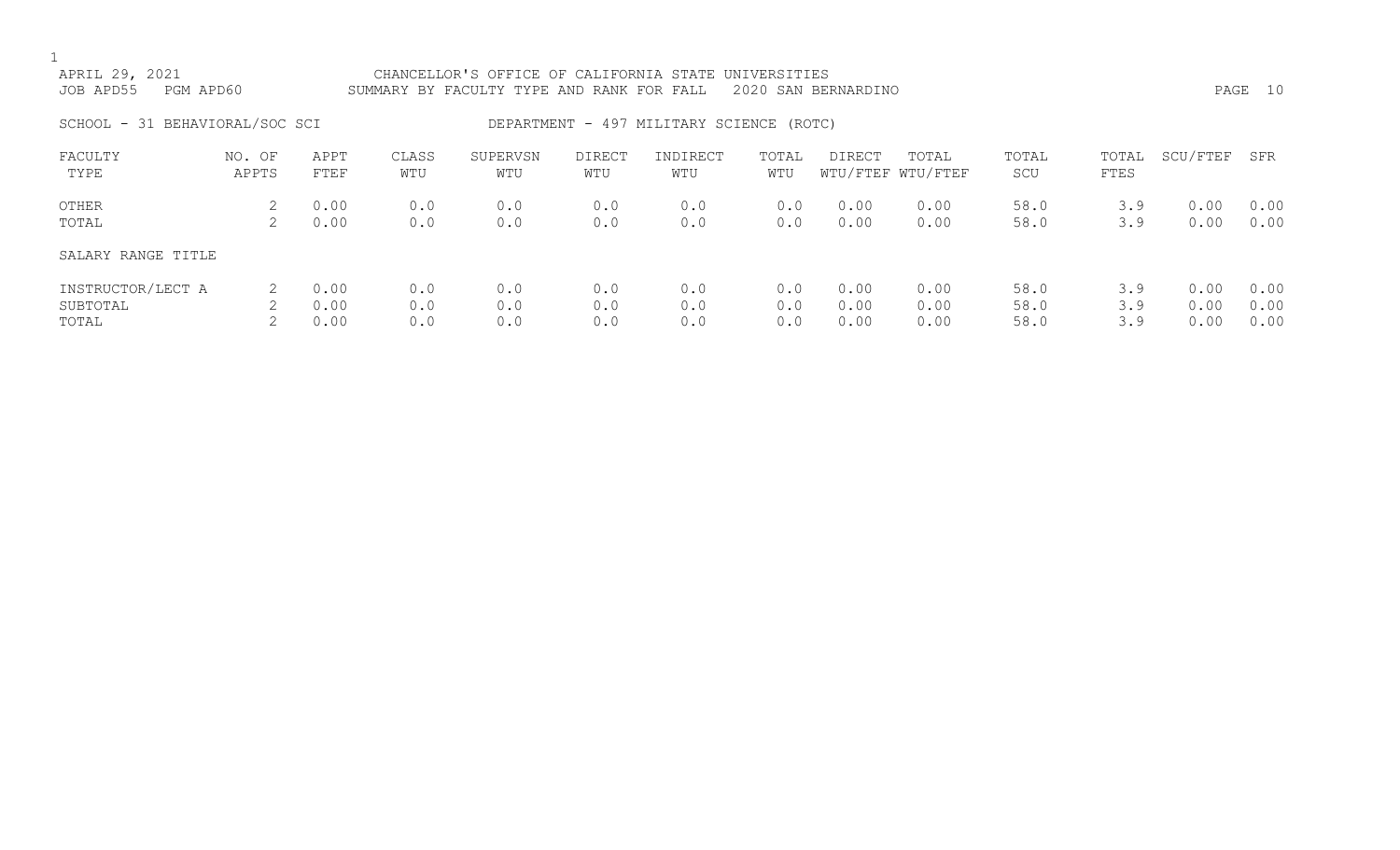| APRIL 29, 2021<br>JOB APD55<br>PGM APD60    |                 |                              |                              | CHANCELLOR'S OFFICE OF CALIFORNIA STATE UNIVERSITIES<br>SUMMARY BY FACULTY TYPE AND RANK FOR FALL |                                |                                    |                                | 2020 SAN BERNARDINO              |                                  |                                      |                                  |                                      | PAGE 11                          |
|---------------------------------------------|-----------------|------------------------------|------------------------------|---------------------------------------------------------------------------------------------------|--------------------------------|------------------------------------|--------------------------------|----------------------------------|----------------------------------|--------------------------------------|----------------------------------|--------------------------------------|----------------------------------|
| SCHOOL - 31 BEHAVIORAL/SOC SCI              |                 |                              |                              |                                                                                                   |                                | DEPARTMENT - 580 POLITICAL SCIENCE |                                |                                  |                                  |                                      |                                  |                                      |                                  |
| FACULTY<br>TYPE                             | NO. OF<br>APPTS | APPT<br>FTEF                 | CLASS<br>WTU                 | SUPERVSN<br>WTU                                                                                   | <b>DIRECT</b><br>WTU           | INDIRECT<br>WTU                    | TOTAL<br>WTU                   | DIRECT                           | TOTAL<br>WTU/FTEF WTU/FTEF       | TOTAL<br>SCU                         | TOTAL<br>FTES                    | SCU/FTEF                             | SFR                              |
| FULL TIME<br>PART TIME<br>SUBTOTAL<br>TOTAL | 8<br>9<br>17    | 6.25<br>2.90<br>9.15<br>9.15 | 63.0<br>33.0<br>96.0<br>96.0 | 0.6<br>0.0<br>0.6<br>0.6                                                                          | 69.6<br>45.0<br>114.6<br>114.6 | 18.0<br>9.0<br>27.0<br>27.0        | 87.6<br>54.0<br>141.6<br>141.6 | 11.14<br>15.52<br>12.53<br>12.53 | 14.02<br>18.62<br>15.48<br>15.48 | 2664.0<br>3513.0<br>6177.0<br>6177.0 | 180.6<br>235.3<br>415.9<br>415.9 | 426.38<br>211.38<br>675.23<br>675.23 | 28.91<br>81.12<br>45.46<br>45.46 |
| SALARY RANGE TITLE                          |                 |                              |                              |                                                                                                   |                                |                                    |                                |                                  |                                  |                                      |                                  |                                      |                                  |
| PROFESSOR/LECT D                            | 4               | 0.75                         | 9.0                          | 0.3<br>.                                                                                          | 12.3                           | 21.0                               | 33.3                           | 16.40                            | 44.40                            | 858.0                                | 57.9                             | 144.00                               | 77.20                            |

|                   | .    | - - - | - - - | ---                                                                                                                                       | ---  | ----  | ----  | ------ | .      |       | _ _ _ _ _ _ | .     |
|-------------------|------|-------|-------|-------------------------------------------------------------------------------------------------------------------------------------------|------|-------|-------|--------|--------|-------|-------------|-------|
| ASSOC PROF/LECT C | 3.00 | 36.0  | 0.0   | 36.0                                                                                                                                      |      | 36.0  | 12.00 | 12.00  | 831.0  | 56.5  | 277.00      | 18.83 |
| ASST PROF/LECT B  | 3.00 | 24.0  | 0.3   | 30.3                                                                                                                                      | 6.0  | 36.3  | 10.11 | 12.11  | 1755.0 | 118.2 | 585.39      | 39.43 |
| INSTRUCTOR/LECT A | 2.40 | 27.0  | 0.0   | 36.0                                                                                                                                      |      | 36.0  | 15.00 | 15.00  | 2733.0 | 183.3 | 138.75      | 76.35 |
| SUBTOTAL          | 9.15 | 96.0  | 0.6   | $\textcolor{red}{\textbf{1}}\textcolor{red}{\textbf{1}}\textcolor{red}{\textbf{4}}\textcolor{red}{\textbf{.}}\textcolor{red}{\textbf{6}}$ | 27.0 | 141.6 | 12.53 | 15.48  | 6177.0 | 415.9 | 675.23      | 45.46 |
| TOTAL             | 9.15 | 96.0  | 0.6   | $\textcolor{red}{\textbf{114.6}}$                                                                                                         | 27.0 | 141.6 | 12.53 | 15.48  | 6177.0 | 415.9 | 675.23      | 45.46 |
|                   |      |       |       |                                                                                                                                           |      |       |       |        |        |       |             |       |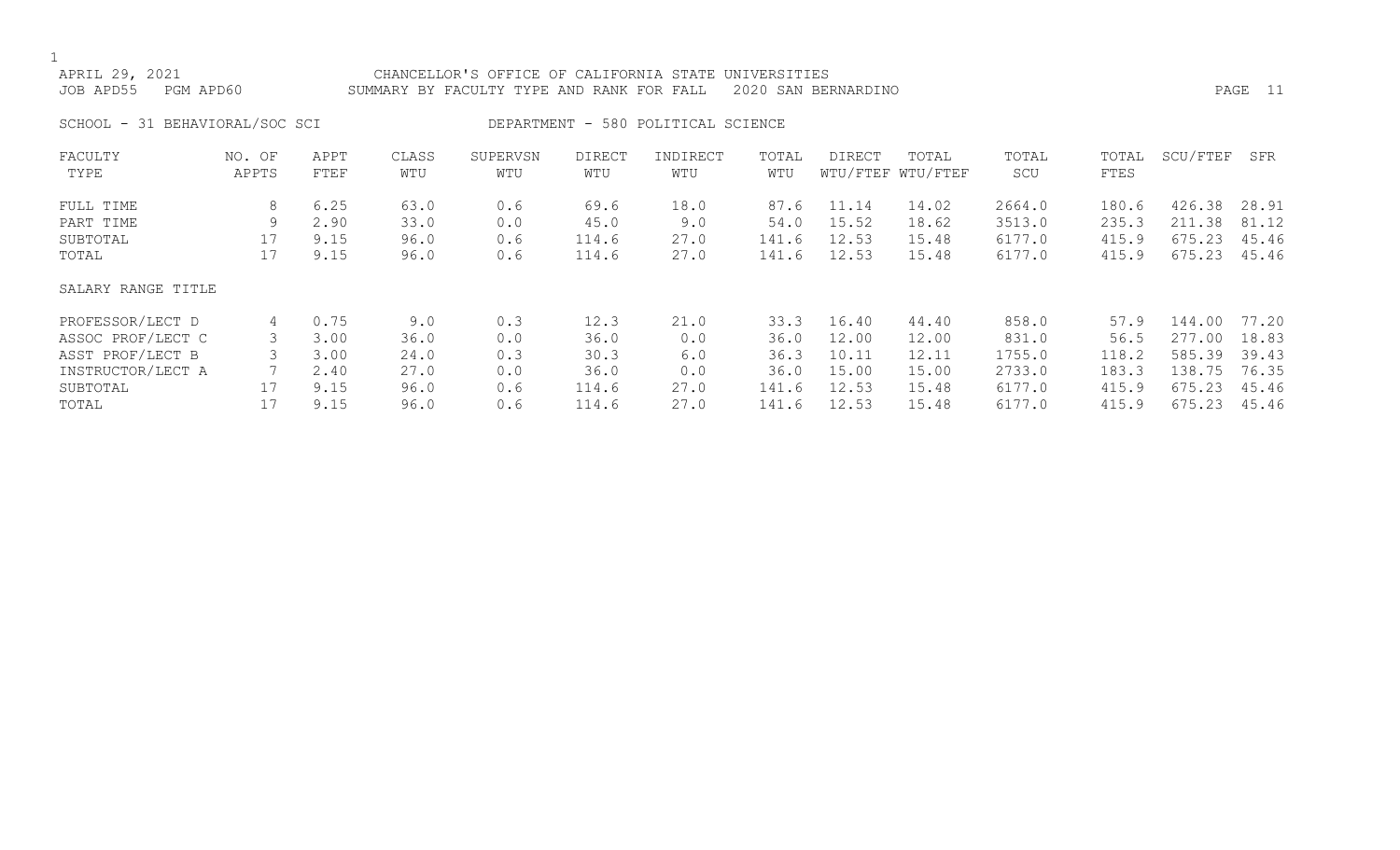#### APRIL 29, 2021 CHANCELLOR'S OFFICE OF CALIFORNIA STATE UNIVERSITIES JOB APD55 PGM APD60 SUMMARY BY FACULTY TYPE AND RANK FOR FALL 2020 SAN BERNARDINO PAGE 12

SCHOOL - 31 BEHAVIORAL/SOC SCI DEPARTMENT - 590 PSYCHOLOGY

| FACULTY            | NO. OF | APPT  | CLASS | SUPERVSN | <b>DIRECT</b> | INDIRECT    | TOTAL | <b>DIRECT</b> | TOTAL             | TOTAL   | TOTAL  | SCU/FTEF | SFR   |
|--------------------|--------|-------|-------|----------|---------------|-------------|-------|---------------|-------------------|---------|--------|----------|-------|
| TYPE               | APPTS  | FTEF  | WTU   | WTU      | WTU           | WTU         | WTU   |               | WTU/FTEF WTU/FTEF | SCU     | FTES   |          |       |
| FULL TIME          | 35     | 29.59 | 227.2 | 37.1     | 325.8         | 114.0       | 439.8 | 11.01         | 14.86             | 11857.0 | 807.3  | 400.70   | 27.28 |
| PART TIME          | 42     | 16.25 | 225.7 | 2.8      | 249.5         | 6.0         | 255.5 | 15.35         | 15.72             | 13146.0 | 876.7  | 808.98   | 53.95 |
| SUBTOTAL           | 77     | 45.84 | 452.9 | 39.9     | 575.3         | 120.0       | 695.3 | 12.55         | 15.17             | 25003.0 | 1684.0 | 545.43   | 36.74 |
| OTHER              |        | 0.00  | 0.0   | 0.0      | 0.0           | 0.0         | 0.0   | 0.00          | 0.00              | 0.0     | 0.0    | 0.00     | 0.00  |
| TOTAL              | 79     | 45.84 | 452.9 | 39.9     | 575.3         | 120.0       | 695.3 | 12.55         | 15.17             | 25003.0 | 1684.0 | 545.43   | 36.74 |
| SALARY RANGE TITLE |        |       |       |          |               |             |       |               |                   |         |        |          |       |
| PROFESSOR/LECT D   | 19     | 12.79 | 80.9  | 17.7     | 121.1         | 73.0        | 194.1 | 9.47          | 15.18             | 3750.0  | 258.4  | 293.31   | 20.21 |
| ASSOC PROF/LECT C  |        | 6.17  | 41.0  | 1.2      | 57.2          | 18.0        | 75.2  | 9.27          | 12.18             | 1581.0  | 109.0  | 256.16   | 17.65 |
| ASST PROF/LECT B   | 9      | 7.25  | 53.3  | 11.7     | 83.0          | 27.0        | 110.0 | 11.45         | 15.18             | 2624.0  | 180.1  | 362.03   | 24.84 |
| INSTRUCTOR/LECT A  | 27     | 14.09 | 211.3 | 9.3      | 235.6         | $2 \cdot 0$ | 237.6 | 16.72         | 16.86             | 13326.0 | 888.5  | 945.84   | 63.06 |
| TCHNG ASSOCIATE    | 17     | 5.55  | 66.4  | 0.0      | 78.4          | 0.0         | 78.4  | 14.13         | 14.13             | 3722.0  | 248.2  | 670.99   | 44.74 |
| SUBTOTAL           | 79     | 45.84 | 452.9 | 39.9     | 575.3         | 120.0       | 695.3 | 12.55         | 15.17             | 25003.0 | 1684.0 | 545.43   | 36.74 |
| TOTAL              | 79     | 45.84 | 452.9 | 39.9     | 575.3         | 120.0       | 695.3 | 12.55         | 15.17             | 25003.0 | 1684.0 | 545.43   | 36.74 |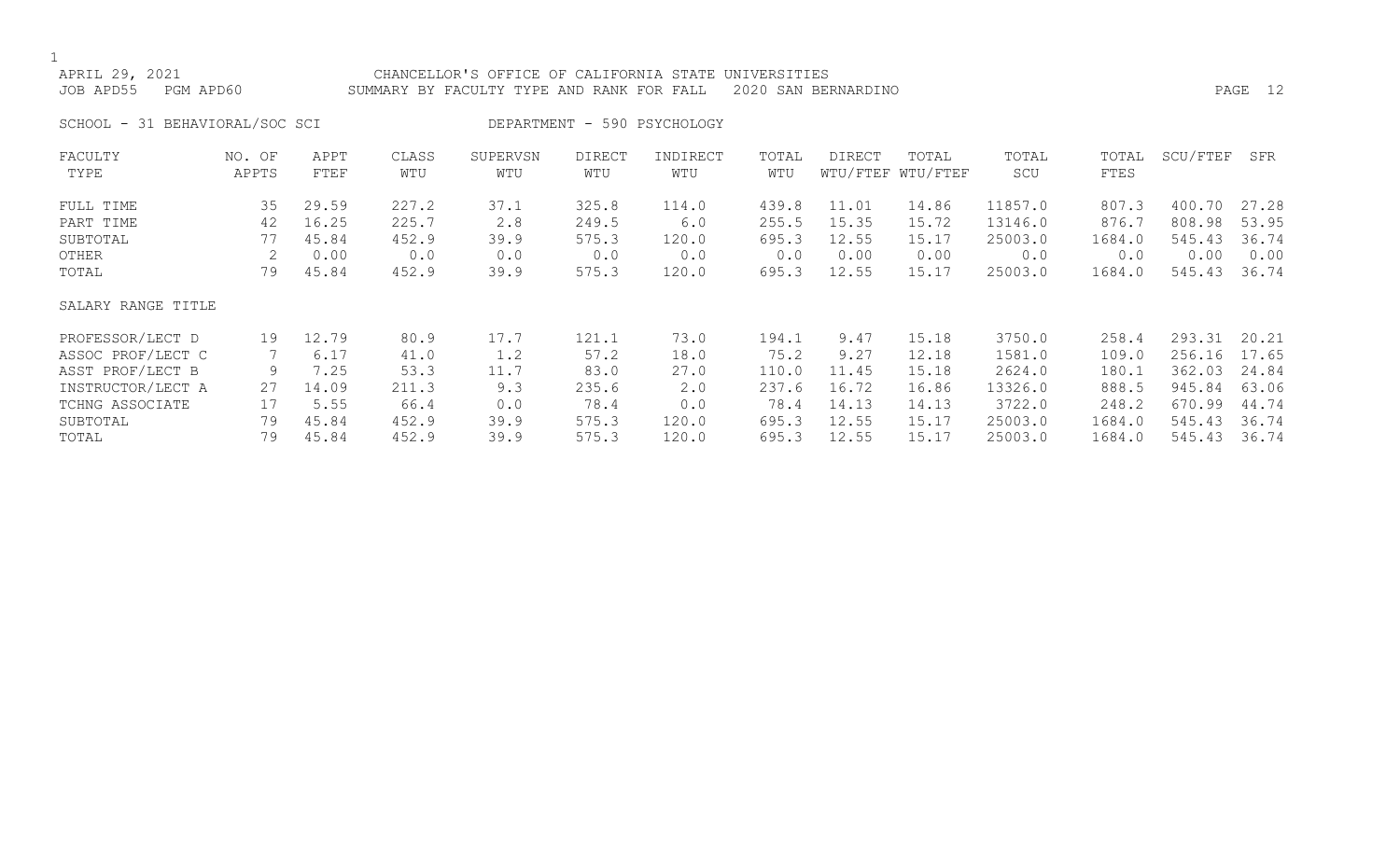## APRIL 29, 2021 CHANCELLOR'S OFFICE OF CALIFORNIA STATE UNIVERSITIES JOB APD55 PGM APD60 SUMMARY BY FACULTY TYPE AND RANK FOR FALL 2020 SAN BERNARDINO PAGE 13

SCHOOL - 31 BEHAVIORAL/SOC SCI DEPARTMENT - 665 SOCIAL SCIENCE

| FACULTY            | NO. OF | APPT | CLASS | SUPERVSN | <b>DIRECT</b> | INDIRECT | TOTAL | DIRECT | TOTAL             | TOTAL  | TOTAL | SCU/FTEF | SFR   |
|--------------------|--------|------|-------|----------|---------------|----------|-------|--------|-------------------|--------|-------|----------|-------|
| TYPE               | APPTS  | FTEF | WTU   | WTU      | WTU           | WTU      | WTU   |        | WTU/FTEF WTU/FTEF | SCU    | FTES  |          |       |
|                    |        |      |       |          |               |          |       |        |                   |        |       |          |       |
| FULL TIME          |        | 1.00 | 12.0  | 0.0      | 15.0          | 0.0      | 15.0  | 15.00  | 15.00             | 1479.0 | 98.6  | 479.00   | 98.60 |
| PART TIME          | 8      | 4.13 | 60.0  | 0.0      | 60.0          | 0.0      | 60.0  | 14.51  | 14.51             | 1734.0 | 115.6 | 419.45   | 27.96 |
| SUBTOTAL           | 9      | 5.13 | 72.0  | 0.0      | 75.0          | 0.0      | 75.0  | 14.61  | 14.61             | 3213.0 | 214.2 | 625.83   | 41.72 |
| TOTAL              | 9      | 5.13 | 72.0  | 0.0      | 75.0          | 0.0      | 75.0  | 14.61  | 14.61             | 3213.0 | 214.2 | 625.83   | 41.72 |
| SALARY RANGE TITLE |        |      |       |          |               |          |       |        |                   |        |       |          |       |
| INSTRUCTOR/LECT A  | 9      | 5.13 | 72.0  | 0.0      | 75.0          | 0.0      | 75.0  | 14.61  | 14.61             | 3213.0 | 214.2 | 625.83   | 41.72 |
| SUBTOTAL           | 9      | 5.13 | 72.0  | 0.0      | 75.0          | 0.0      | 75.0  | 14.61  | 14.61             | 3213.0 | 214.2 | 625.83   | 41.72 |
| TOTAL              |        | 5.13 | 72.0  | 0.0      | 75.0          | 0.0      | 75.0  | 14.61  | 14.61             | 3213.0 | 214.2 | 625.83   | 41.72 |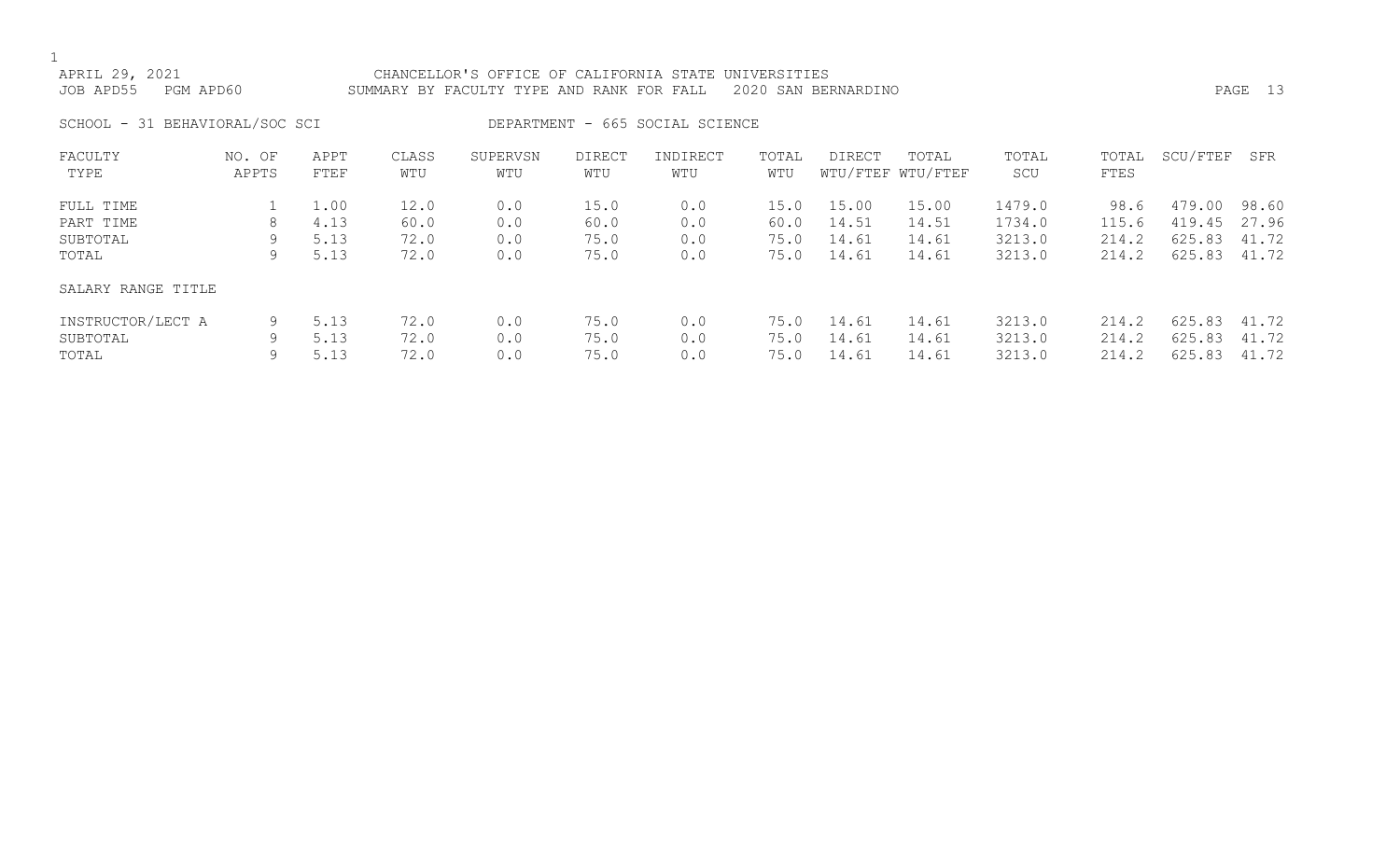APRIL 29, 2021 CHANCELLOR'S OFFICE OF CALIFORNIA STATE UNIVERSITIES JOB APD55 PGM APD60 SUMMARY BY FACULTY TYPE AND RANK FOR FALL 2020 SAN BERNARDINO PAGE 14

SCHOOL - 31 BEHAVIORAL/SOC SCI DEPARTMENT - 670 SOCIAL WORK

| FACULTY            | NO. OF | APPT  | CLASS | SUPERVSN | <b>DIRECT</b> | INDIRECT | TOTAL | <b>DIRECT</b> | TOTAL             | TOTAL  | TOTAL | SCU/FTEF | SFR   |
|--------------------|--------|-------|-------|----------|---------------|----------|-------|---------------|-------------------|--------|-------|----------|-------|
| TYPE               | APPTS  | FTEF  | WTU   | WTU      | WTU           | WTU      | WTU   |               | WTU/FTEF WTU/FTEF | SCU    | FTES  |          |       |
| FULL TIME          | 8      | 7.00  | 34.0  | 28.5     | 62.5          | 34.5     | 97.0  | 8.93          | 13.86             | 1032.0 | 82.6  | 147.43   | 11.79 |
| PART TIME          | 26     | 8.88  | 60.0  | 59.4     | 133.0         | 0.0      | 133.0 | 14.97         | 14.97             | 2327.0 | 181.0 | 261.93   | 20.38 |
| SUBTOTAL           | 34     | 15.88 | 94.0  | 87.9     | 195.5         | 34.5     | 230.0 | 12.31         | 14.48             | 3359.0 | 263.6 | 211.47   | 16.59 |
| OTHER              |        | 0.00  | 0.0   | 9.2      | 9.2           | 0.0      | 9.2   | 0.00          | 0.00              | 28.0   | 2.2   | 0.00     | 0.00  |
| TOTAL              | 35     | 15.88 | 94.0  | 97.1     | 204.7         | 34.5     | 239.2 | 12.89         | 15.06             | 3387.0 | 265.8 | 213.23   | 16.73 |
| SALARY RANGE TITLE |        |       |       |          |               |          |       |               |                   |        |       |          |       |
| PROFESSOR/LECT D   | 3      | 2.53  | 20.0  | 16.5     | 36.5          | 0.0      | 36.5  | 14.41         | 14.41             | 547.0  | 43.9  | 215.95   | 17.34 |
| ASST PROF/LECT B   |        | 3.53  | 19.0  | 17.0     | 36.0          | 7.5      | 43.5  | 10.19         | 12.31             | 560.0  | 44.0  | 158.46   | 12.44 |
| INSTRUCTOR/LECT A  | 27     | 9.48  | 50.0  | 63.6     | 127.2         | 27.0     | 154.2 | 13.41         | 16.26             | 2164.0 | 170.2 | 228.17   | 17.94 |
| TCHNG ASSOCIATE    |        | 0.33  | 5.0   | 0.0      | 5.0           | 0.0      | 5.0   | 15.02         | 15.02             | 116.0  | 7.7   | 348.35   | 23.21 |
| SUBTOTAL           | 35     | 15.88 | 94.0  | 97.1     | 204.7         | 34.5     | 239.2 | 12.89         | 15.06             | 3387.0 | 265.8 | 213.23   | 16.73 |
| TOTAL              | 35     | 15.88 | 94.0  | 97.1     | 204.7         | 34.5     | 239.2 | 12.89         | 15.06             | 3387.0 | 265.8 | 213.23   | 16.73 |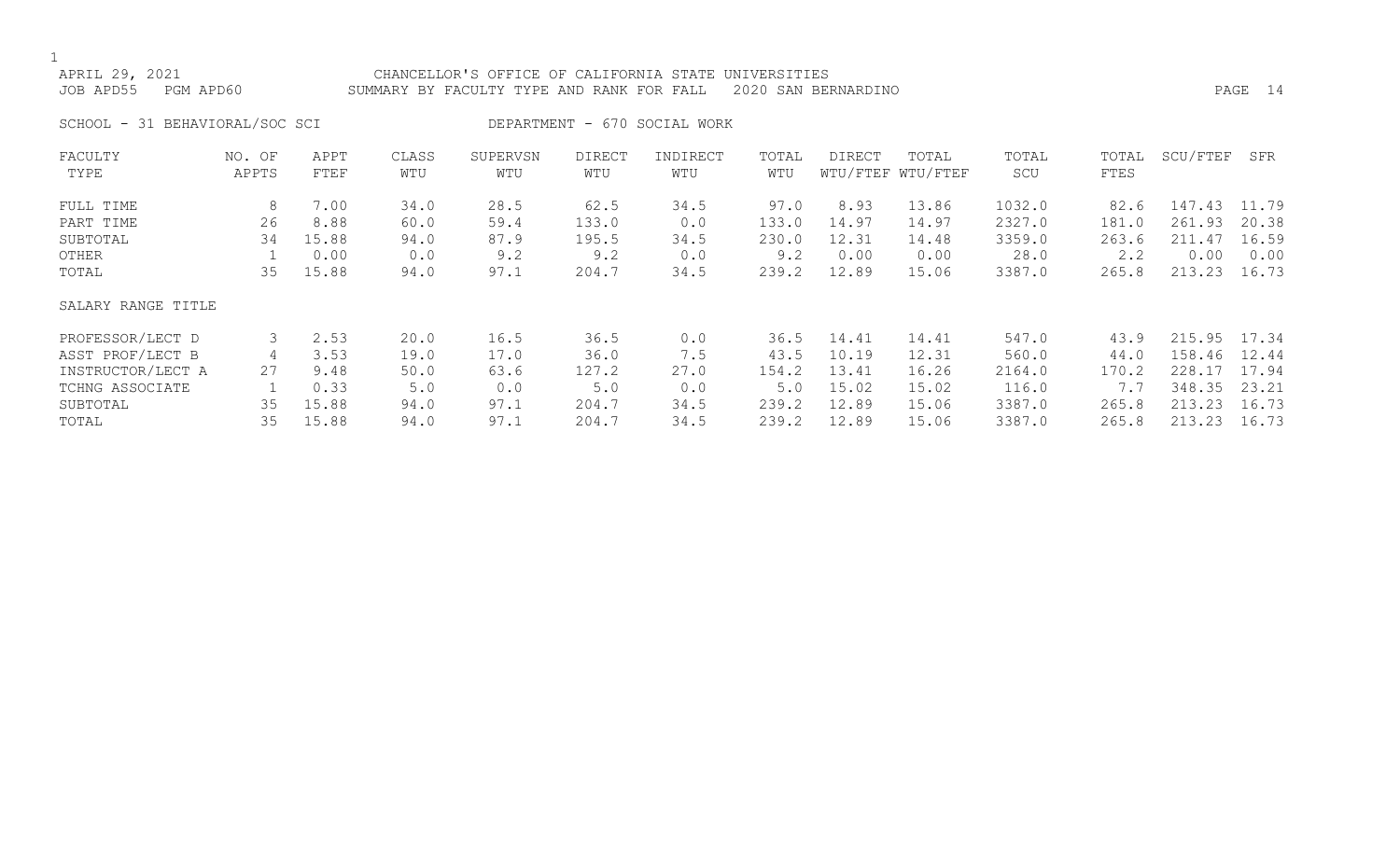| APRIL 29, 2021<br>JOB APD55<br>PGM APD60 |                 |              |              | CHANCELLOR'S OFFICE OF CALIFORNIA STATE<br>SUMMARY BY FACULTY TYPE AND RANK FOR FALL |                            |                 | UNIVERSITIES | 2020 SAN BERNARDINO |                            |              |               |          | PAGE 15 |
|------------------------------------------|-----------------|--------------|--------------|--------------------------------------------------------------------------------------|----------------------------|-----------------|--------------|---------------------|----------------------------|--------------|---------------|----------|---------|
| SCHOOL - 31 BEHAVIORAL/SOC SCI           |                 |              |              |                                                                                      | DEPARTMENT - 675 SOCIOLOGY |                 |              |                     |                            |              |               |          |         |
| FACULTY<br>TYPE                          | NO. OF<br>APPTS | APPT<br>FTEF | CLASS<br>WTU | SUPERVSN<br>WTU                                                                      | <b>DIRECT</b><br>WTU       | INDIRECT<br>WTU | TOTAL<br>WTU | <b>DIRECT</b>       | TOTAL<br>WTU/FTEF WTU/FTEF | TOTAL<br>SCU | TOTAL<br>FTES | SCU/FTEF | SFR     |
| FULL TIME                                | 13 <sup>°</sup> | 9.75         | 103.4        | 6.0                                                                                  | 115.4                      | 48.0            | 163.4        | 11.84               | 16.76                      | 4591.0       | 306.1         | 471.02   | 31.40   |
| PART TIME                                | 6               | 3.70         | 45.0         | 7.0                                                                                  | 52.0                       | 0.0             | 52.0         | 14.05               | 14.05                      | 2478.0       | 165.3         | 669.73   | 44.68   |
| SUBTOTAL                                 | 19              | 13.45        | 148.4        | 13.0                                                                                 | 167.4                      | 48.0            | 215.4        | 12.45               | 16.02                      | 7069.0       | 471.4         | 525.69   | 35.05   |
| TOTAL                                    | 19              | 13.45        | 148.4        | 13.0                                                                                 | 167.4                      | 48.0            | 215.4        | 12.45               | 16.02                      | 7069.0       | 471.4         | 525.69   | 35.05   |
| SALARY RANGE TITLE                       |                 |              |              |                                                                                      |                            |                 |              |                     |                            |              |               |          |         |
| PROFESSOR/LECT D                         | 3               | 0.50         | 0.0          | 7.0                                                                                  | 7.0                        | 15.0            | 22.0         | 14.00               | 44.00                      | 63.0         | 4.2           | 126.00   | 8.40    |
| ASSOC PROF/LECT C                        | 4               | 3.00         | 29.2         | 6.0                                                                                  | 41.2                       | 15.0            | 56.2         | 13.73               | 18.73                      | 1562.0       | 104.1         | 520.67   | 34.71   |
| ASST PROF/LECT B                         | 5               | 4.75         | 44.2         | 0.0                                                                                  | 44.2                       | 18.0            | 62.2         | 9.31                | 13.10                      | 1718.0       | 114.5         | 361.91   | 24.13   |
| INSTRUCTOR/LECT A                        |                 | 5.20         | 75.0         | 0.0                                                                                  | 75.0                       | 0.0             | 75.0         | 14.42               | 14.42                      | 3726.0       | 248.5         | 716.54   | 47.79   |
| SUBTOTAL                                 | 19              | 13.45        | 148.4        | 13.0                                                                                 | 167.4                      | 48.0            | 215.4        | 12.45               | 16.02                      | 7069.0       | 471.4         | 525.69   | 35.05   |

TOTAL 19 13.45 148.4 13.0 167.4 48.0 215.4 12.45 16.02 7069.0 471.4 525.69 35.05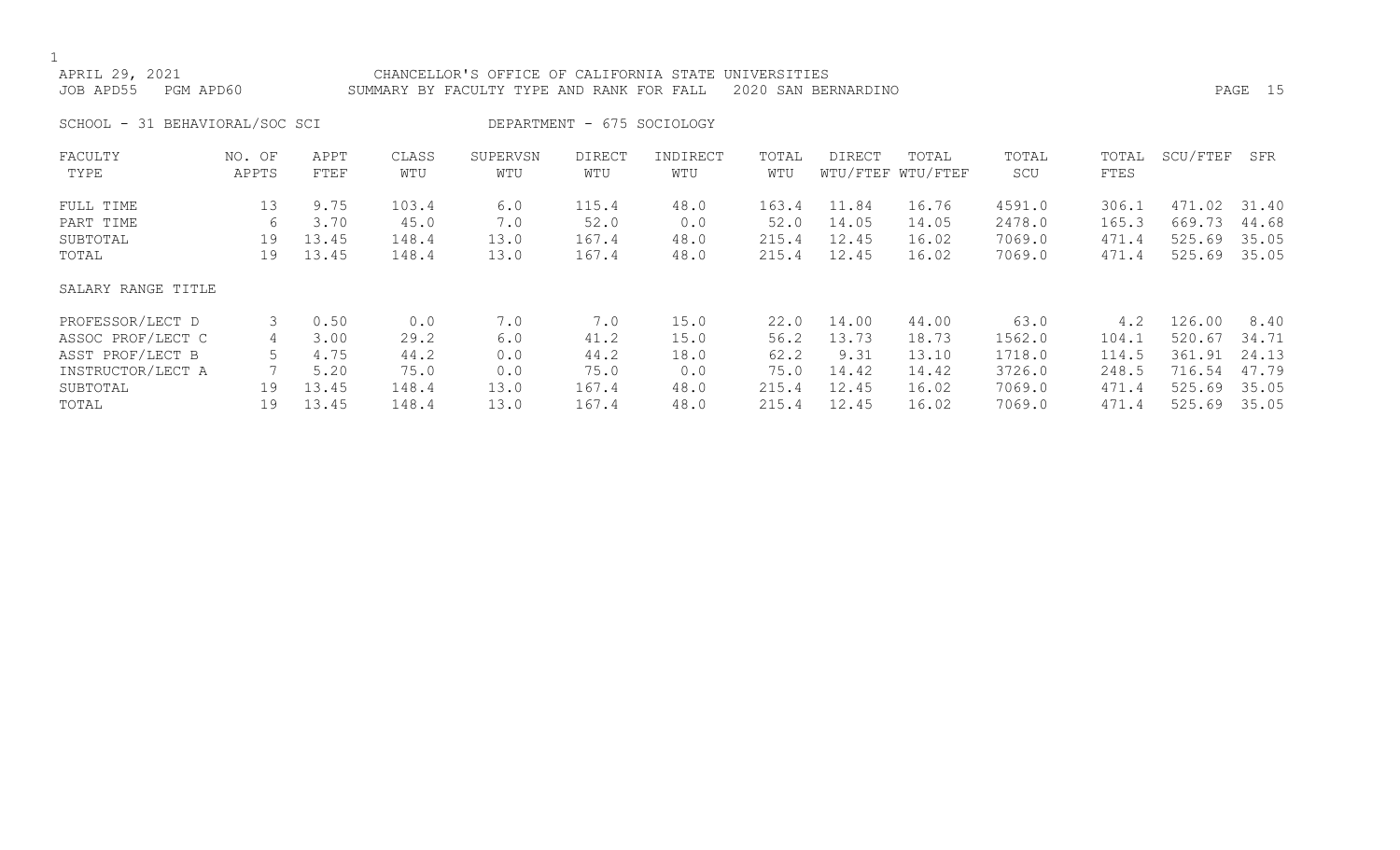APRIL 29, 2021 CHANCELLOR'S OFFICE OF CALIFORNIA STATE UNIVERSITIES JOB APD55 PGM APD60 SUMMARY BY FACULTY TYPE AND RANK FOR FALL 2020 SAN BERNARDINO PAGE 16

SCHOOL - 31 BEHAVIORAL/SOC SCI

| WTU/FTEF WTU/FTEF<br>TYPE<br>APPTS<br>WTU<br>WTU<br>WTU<br>WTU<br>SCU<br>FTES<br>FTEF<br>WTU<br>83.7<br>39135.5<br>415.02<br>1037.3<br>307.5<br>11.00<br>2650.2<br>28.10<br>FULL TIME<br>115<br>94.30<br>835.1<br>1344.8<br>14.26<br>746.0<br>761.0<br>33822.0<br>2282.5<br>723.16<br>48.80<br>128<br>46.77<br>608.9<br>15.95<br>16.27<br>69.5<br>15.0<br>PART TIME<br>517.18<br>34.97<br>1783.3<br>322.5<br>2105.8<br>12.64<br>72957.5<br>4932.6<br>243<br>141.07<br>1444.0<br>153.2<br>14.93<br>SUBTOTAL<br>9.2<br>0.00<br>0.00<br>0.0<br>9.2<br>9.2<br>159.0<br>0.00<br>OTHER<br>8<br>0.0<br>0.00<br>0.00<br>11.0<br>2115.0<br>1792.5<br>322.5<br>12.71<br>73116.5<br>518.31<br>35.04<br>141.07<br>1444.0<br>162.4<br>14.99<br>4943.6<br>TOTAL<br>251<br>SALARY RANGE TITLE<br>322.4<br>458.4<br>10.87<br>9034.0<br>304.59<br>20.96<br>PROFESSOR/LECT D<br>29.66<br>238.4<br>46.5<br>136.0<br>15.46<br>621.8<br>48<br>ASSOC PROF/LECT C<br>210.8<br>242.9<br>284.9<br>11.12<br>6861.0<br>463.6<br>313.98<br>21.21<br>21.85<br>8.1<br>42.0<br>13.04<br>27<br>ASST PROF/LECT B<br>115.5<br>458.4<br>10.06<br>12289.5<br>360.65<br>24.47<br>38<br>34.08<br>270.9<br>342.9<br>834.0<br>30.0<br>13.45<br>55.34<br>821.77<br>INSTRUCTOR/LECT A<br>639.3<br>72.9<br>782.8<br>811.8<br>15.92<br>16.51<br>40409.5<br>2721.4<br>114<br>49.17<br>29.0<br>16.10<br>709.12<br>22<br>6.31<br>4.9<br>101.5<br>16.10<br>4471.0<br>299.4<br>84.6<br>101.5<br>0.0<br>TCHNG ASSOCIATE<br>517.95<br>35.02<br>1792.5<br>2115.0<br>12.71<br>73065.0<br>4940.2<br>SUBTOTAL<br>141.07<br>1444.0<br>162.4<br>322.5<br>14.99<br>249<br>0.00<br>0.0<br>51.5<br>0.00<br>0.00<br>$\mathbf{2}^{\mathsf{I}}$<br>0.0<br>0.0<br>0.0<br>3.4<br>0.0<br>0.00<br>0.00<br>OTHER<br>0.00<br>2<br>0.00<br>0.00<br>0.0<br>0.0<br>0.0<br>0.0<br>0.00<br>51.5<br>3.4<br>0.0<br>0.00<br>SUBTOTAL<br>518.31<br>141.07<br>1444.0<br>1792.5<br>322.5<br>2115.0<br>12.71<br>73116.5<br>4943.6<br>35.04<br>162.4<br>14.99<br>251<br>TOTAL | FACULTY | NO. OF | APPT | CLASS | SUPERVSN | <b>DIRECT</b> | INDIRECT | TOTAL | DIRECT | TOTAL | TOTAL | TOTAL | SCU/FTEF | SFR   |
|---------------------------------------------------------------------------------------------------------------------------------------------------------------------------------------------------------------------------------------------------------------------------------------------------------------------------------------------------------------------------------------------------------------------------------------------------------------------------------------------------------------------------------------------------------------------------------------------------------------------------------------------------------------------------------------------------------------------------------------------------------------------------------------------------------------------------------------------------------------------------------------------------------------------------------------------------------------------------------------------------------------------------------------------------------------------------------------------------------------------------------------------------------------------------------------------------------------------------------------------------------------------------------------------------------------------------------------------------------------------------------------------------------------------------------------------------------------------------------------------------------------------------------------------------------------------------------------------------------------------------------------------------------------------------------------------------------------------------------------------------------------------------------------------------------------------------------------------------------------------------------------------------------------------------------------------------------------------------------------------|---------|--------|------|-------|----------|---------------|----------|-------|--------|-------|-------|-------|----------|-------|
|                                                                                                                                                                                                                                                                                                                                                                                                                                                                                                                                                                                                                                                                                                                                                                                                                                                                                                                                                                                                                                                                                                                                                                                                                                                                                                                                                                                                                                                                                                                                                                                                                                                                                                                                                                                                                                                                                                                                                                                             |         |        |      |       |          |               |          |       |        |       |       |       |          |       |
|                                                                                                                                                                                                                                                                                                                                                                                                                                                                                                                                                                                                                                                                                                                                                                                                                                                                                                                                                                                                                                                                                                                                                                                                                                                                                                                                                                                                                                                                                                                                                                                                                                                                                                                                                                                                                                                                                                                                                                                             |         |        |      |       |          |               |          |       |        |       |       |       |          |       |
|                                                                                                                                                                                                                                                                                                                                                                                                                                                                                                                                                                                                                                                                                                                                                                                                                                                                                                                                                                                                                                                                                                                                                                                                                                                                                                                                                                                                                                                                                                                                                                                                                                                                                                                                                                                                                                                                                                                                                                                             |         |        |      |       |          |               |          |       |        |       |       |       |          |       |
|                                                                                                                                                                                                                                                                                                                                                                                                                                                                                                                                                                                                                                                                                                                                                                                                                                                                                                                                                                                                                                                                                                                                                                                                                                                                                                                                                                                                                                                                                                                                                                                                                                                                                                                                                                                                                                                                                                                                                                                             |         |        |      |       |          |               |          |       |        |       |       |       |          |       |
|                                                                                                                                                                                                                                                                                                                                                                                                                                                                                                                                                                                                                                                                                                                                                                                                                                                                                                                                                                                                                                                                                                                                                                                                                                                                                                                                                                                                                                                                                                                                                                                                                                                                                                                                                                                                                                                                                                                                                                                             |         |        |      |       |          |               |          |       |        |       |       |       |          |       |
|                                                                                                                                                                                                                                                                                                                                                                                                                                                                                                                                                                                                                                                                                                                                                                                                                                                                                                                                                                                                                                                                                                                                                                                                                                                                                                                                                                                                                                                                                                                                                                                                                                                                                                                                                                                                                                                                                                                                                                                             |         |        |      |       |          |               |          |       |        |       |       |       |          |       |
|                                                                                                                                                                                                                                                                                                                                                                                                                                                                                                                                                                                                                                                                                                                                                                                                                                                                                                                                                                                                                                                                                                                                                                                                                                                                                                                                                                                                                                                                                                                                                                                                                                                                                                                                                                                                                                                                                                                                                                                             |         |        |      |       |          |               |          |       |        |       |       |       |          |       |
|                                                                                                                                                                                                                                                                                                                                                                                                                                                                                                                                                                                                                                                                                                                                                                                                                                                                                                                                                                                                                                                                                                                                                                                                                                                                                                                                                                                                                                                                                                                                                                                                                                                                                                                                                                                                                                                                                                                                                                                             |         |        |      |       |          |               |          |       |        |       |       |       |          |       |
|                                                                                                                                                                                                                                                                                                                                                                                                                                                                                                                                                                                                                                                                                                                                                                                                                                                                                                                                                                                                                                                                                                                                                                                                                                                                                                                                                                                                                                                                                                                                                                                                                                                                                                                                                                                                                                                                                                                                                                                             |         |        |      |       |          |               |          |       |        |       |       |       |          |       |
|                                                                                                                                                                                                                                                                                                                                                                                                                                                                                                                                                                                                                                                                                                                                                                                                                                                                                                                                                                                                                                                                                                                                                                                                                                                                                                                                                                                                                                                                                                                                                                                                                                                                                                                                                                                                                                                                                                                                                                                             |         |        |      |       |          |               |          |       |        |       |       |       |          |       |
|                                                                                                                                                                                                                                                                                                                                                                                                                                                                                                                                                                                                                                                                                                                                                                                                                                                                                                                                                                                                                                                                                                                                                                                                                                                                                                                                                                                                                                                                                                                                                                                                                                                                                                                                                                                                                                                                                                                                                                                             |         |        |      |       |          |               |          |       |        |       |       |       |          |       |
|                                                                                                                                                                                                                                                                                                                                                                                                                                                                                                                                                                                                                                                                                                                                                                                                                                                                                                                                                                                                                                                                                                                                                                                                                                                                                                                                                                                                                                                                                                                                                                                                                                                                                                                                                                                                                                                                                                                                                                                             |         |        |      |       |          |               |          |       |        |       |       |       |          | 47.49 |
|                                                                                                                                                                                                                                                                                                                                                                                                                                                                                                                                                                                                                                                                                                                                                                                                                                                                                                                                                                                                                                                                                                                                                                                                                                                                                                                                                                                                                                                                                                                                                                                                                                                                                                                                                                                                                                                                                                                                                                                             |         |        |      |       |          |               |          |       |        |       |       |       |          |       |
|                                                                                                                                                                                                                                                                                                                                                                                                                                                                                                                                                                                                                                                                                                                                                                                                                                                                                                                                                                                                                                                                                                                                                                                                                                                                                                                                                                                                                                                                                                                                                                                                                                                                                                                                                                                                                                                                                                                                                                                             |         |        |      |       |          |               |          |       |        |       |       |       |          |       |
|                                                                                                                                                                                                                                                                                                                                                                                                                                                                                                                                                                                                                                                                                                                                                                                                                                                                                                                                                                                                                                                                                                                                                                                                                                                                                                                                                                                                                                                                                                                                                                                                                                                                                                                                                                                                                                                                                                                                                                                             |         |        |      |       |          |               |          |       |        |       |       |       |          |       |
|                                                                                                                                                                                                                                                                                                                                                                                                                                                                                                                                                                                                                                                                                                                                                                                                                                                                                                                                                                                                                                                                                                                                                                                                                                                                                                                                                                                                                                                                                                                                                                                                                                                                                                                                                                                                                                                                                                                                                                                             |         |        |      |       |          |               |          |       |        |       |       |       |          |       |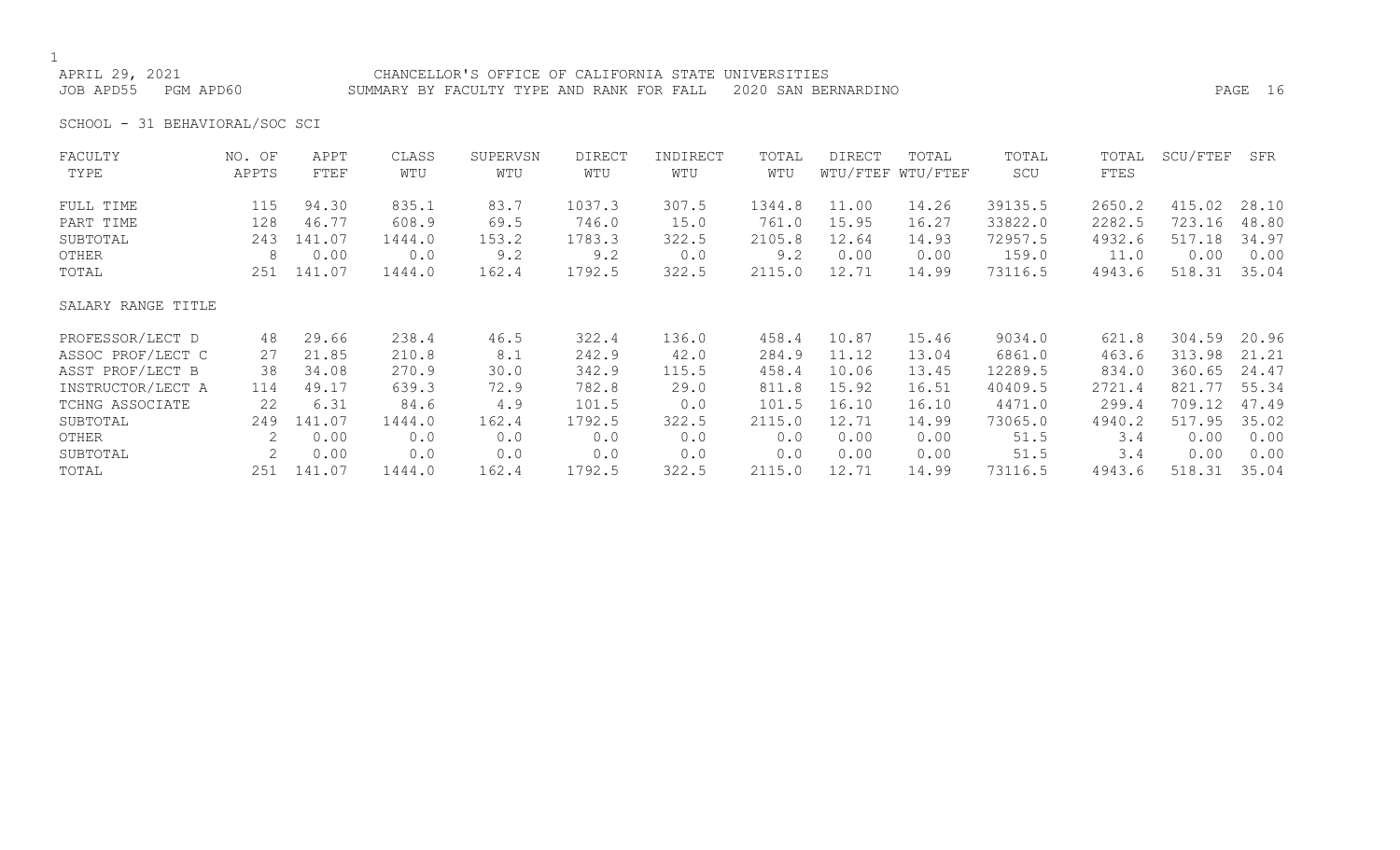| APRIL 29, 2021<br>PGM APD60<br>JOB APD55 |                 |              |              | CHANCELLOR'S OFFICE OF CALIFORNIA STATE<br>SUMMARY BY FACULTY TYPE AND RANK FOR FALL |               |                                         | UNIVERSITIES | 2020 SAN BERNARDINO |                            |              |               |              | PAGE 17 |
|------------------------------------------|-----------------|--------------|--------------|--------------------------------------------------------------------------------------|---------------|-----------------------------------------|--------------|---------------------|----------------------------|--------------|---------------|--------------|---------|
| SCHOOL - 44 BUSINESS/PUBLIC ADMIN        |                 |              |              |                                                                                      |               | DEPARTMENT - 102 ACCOUNTING AND FINANCE |              |                     |                            |              |               |              |         |
| FACULTY<br>TYPE                          | NO. OF<br>APPTS | APPT<br>FTEF | CLASS<br>WTU | SUPERVSN<br>WTU                                                                      | DIRECT<br>WTU | INDIRECT<br>WTU                         | TOTAL<br>WTU | <b>DIRECT</b>       | TOTAL<br>WTU/FTEF WTU/FTEF | TOTAL<br>SCU | TOTAL<br>FTES | SCU/FTEF     | SFR     |
| FULL TIME                                | 20              | 19.24        | 193.8        | 0.0                                                                                  | 193.8         | 48.0                                    | 241.8        | 10.07               | 12.57                      | 6129.0       | 414.9         | 318.59       | 21.57   |
| PART TIME                                | 11              | 2.51         | 45.1         | 0.0                                                                                  | 45.1          | 0.0                                     | 45.1         | 18.00               | 18.00                      | 1399.0       | 94.0          | 558.26       | 37.52   |
| SUBTOTAL                                 | 31              | 21.74        | 238.9        | 0.0                                                                                  | 238.9         | 48.0                                    | 286.9        | 10.99               | 13.19                      | 7528.0       | 508.9         | 346.21       | 23.41   |
| TOTAL                                    | 31              | 21.74        | 238.9        | 0.0                                                                                  | 238.9         | 48.0                                    | 286.9        | 10.99               | 13.19                      | 7528.0       | 508.9         | 346.21       | 23.41   |
| SALARY RANGE TITLE                       |                 |              |              |                                                                                      |               |                                         |              |                     |                            |              |               |              |         |
| PROFESSOR/LECT D                         | 10              | 9.25         | 90.6         | 0.0                                                                                  | 90.6          | 24.0                                    | 114.6        | 9.80                | 12.40                      | 2181.0       | 150.7         | 235.91 16.30 |         |
| ASSOC PROF/LECT C                        | 5               | 5.00         | 52.2         | 0.0                                                                                  | 52.2          | 12.0                                    | 64.2         | 10.45               | 12.85                      | 1800.0       | 120.3         | 360.22       | 24.06   |
| ASST PROF/LECT B                         | 4               | 4.00         | 36.0         | 0.0                                                                                  | 36.0          | 12.0                                    | 48.0         | 9.01                | 12.01                      | 1686.0       | 113.1         | 421.92       | 28.29   |
| INSTRUCTOR/LECT A                        | 12              | 3.51         | 60.1         | 0.0                                                                                  | 60.1          | 0.0                                     | 60.1         | 17.14               | 17.14                      | 1861.0       | 124.9         | 530.80       | 35.63   |
| SUBTOTAL                                 | 31              | 21.74        | 238.9        | 0.0                                                                                  | 238.9         | 48.0                                    | 286.9        | 10.99               | 13.19                      | 7528.0       | 508.9         | 346.21       | 23.41   |

TOTAL 31 21.74 238.9 0.0 238.9 48.0 286.9 10.99 13.19 7528.0 508.9 346.21 23.41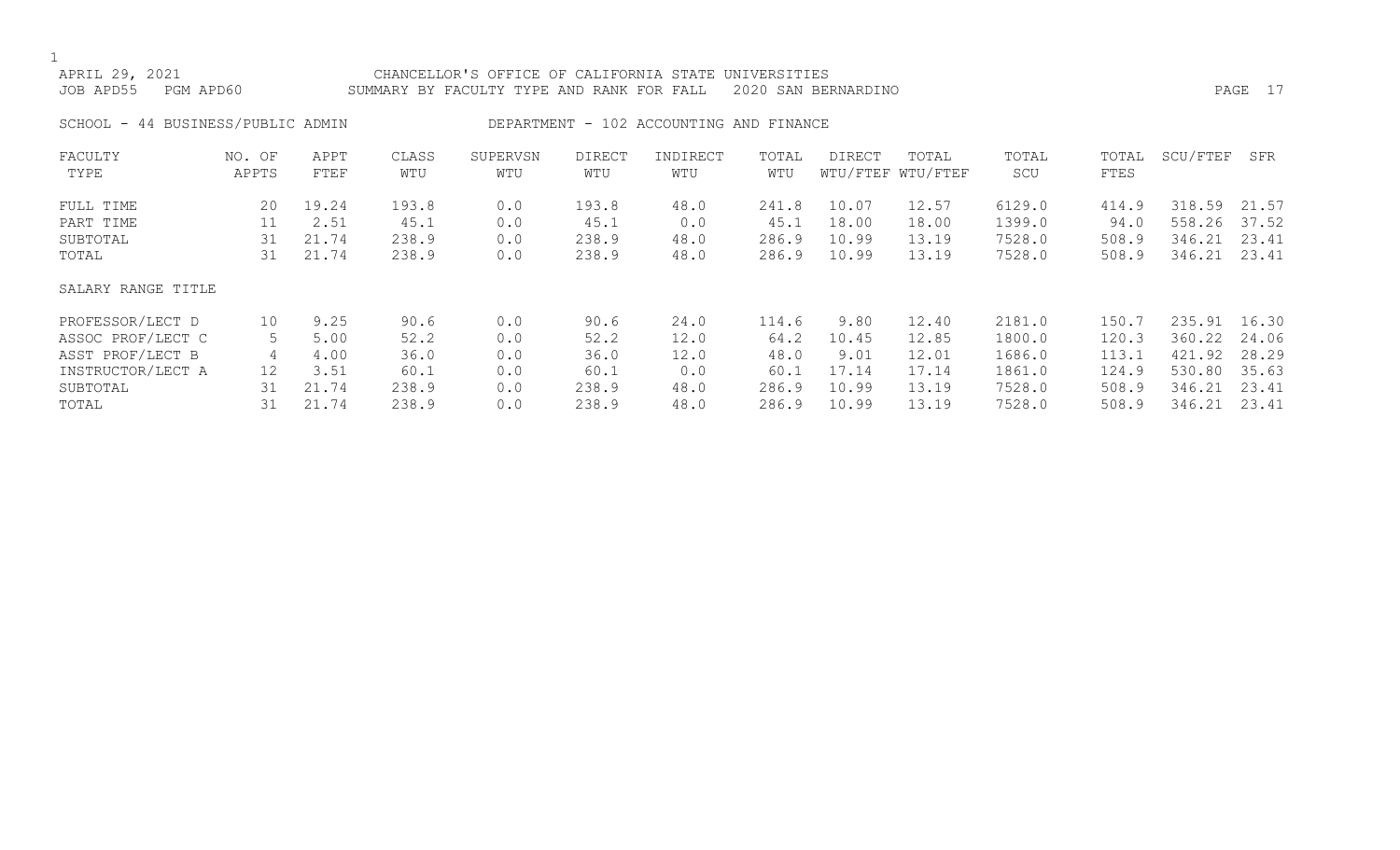| APRIL 29, 2021<br>JOB APD55 | PGM APD60                         |              | SUMMARY BY FACULTY TYPE AND RANK FOR FALL 2020 SAN BERNARDINO | CHANCELLOR'S OFFICE OF CALIFORNIA STATE UNIVERSITIES |               |                                          |              |        |                            |              |               |          | PAGE 18 |
|-----------------------------|-----------------------------------|--------------|---------------------------------------------------------------|------------------------------------------------------|---------------|------------------------------------------|--------------|--------|----------------------------|--------------|---------------|----------|---------|
|                             | SCHOOL - 44 BUSINESS/PUBLIC ADMIN |              |                                                               |                                                      |               | DEPARTMENT - 161 BUSINESS ADMINISTRATION |              |        |                            |              |               |          |         |
| FACULTY<br>TYPE             | NO. OF<br>APPTS                   | APPT<br>FTEF | CLASS<br>WTU                                                  | SUPERVSN<br>WTU                                      | DIRECT<br>WTU | INDIRECT<br>WTU                          | TOTAL<br>WTU | DIRECT | TOTAL<br>WTU/FTEF WTU/FTEF | TOTAL<br>SCU | TOTAL<br>FTES | SCU/FTEF | SFR     |

| PART TIME          | 0.50 | 0.0 | 0.0 | 0.0 | 0.0 | 0.0 | 0.00 | 0.00 | 0.0 | 0.0 | 0.00 | 0.00 |
|--------------------|------|-----|-----|-----|-----|-----|------|------|-----|-----|------|------|
| SUBTOTAL           | 0.50 | 0.0 | 0.0 | 0.0 | 0.0 | 0.0 | 0.00 | 0.00 | 0.0 | 0.0 | 0.00 | 0.00 |
| TOTAL              | 0.50 | 0.0 | 0.0 | 0.0 | 0.0 | 0.0 | 0.00 | 0.00 | 0.0 | 0.0 | 0.00 | 0.00 |
| SALARY RANGE TITLE |      |     |     |     |     |     |      |      |     |     |      |      |
| INSTRUCTOR/LECT A  | 0.50 | 0.0 | 0.0 | 0.0 | 0.0 | 0.0 | 0.00 | 0.00 | 0.0 | 0.0 | 0.00 | 0.00 |
| SUBTOTAL           | 0.50 | 0.0 | 0.0 | 0.0 | 0.0 | 0.0 | 0.00 | 0.00 | 0.0 | 0.0 | 0.00 | 0.00 |
| TOTAL              | 0.50 | 0.0 | 0.0 | 0.0 | 0.0 | 0.0 | 0.00 | 0.00 | 0.0 | 0.0 | 0.00 | 0.00 |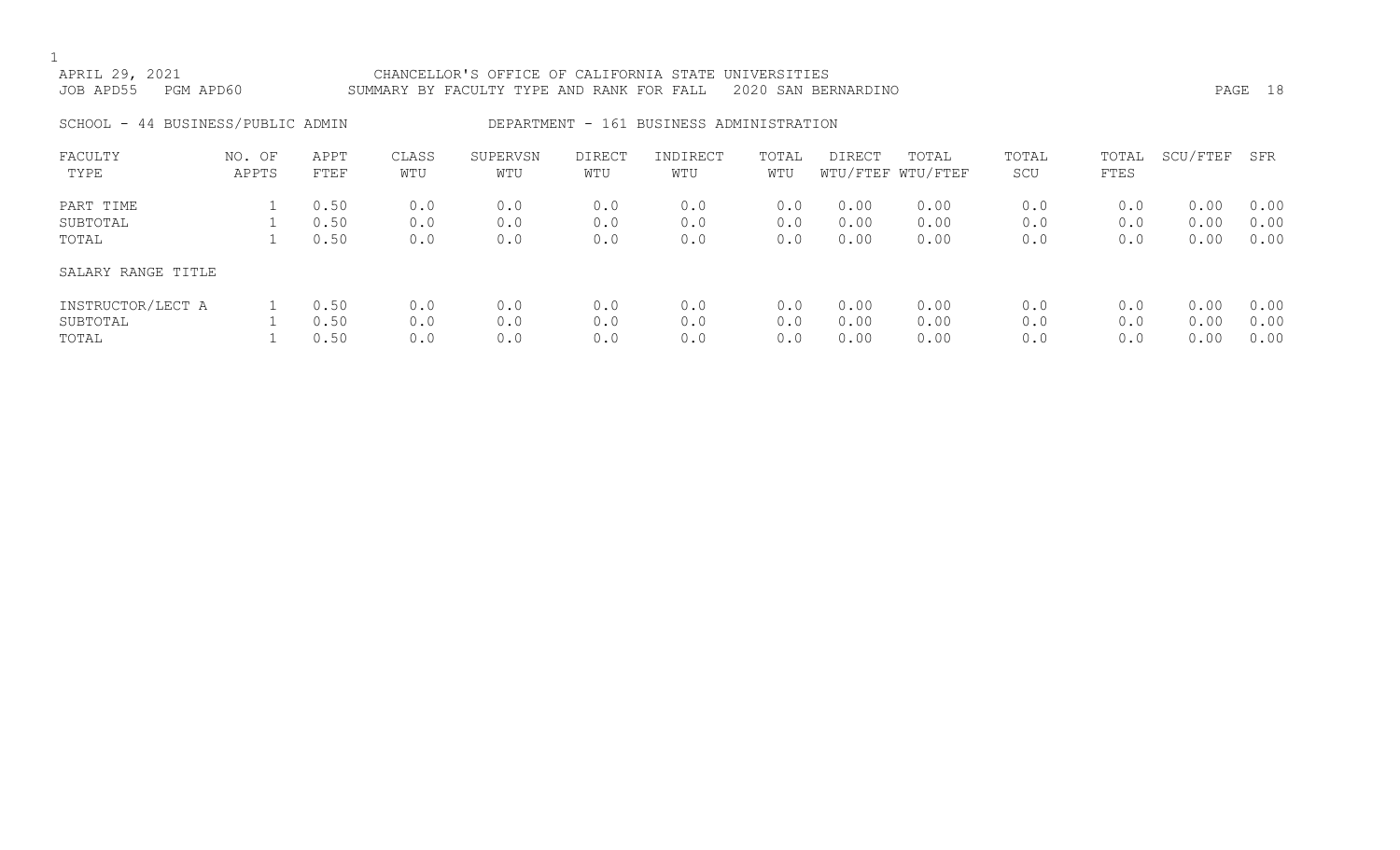APRIL 29, 2021 CHANCELLOR'S OFFICE OF CALIFORNIA STATE UNIVERSITIES JOB APD55 PGM APD60 SUMMARY BY FACULTY TYPE AND RANK FOR FALL 2020 SAN BERNARDINO PAGE 19

SCHOOL - 44 BUSINESS/PUBLIC ADMIN DEPARTMENT - 369 INFORMATION AND DECISION SCIENCES

| FACULTY            | NO. OF | APPT  | CLASS | SUPERVSN | <b>DIRECT</b> | INDIRECT | TOTAL | DIRECT | TOTAL             | TOTAL  | TOTAL | SCU/FTEF | SFR   |
|--------------------|--------|-------|-------|----------|---------------|----------|-------|--------|-------------------|--------|-------|----------|-------|
| TYPE               | APPTS  | FTEF  | WTU   | WTU      | WTU           | WTU      | WTU   |        | WTU/FTEF WTU/FTEF | SCU    | FTES  |          |       |
| FULL TIME          | 13     | 10.84 | 111.0 | 0.0      | 111.0         | 36.0     | 147.0 | 10.24  | 13.57             | 3373.0 | 238.4 | 311.31   | 22.00 |
| PART TIME          | 18     | 7.40  | 102.0 | 0.0      | 102.0         | 3.0      | 105.0 | 13.78  | 14.19             | 4089.0 | 275.5 | 552.57   | 37.22 |
| SUBTOTAL           | 31     | 18.24 | 213.0 | 0.0      | 213.0         | 39.0     | 252.0 | 11.68  | 13.82             | 7462.0 | 513.8 | 409.21   | 28.18 |
| TOTAL              | 31     | 18.24 | 213.0 | 0.0      | 213.0         | 39.0     | 252.0 | 11.68  | 13.82             | 7462.0 | 513.8 | 409.21   | 28.18 |
| SALARY RANGE TITLE |        |       |       |          |               |          |       |        |                   |        |       |          |       |
| PROFESSOR/LECT D   |        | 5.00  | 48.0  | 0.0      | 48.0          | 21.0     | 69.0  | 9.60   | 13.80             | 1422.0 | 99.2  | 284.40   | 19.83 |
| ASSOC PROF/LECT C  |        | 2.00  | 21.0  | 0.0      | 21.0          | 3.0      | 24.0  | 10.49  | 11.99             | 682.0  | 47.5  | 340.66   | 23.71 |
| ASST PROF/LECT B   | 4      | 3.33  | 36.0  | 0.0      | 36.0          | 12.0     | 48.0  | 10.80  | 14.40             | 1095.0 | 79.2  | 328.43   | 23.74 |
| INSTRUCTOR/LECT A  | 18     | 7.90  | 108.0 | 0.0      | 108.0         | 3.0      | 111.0 | 13.67  | 14.05             | 4263.0 | 288.1 | 539.69   | 36.47 |
| SUBTOTAL           | 31     | 18.24 | 213.0 | 0.0      | 213.0         | 39.0     | 252.0 | 11.68  | 13.82             | 7462.0 | 513.8 | 409.21   | 28.18 |
| TOTAL              | 31     | 18.24 | 213.0 | 0.0      | 213.0         | 39.0     | 252.0 | 11.68  | 13.82             | 7462.0 | 513.8 | 409.21   | 28.18 |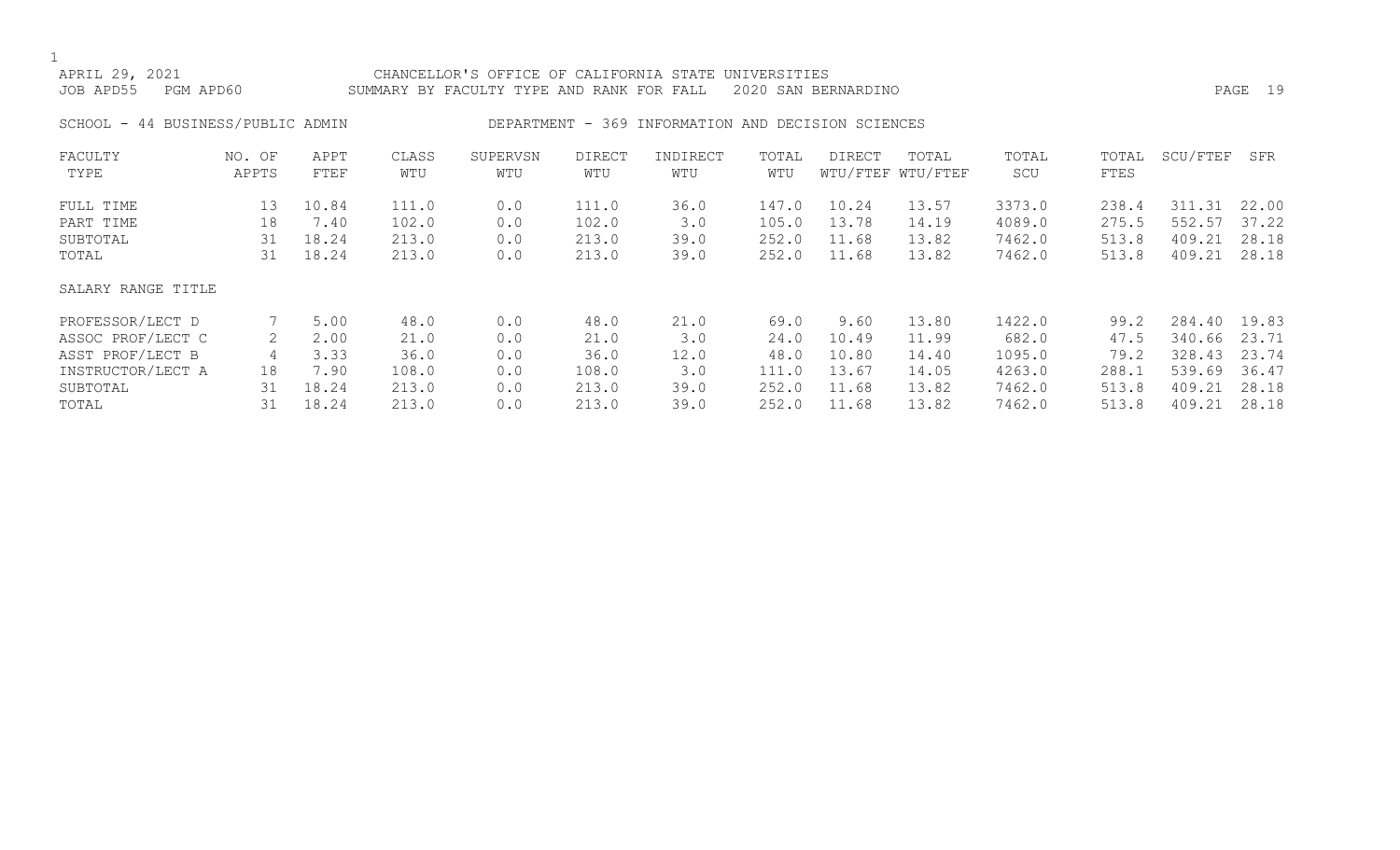|                                                                  | APRIL 29, 2021<br>JOB APD55<br>PGM APD60 |                 |                     |              | CHANCELLOR'S OFFICE OF CALIFORNIA STATE UNIVERSITIES<br>SUMMARY BY FACULTY TYPE AND RANK FOR FALL |               |                 |              | 2020 SAN BERNARDINO |                            |              |               |          | PAGE 20 |
|------------------------------------------------------------------|------------------------------------------|-----------------|---------------------|--------------|---------------------------------------------------------------------------------------------------|---------------|-----------------|--------------|---------------------|----------------------------|--------------|---------------|----------|---------|
| SCHOOL - 44 BUSINESS/PUBLIC ADMIN<br>DEPARTMENT - 461 MANAGEMENT |                                          |                 |                     |              |                                                                                                   |               |                 |              |                     |                            |              |               |          |         |
|                                                                  | FACULTY<br>TYPE                          | NO. OF<br>APPTS | APPT<br><b>FTEF</b> | CLASS<br>WTU | SUPERVSN<br>WTU                                                                                   | DIRECT<br>WTU | INDIRECT<br>WTU | TOTAL<br>WTU | DIRECT              | TOTAL<br>WTU/FTEF WTU/FTEF | TOTAL<br>SCU | TOTAL<br>FTES | SCU/FTEF | SFR     |
|                                                                  | FULL TIME                                | 21              | 19.59               | 188.2        | 0.0                                                                                               | 191.2         | 48.0            | 239.2        | 9.76                | 12.21                      | 5907.0       | 398.6         | 301.50   | 20.34   |
|                                                                  | PART TIME                                | 23              | 9.18                | 140.0        | 8.3                                                                                               | 148.3         | 0.0             | 148.3        | 16.15               | 16.15                      | 4104.0       | 279.8         | 447.01   | 30.48   |
|                                                                  | SUBTOTAL                                 | 44              | 28.77               | 328.2        | 8.3                                                                                               | 339.5         | 48.0            | 387.5        | 11.80               | 13.47                      | 10011.0      | 678.4         | 347.93   | 23.58   |
|                                                                  | TOTAL                                    | 44              | 28.77               | 328.2        | 8.3                                                                                               | 339.5         | 48.0            | 387.5        | 11.80               | 13.47                      | 10011.0      | 678.4         | 347.93   | 23.58   |
|                                                                  | SALARY RANGE TITLE                       |                 |                     |              |                                                                                                   |               |                 |              |                     |                            |              |               |          |         |
|                                                                  | PROFESSOR/LECT D                         |                 | 4.73                | 40.0         | 0.0                                                                                               | 40.0          | 15.0            | 55.0         | 8.46                | 11.63                      | 1265.0       | 87.8          | 267.44   | 18.56   |
|                                                                  | ASSOC PROF/LECT C                        | 4               | 4.00                | 36.0         | 0.0                                                                                               | 36.0          | 12.0            | 48.0         | 9.01                | 12.01                      | 1035.0       | 69.4          | 259.01   | 17.37   |
|                                                                  | ASST PROF/LECT B                         | 5               | 4.52                | 27.2         | 0.0                                                                                               | 27.2          | 18.0            | 45.2         | 6.02                | 10.01                      | 740.0        | 50.8          | 163.90   | 11.25   |
|                                                                  | INSTRUCTOR/LECT A                        | 28              | 15.53               | 225.0        | 8.3                                                                                               | 236.3         | 3.0             | 239.3        | 15.21               | 15.41                      | 6971.0       | 470.4         | 448.82   | 30.28   |
|                                                                  | SUBTOTAL                                 | 44              | 28.77               | 328.2        | 8.3                                                                                               | 339.5         | 48.0            | 387.5        | 11.80               | 13.47                      | 10011.0      | 678.4         | 347.93   | 23.58   |
|                                                                  | TOTAL                                    | 44              | 28.77               | 328.2        | 8.3                                                                                               | 339.5         | 48.0            | 387.5        | 11.80               | 13.47                      | 10011.0      | 678.4         | 347.93   | 23.58   |
|                                                                  |                                          |                 |                     |              |                                                                                                   |               |                 |              |                     |                            |              |               |          |         |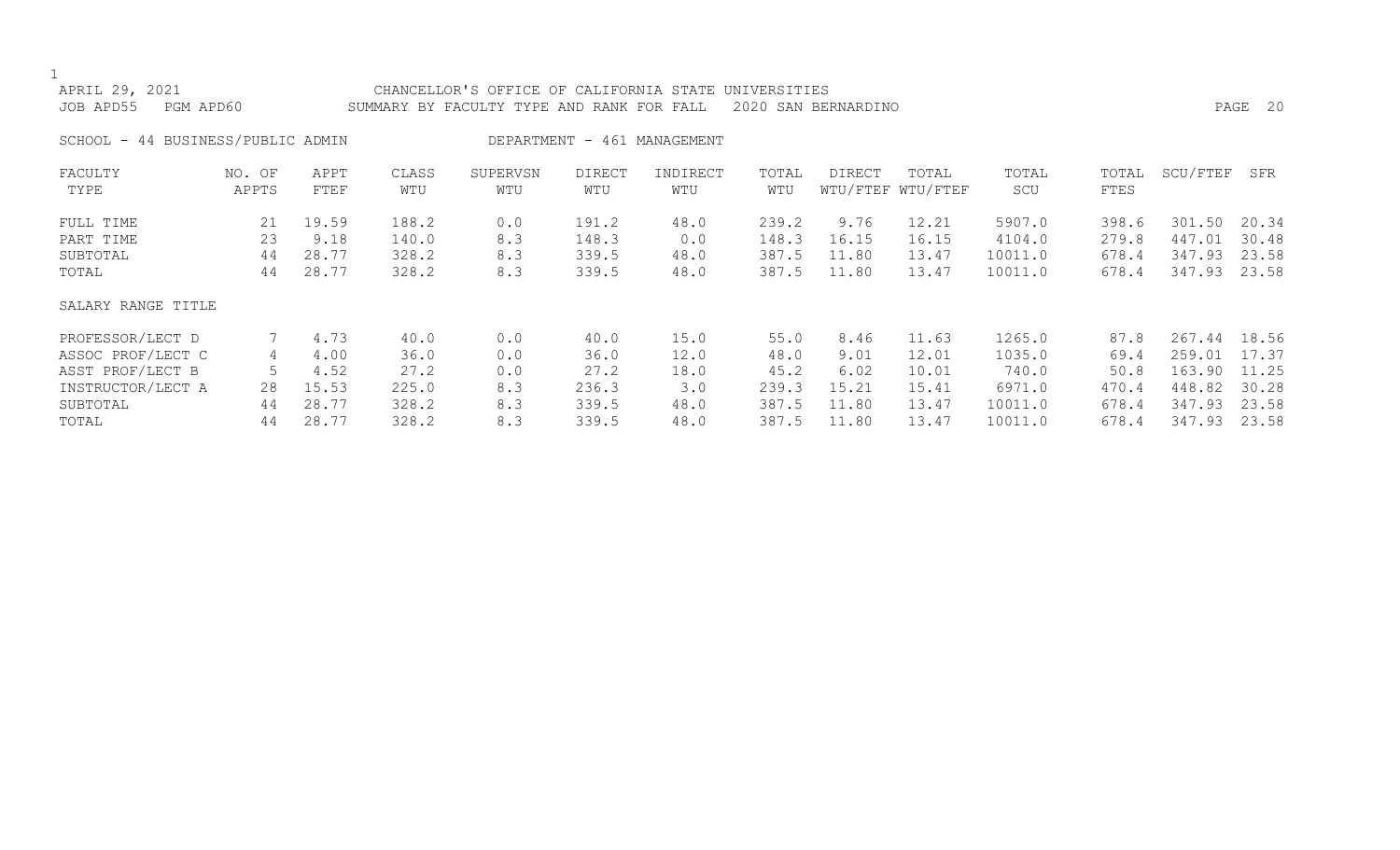| APRIL 29, 2021<br>PGM APD60<br>JOB APD55 |                 |              |              | CHANCELLOR'S OFFICE OF CALIFORNIA STATE<br>SUMMARY BY FACULTY TYPE AND RANK FOR FALL |                            |                 | UNIVERSITIES | 2020 SAN BERNARDINO |                            |              |               |          | PAGE 21 |
|------------------------------------------|-----------------|--------------|--------------|--------------------------------------------------------------------------------------|----------------------------|-----------------|--------------|---------------------|----------------------------|--------------|---------------|----------|---------|
| SCHOOL - 44 BUSINESS/PUBLIC ADMIN        |                 |              |              |                                                                                      | DEPARTMENT - 476 MARKETING |                 |              |                     |                            |              |               |          |         |
| FACULTY<br>TYPE                          | NO. OF<br>APPTS | APPT<br>FTEF | CLASS<br>WTU | SUPERVSN<br>WTU                                                                      | <b>DIRECT</b><br>WTU       | INDIRECT<br>WTU | TOTAL<br>WTU | DIRECT              | TOTAL<br>WTU/FTEF WTU/FTEF | TOTAL<br>SCU | TOTAL<br>FTES | SCU/FTEF | SFR     |
| FULL TIME                                | 6               | 4.75         | 51.0         | 1.7                                                                                  | 52.7                       | 18.0            | 70.7         | 11.10               | 14.89                      | 1692.0       | 113.6         | 356.36   | 23.93   |
| PART TIME                                |                 | 3.96         | 45.0         | 2.3                                                                                  | 47.3                       | 3.0             | 50.3         | 11.95               | 12.71                      | 1597.0       | 107.9         | 403.59   | 27.26   |
| SUBTOTAL                                 | 13              | 8.71         | 96.0         | 4.0                                                                                  | 100.0                      | 21.0            | 121.0        | 11.49               | 13.90                      | 3289.0       | 221.5         | 377.83   | 25.44   |
| TOTAL                                    | 13              | 8.71         | 96.0         | 4.0                                                                                  | 100.0                      | 21.0            | 121.0        | 11.49               | 13.90                      | 3289.0       | 221.5         | 377.83   | 25.44   |
| SALARY RANGE TITLE                       |                 |              |              |                                                                                      |                            |                 |              |                     |                            |              |               |          |         |
| PROFESSOR/LECT D                         | 4               | 2.75         | 36.0         | 1.7                                                                                  | 37.7                       | 9.0             | 46.7         | 13.71               | 16.99                      | 1068.0       | 72.0          | 388.50   | 26.19   |
| ASSOC PROF/LECT C                        |                 | 1.00         | 9.0          | 0.0                                                                                  | 9.0                        | 3.0             | 12.0         | 9.01                | 12.01                      | 354.0        | 23.6          | 354.35   | 23.62   |

| ASSOC PROF/LECT C | ⊥.00 | 9.0  | 0.0 | 9.0   | 3.0  | 12.0  | 9.01  | 12.01 | 354.0  | 23.6  | 354.35 23.62 |  |
|-------------------|------|------|-----|-------|------|-------|-------|-------|--------|-------|--------------|--|
| ASST PROF/LECT B  | ⊥.80 | 15.0 | 0.0 | 15.0  |      | 24.0  | 8.33  | 13.33 | 708.0  | 47.2  | 393.11 26.21 |  |
| INSTRUCTOR/LECT A | 3.16 | 36.0 |     | 38.3  |      | 38.3  | 12.14 | 12.14 | 1159.0 | 78.7  | 367.24 24.93 |  |
| SUBTOTAL          | 8.71 | 96.0 | 4.0 | 100.0 | 21.0 | 121.0 | 11.49 | 13.90 | 3289.0 | 221.5 | 377.83 25.44 |  |
| TOTAL             | 8.71 | 96.0 | 4.0 | 100.0 |      | 121.0 | 11.49 | 13.90 | 3289.0 | 221.5 | 377.83 25.44 |  |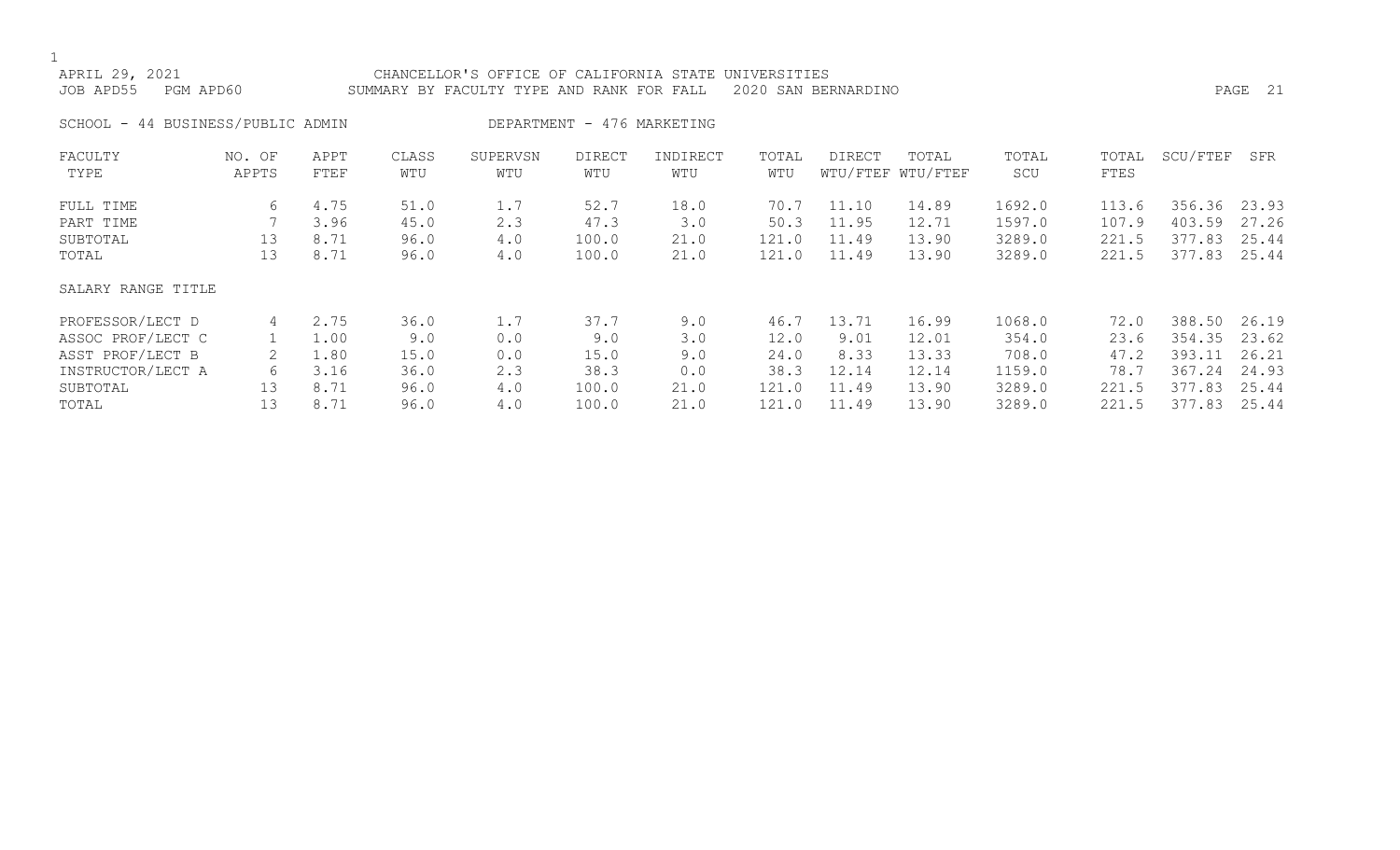| APRIL 29, 2021<br>JOB APD55<br>PGM APD60 |                 |              |              | CHANCELLOR'S OFFICE OF CALIFORNIA STATE<br>SUMMARY BY FACULTY TYPE AND RANK FOR FALL |                      |                                        | UNIVERSITIES | 2020 SAN BERNARDINO |                            |              |               |          | PAGE 22 |
|------------------------------------------|-----------------|--------------|--------------|--------------------------------------------------------------------------------------|----------------------|----------------------------------------|--------------|---------------------|----------------------------|--------------|---------------|----------|---------|
| SCHOOL - 44 BUSINESS/PUBLIC ADMIN        |                 |              |              |                                                                                      |                      | DEPARTMENT - 598 PUBLIC ADMINISTRATION |              |                     |                            |              |               |          |         |
| FACULTY<br>TYPE                          | NO. OF<br>APPTS | APPT<br>FTEF | CLASS<br>WTU | SUPERVSN<br>WTU                                                                      | <b>DIRECT</b><br>WTU | INDIRECT<br>WTU                        | TOTAL<br>WTU | <b>DIRECT</b>       | TOTAL<br>WTU/FTEF WTU/FTEF | TOTAL<br>SCU | TOTAL<br>FTES | SCU/FTEF | SFR     |
| FULL TIME                                | 9               | 7.25         | 60.0         | 0.3                                                                                  | 69.3                 | 36.0                                   | 105.3        | 9.56                | 14.53                      | 2637.0       | 189.4         | 363.87   | 26.13   |
| PART TIME                                | 11              | 2.60         | 45.0         | 0.0                                                                                  | 45.0                 | 0.0                                    | 45.0         | 17.31               | 17.31                      | 1605.0       | 116.7         | 617.31   | 44.87   |
| SUBTOTAL                                 | 20              | 9.85         | 105.0        | 0.3                                                                                  | 114.3                | 36.0                                   | 150.3        | 11.61               | 15.26                      | 4242.0       | 306.0         | 430.79   | 31.08   |
| TOTAL                                    | 20              | 9.85         | 105.0        | 0.3                                                                                  | 114.3                | 36.0                                   | 150.3        | 11.61               | 15.26                      | 4242.0       | 306.0         | 430.79   | 31.08   |
| SALARY RANGE TITLE                       |                 |              |              |                                                                                      |                      |                                        |              |                     |                            |              |               |          |         |
| PROFESSOR/LECT D                         | 5               | 3.25         | 18.0         | 0.3                                                                                  | 18.3                 | 27.0                                   | 45.3         | 5.63                | 13.94                      | 456.0        | 35.5          | 140.31   | 10.92   |
| ASSOC PROF/LECT C                        |                 | 1.00         | 9.0          | 0.0                                                                                  | 12.0                 | 0.0                                    | 12.0         | 12.01               | 12.01                      | 504.0        | 35.3          | 504.50   | 35.29   |
| ASST PROF/LECT B                         |                 | 2.00         | 18.0         | 0.0                                                                                  | 21.0                 | 9.0                                    | 30.0         | 10.51               | 15.02                      | 846.0        | 60.5          | 423.42   | 30.26   |
| INSTRUCTOR/LECT A                        | 12              | 3.60         | 60.0         | 0.0                                                                                  | 63.0                 | 0.0                                    | 63.0         | 17.50               | 17.50                      | 2436.0       | 174.8         | 676.67   | 48.56   |
| SUBTOTAL                                 | 20              | 9.85         | 105.0        | 0.3                                                                                  | 114.3                | 36.0                                   | 150.3        | 11.61               | 15.26                      | 4242.0       | 306.0         | 430.79   | 31.08   |

TOTAL 20 9.85 105.0 0.3 114.3 36.0 150.3 11.61 15.26 4242.0 306.0 430.79 31.08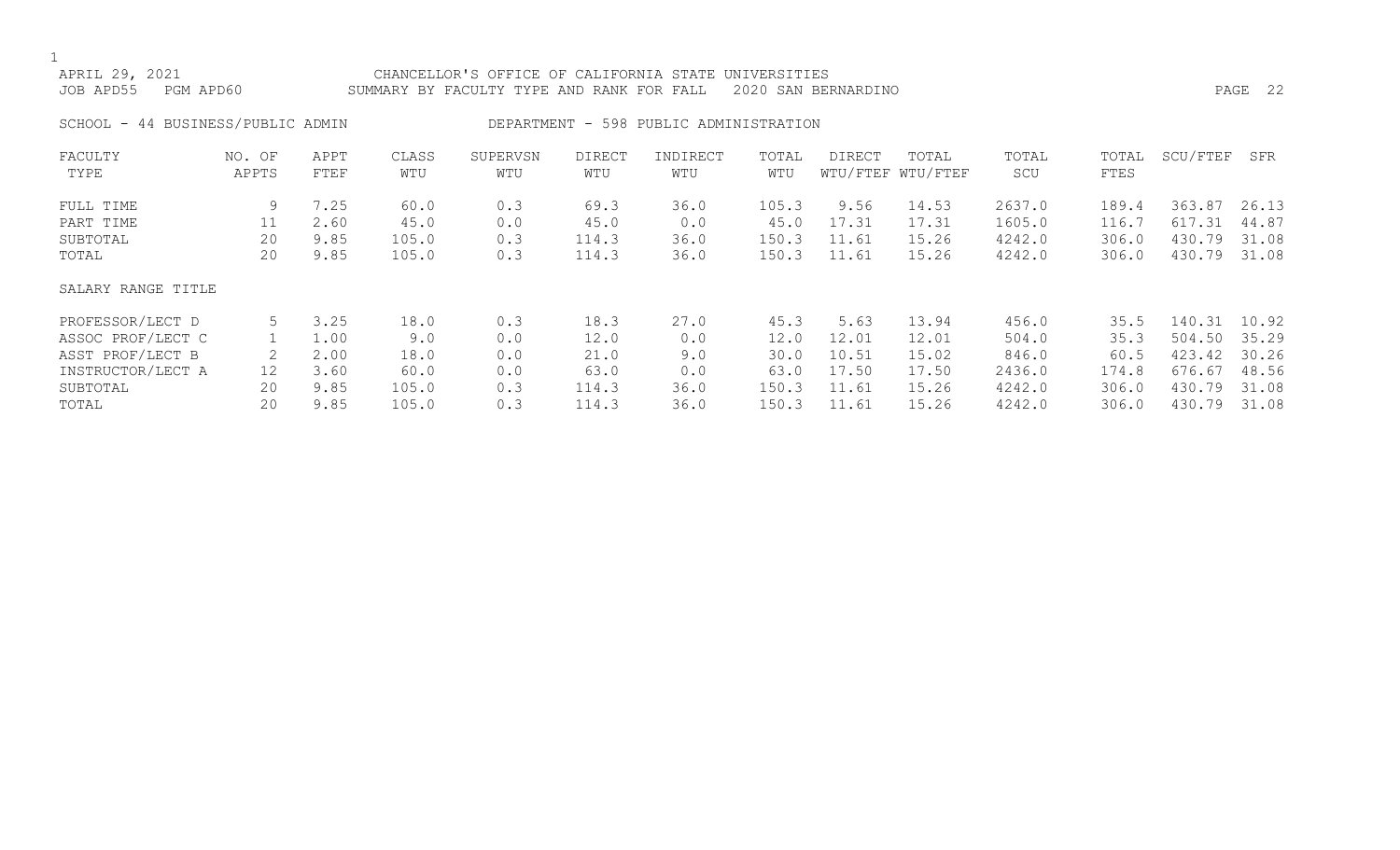APRIL 29, 2021 CHANCELLOR'S OFFICE OF CALIFORNIA STATE UNIVERSITIES JOB APD55 PGM APD60 SUMMARY BY FACULTY TYPE AND RANK FOR FALL 2020 SAN BERNARDINO PAGE 23

SCHOOL - 44 BUSINESS/PUBLIC ADMIN

| FACULTY            | NO. OF | APPT  | CLASS | SUPERVSN | DIRECT | INDIRECT | TOTAL  | DIRECT | TOTAL             | TOTAL   | TOTAL  | SCU/FTEF | SFR   |
|--------------------|--------|-------|-------|----------|--------|----------|--------|--------|-------------------|---------|--------|----------|-------|
| TYPE               | APPTS  | FTEF  | WTU   | WTU      | WTU    | WTU      | WTU    |        | WTU/FTEF WTU/FTEF | SCU     | FTES   |          |       |
| FULL TIME          | 69     | 61.66 | 604.0 | 2.0      | 618.0  | 186.0    | 804.0  | 10.02  | 13.04             | 19738.0 | 1354.8 | 320.11   | 21.97 |
| PART TIME          | 71     | 26.14 | 377.1 | 10.6     | 387.7  | 6.0      | 393.7  | 14.83  | 15.06             | 12794.0 | 873.8  | 489.37   | 33.42 |
| SUBTOTAL           | 140    | 87.80 | 981.1 | 12.6     | 1005.7 | 192.0    | 1197.7 | 11.45  | 13.64             | 32532.0 | 2228.6 | 370.51   | 25.38 |
| TOTAL              | 140    | 87.80 | 981.1 | 12.6     | 1005.7 | 192.0    | 1197.7 | 11.45  | 13.64             | 32532.0 | 2228.6 | 370.51   | 25.38 |
| SALARY RANGE TITLE |        |       |       |          |        |          |        |        |                   |         |        |          |       |
| PROFESSOR/LECT D   | 33     | 24.97 | 232.6 | 2.0      | 234.6  | 96.0     | 330.6  | 9.39   | 13.24             | 6392.0  | 445.1  | 255.95   | 17.82 |
| ASSOC PROF/LECT C  | 13     | 12.99 | 127.2 | 0.0      | 130.2  | 30.0     | 160.2  | 10.02  | 12.33             | 4375.0  | 296.0  | 336.72   | 22.78 |
| ASST PROF/LECT B   | 17     | 15.64 | 132.2 | 0.0      | 135.2  | 60.0     | 195.2  | 8.64   | 12.48             | 5075.0  | 350.6  | 324.41   | 22.41 |
| INSTRUCTOR/LECT A  | 77     | 34.19 | 489.1 | 10.6     | 505.7  | 6.0      | 511.7  | 14.79  | 14.97             | 16690.0 | 1136.8 | 488.11   | 33.25 |
| SUBTOTAL           | 140    | 87.80 | 981.1 | 12.6     | 1005.7 | 192.0    | 1197.7 | 11.45  | 13.64             | 32532.0 | 2228.6 | 370.51   | 25.38 |
| TOTAL              | 140    | 87.80 | 981.1 | 12.6     | 1005.7 | 192.0    | 1197.7 | 11.45  | 13.64             | 32532.0 | 2228.6 | 370.51   | 25.38 |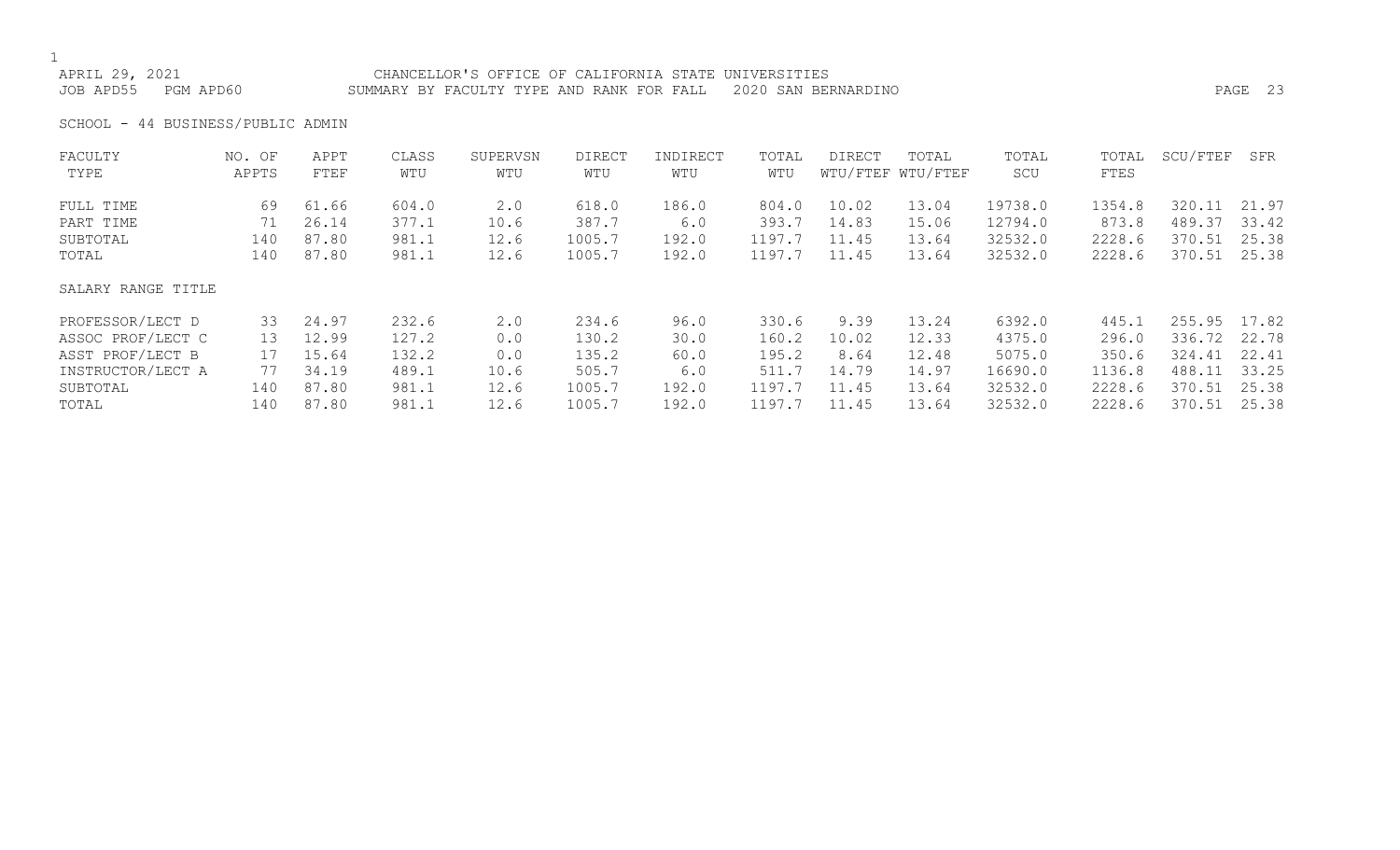APRIL 29, 2021 CHANCELLOR'S OFFICE OF CALIFORNIA STATE UNIVERSITIES JOB APD55 PGM APD60 SUMMARY BY FACULTY TYPE AND RANK FOR FALL 2020 SAN BERNARDINO PAGE 24

SCHOOL - 47 HUMANITIES DEPARTMENT - 136 ART

| NO. OF             | APPT  | CLASS | SUPERVSN | DIRECT | INDIRECT | TOTAL | <b>DIRECT</b> | TOTAL | TOTAL             | TOTAL | SCU/FTEF | SFR   |
|--------------------|-------|-------|----------|--------|----------|-------|---------------|-------|-------------------|-------|----------|-------|
|                    |       |       |          |        |          |       |               |       |                   |       |          |       |
| 9                  | 8.00  | 83.6  | 0.0      | 83.6   | 36.6     | 120.2 | 10.45         | 15.03 | 1416.0            | 95.7  | 177.00   | 11.96 |
| 23                 | 12.11 | 192.2 | 0.0      | 192.2  | 2.4      | 194.6 | 15.88         | 16.08 | 4833.0            | 322.2 | 399.26   | 26.62 |
| 32                 | 20.11 | 275.8 | 0.0      | 275.8  | 39.0     | 314.8 | 13.72         | 15.66 | 6249.0            | 417.9 | 310.82   | 20.79 |
|                    | 0.00  | 0.0   | 2.6      | 2.6    | 0.0      | 2.6   | 0.00          | 0.00  | 23.0              | 1.5   | 0.00     | 0.00  |
| 33                 | 20.11 | 275.8 | 2.6      | 278.4  | 39.0     | 317.4 | 13.85         | 15.79 | 6272.0            | 419.4 | 311.96   | 20.86 |
| SALARY RANGE TITLE |       |       |          |        |          |       |               |       |                   |       |          |       |
| 6                  | 4.50  | 47.9  | 2.6      | 50.5   | 15.3     | 65.8  | 11.21         | 14.61 | 572.0             | 39.2  | 127.03   | 8.71  |
| 4                  | 3.00  | 33.9  | 0.0      | 33.9   | 20.7     | 54.6  | 11.31         | 18.21 | 570.0             | 38.1  | 190.13   | 12.71 |
|                    | 1.00  | 9.0   | 0.0      | 9.0    | 3.0      | 12.0  | 9.01          | 12.01 | 366.0             | 24.5  | 366.37   | 24.52 |
| 20                 | 11.13 | 174.2 | 0.0      | 174.2  | 0.0      | 174.2 | 15.66         | 15.66 | 4635.0            | 309.0 | 416.63   | 27.78 |
|                    | 0.48  | 10.8  | 0.0      | 10.8   | 0.0      | 10.8  | 22.50         | 22.50 | 129.0             | 8.6   | 268.75   | 17.92 |
| 33                 | 20.11 | 275.8 | 2.6      | 278.4  | 39.0     | 317.4 | 13.85         | 15.79 | 6272.0            | 419.4 | 311.96   | 20.86 |
| 33                 | 20.11 | 275.8 | 2.6      | 278.4  | 39.0     | 317.4 | 13.85         | 15.79 | 6272.0            | 419.4 | 311.96   | 20.86 |
|                    | APPTS | FTEF  | WTU      | WTU    | WTU      | WTU   | WTU           |       | WTU/FTEF WTU/FTEF | SCU   | FTES     |       |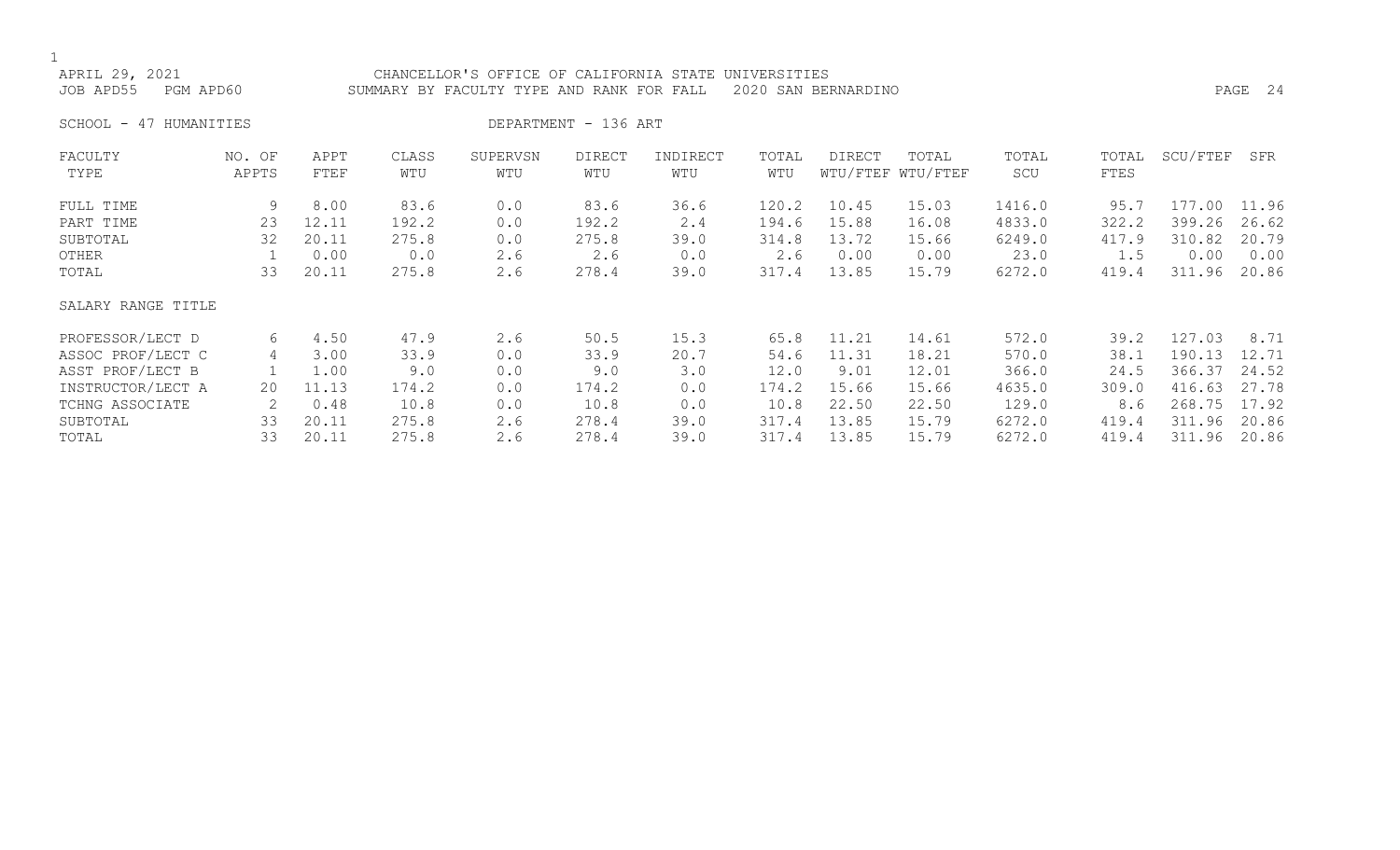APRIL 29, 2021 CHANCELLOR'S OFFICE OF CALIFORNIA STATE UNIVERSITIES JOB APD55 PGM APD60 SUMMARY BY FACULTY TYPE AND RANK FOR FALL 2020 SAN BERNARDINO PAGE 25

SCHOOL - 47 HUMANITIES SERVICES DEPARTMENT - 186 COMMUNICATIONS

| FACULTY            | NO. OF | APPT  | CLASS | SUPERVSN | <b>DIRECT</b> | INDIRECT | TOTAL | DIRECT | TOTAL             | TOTAL   | TOTAL | SCU/FTEF | SFR   |
|--------------------|--------|-------|-------|----------|---------------|----------|-------|--------|-------------------|---------|-------|----------|-------|
| TYPE               | APPTS  | FTEF  | WTU   | WTU      | WTU           | WTU      | WTU   |        | WTU/FTEF WTU/FTEF | SCU     | FTES  |          |       |
| FULL TIME          | 28     | 24.10 | 257.8 | 11.0     | 283.8         | 53.7     | 337.5 | 11.78  | 14.01             | 8160.0  | 547.2 | 338.65   | 22.71 |
| PART TIME          | 33     | 12.35 | 181.4 | 0.8      | 182.2         | 0.0      | 182.2 | 14.75  | 14.75             | 4736.0  | 315.8 | 383.51   | 25.57 |
| SUBTOTAL           | 61     | 36.45 | 439.2 | 11.8     | 466.0         | 53.7     | 519.7 | 12.79  | 14.26             | 12896.0 | 863.0 | 353.85   | 23.68 |
| OTHER              |        | 0.00  | 5.2   | 0.0      | 5.2           | 0.0      | 5.2   | 0.00   | 0.00              | 20.0    | 1.3   | 0.00     | 0.00  |
| TOTAL              | 62     | 36.45 | 444.4 | 11.8     | 471.2         | 53.7     | 524.9 | 12.93  | 14.40             | 12916.0 | 864.3 | 354.40   | 23.72 |
| SALARY RANGE TITLE |        |       |       |          |               |          |       |        |                   |         |       |          |       |
| PROFESSOR/LECT D   | 9      | 5.54  | 48.0  | 8.4      | 65.4          | 24.0     | 89.4  | 11.80  | 16.13             | 1785.0  | 119.8 | 322.09   | 21.62 |
| ASSOC PROF/LECT C  | 6      | 5.00  | 59.4  | 2.5      | 67.9          | 2.7      | 70.6  | 13.59  | 14.13             | 1980.0  | 133.4 | 396.16   | 26.69 |
| ASST PROF/LECT B   | 4      | 4.00  | 33.0  | 0.0      | 33.0          | 15.0     | 48.0  | 8.26   | 12.01             | 606.0   | 41.2  | 151.61   | 10.31 |
| INSTRUCTOR/LECT A  | 31     | 18.91 | 259.0 | 0.9      | 259.9         | 12.0     | 271.9 | 13.75  | 14.38             | 7261.0  | 484.3 | 384.02   | 25.61 |
| TCHNG ASSOCIATE    | 12     | 3.00  | 45.0  | 0.0      | 45.0          | 0.0      | 45.0  | 15.00  | 15.00             | 1284.0  | 85.6  | 428.00   | 28.53 |
| SUBTOTAL           | 62     | 36.45 | 444.4 | 11.8     | 471.2         | 53.7     | 524.9 | 12.93  | 14.40             | 12916.0 | 864.3 | 354.40   | 23.72 |
| TOTAL              | 62     | 36.45 | 444.4 | 11.8     | 471.2         | 53.7     | 524.9 | 12.93  | 14.40             | 12916.0 | 864.3 | 354.40   | 23.72 |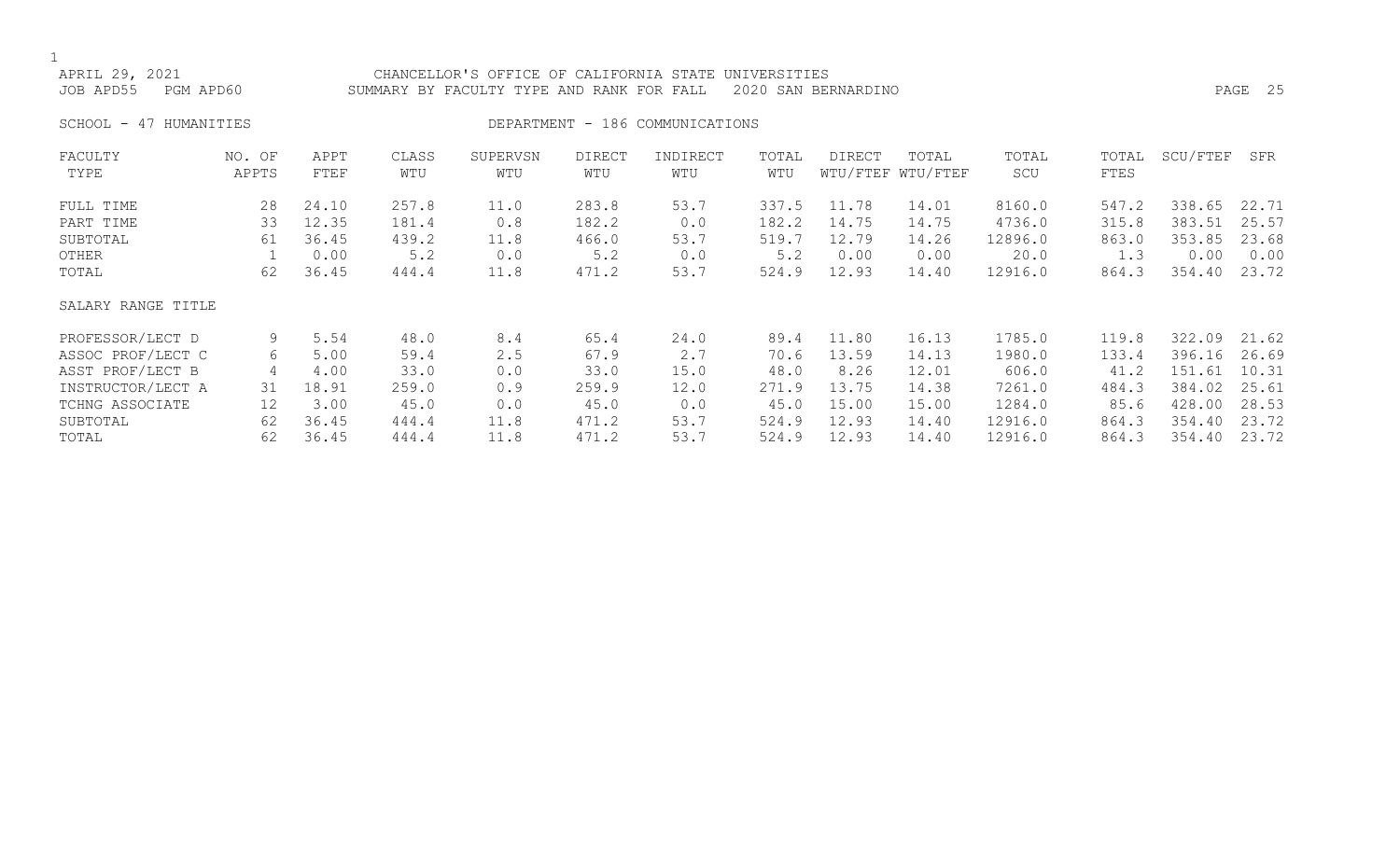| APRIL 29, 2021<br>JOB APD55<br>PGM APD60 |                   |              |              | CHANCELLOR'S OFFICE OF CALIFORNIA STATE UNIVERSITIES<br>SUMMARY BY FACULTY TYPE AND RANK FOR FALL |                          |                 |              | 2020 SAN BERNARDINO |                            |              |               |          | PAGE 26 |
|------------------------------------------|-------------------|--------------|--------------|---------------------------------------------------------------------------------------------------|--------------------------|-----------------|--------------|---------------------|----------------------------|--------------|---------------|----------|---------|
| 47 HUMANITIES<br>SCHOOL -                |                   |              |              |                                                                                                   | DEPARTMENT - 254 ENGLISH |                 |              |                     |                            |              |               |          |         |
| FACULTY<br>TYPE                          | NO. OF<br>APPTS   | APPT<br>FTEF | CLASS<br>WTU | SUPERVSN<br>WTU                                                                                   | <b>DIRECT</b><br>WTU     | INDIRECT<br>WTU | TOTAL<br>WTU | <b>DIRECT</b>       | TOTAL<br>WTU/FTEF WTU/FTEF | TOTAL<br>SCU | TOTAL<br>FTES | SCU/FTEF | SFR     |
| FULL TIME                                | 41                | 35.89        | 420.5        | 0.3                                                                                               | 447.8                    | 63.0            | 510.8        | 12.48               | 14.23                      | 11701.5      | 788.0         | 326.06   | 21.96   |
| PART TIME                                | 23                | 10.10        | 153.0        | 0.0                                                                                               | 153.0                    | 0.0             | 153.0        | 15.15               | 15.15                      | 3861.0       | 257.6         | 382.28   | 25.50   |
| SUBTOTAL                                 | 64                | 45.99        | 573.5        | 0.3                                                                                               | 600.8                    | 63.0            | 663.8        | 13.06               | 14.43                      | 15562.5      | 1045.6        | 338.40   | 22.74   |
| OTHER                                    | 1                 | 0.00         | 0.0          | 0.6                                                                                               | 0.6                      | 0.0             | 0.6          | 0.00                | 0.00                       | $5.0$        | 0.3           | 0.00     | 0.00    |
| TOTAL                                    | 65                | 45.99        | 573.5        | 0.9                                                                                               | 601.4                    | 63.0            | 664.4        | 13.08               | 14.45                      | 15567.5      | 1045.9        | 338.51   | 22.74   |
| SALARY RANGE TITLE                       |                   |              |              |                                                                                                   |                          |                 |              |                     |                            |              |               |          |         |
| PROFESSOR/LECT D                         | $12 \overline{ }$ | 8.76         | 80.0         | 0.9                                                                                               | 104.9                    | 15.0            | 119.9        | 11.97               | 13.68                      | 2273.0       | 155.3         | 259.39   | 17.73   |
| ASSOC PROF/LECT C                        | 4                 | 2.92         | 19.5         | 0.0                                                                                               | 22.5                     | 12.0            | 34.5         | 7.72                | 11.83                      | 799.5        | 53.9          | 274.18   | 18.48   |
| ASST PROF/LECT B                         | 9                 | 8.66         | 75.0         | 0.0                                                                                               | 75.0                     | 30.0            | 105.0        | 8.66                | 12.12                      | 1881.0       | 128.2         | 217.21   | 14.80   |
| INSTRUCTOR/LECT A                        | 33                | 24.20        | 378.0        | 0.0                                                                                               | 378.0                    | 6.0             | 384.0        | 15.62               | 15.87                      | 10116.0      | 674.5         | 418.03   | 27.87   |
| TCHNG ASSOCIATE                          | 6                 | 1.20         | 18.0         | 0.0                                                                                               | 18.0                     | 0.0             | 18.0         | 15.00               | 15.00                      | 450.0        | 30.0          | 375.00   | 25.00   |
| SUBTOTAL                                 | 64                | 45.74        | 570.5        | 0.9                                                                                               | 598.4                    | 63.0            | 661.4        | 13.08               | 14.46                      | 15519.5      | 1041.9        | 339.31   | 22.78   |
| ADMINISTRATOR                            |                   | 0.25         | 3.0          | 0.0                                                                                               | 3.0                      | 0.0             | 3.0          | 12.00               | 12.00                      | 48.0         | 4.0           | 192.00   | 16.00   |
| SUBTOTAL                                 |                   | 0.25         | 3.0          | 0.0                                                                                               | 3.0                      | 0.0             | 3.0          | 12.00               | 12.00                      | 48.0         | 4.0           | 192.00   | 16.00   |
| TOTAL                                    | 65                | 45.99        | 573.5        | 0.9                                                                                               | 601.4                    | 63.0            | 664.4        | 13.08               | 14.45                      | 15567.5      | 1045.9        | 338.51   | 22.74   |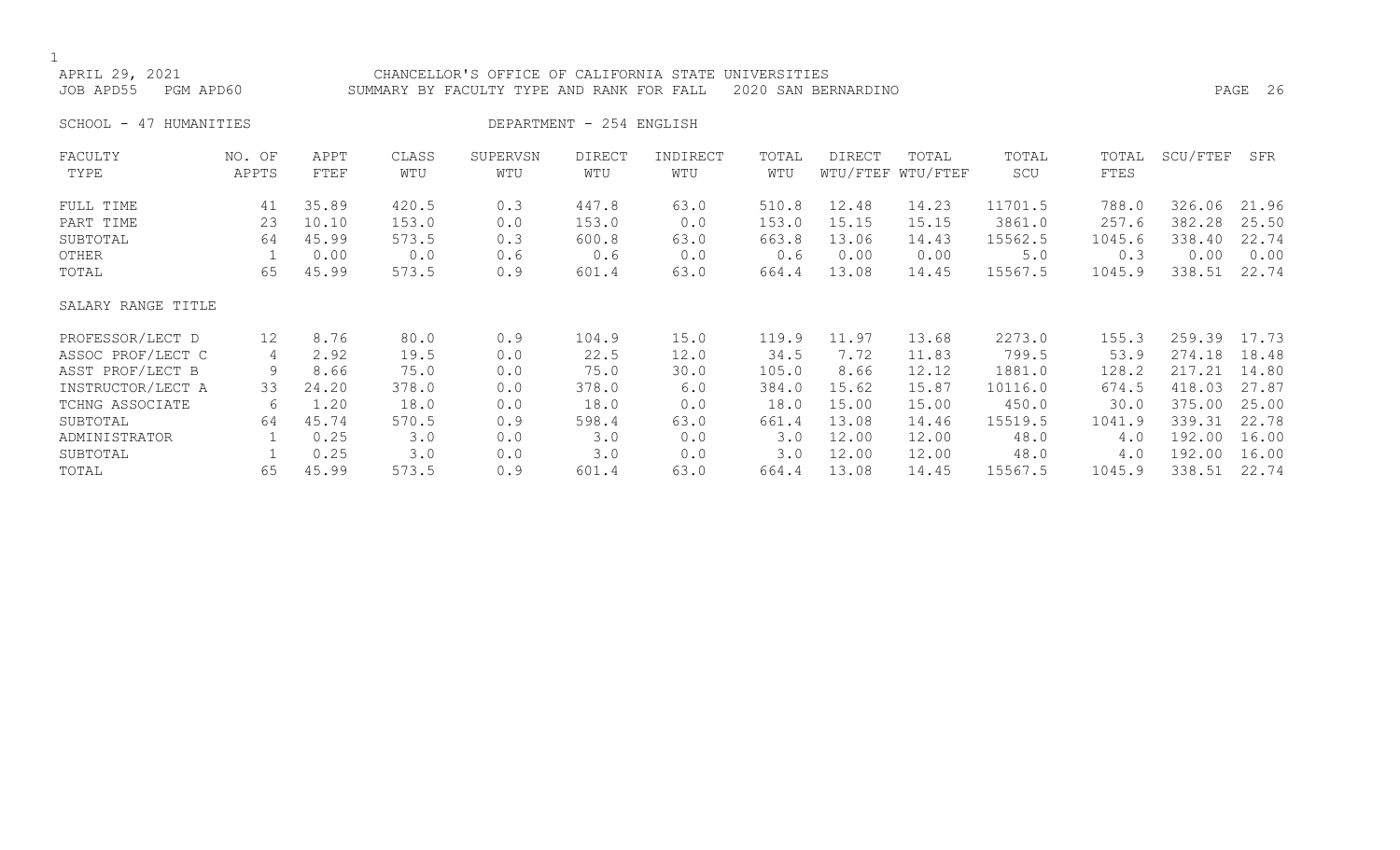1<br>APRIL 29, 2021 APRIL 29, 2021 CHANCELLOR'S OFFICE OF CALIFORNIA STATE UNIVERSITIES<br>JOB APD55 PGM APD60 SUMMARY BY FACULTY TYPE AND RANK FOR FALL 2020 SAN BEI SUMMARY BY FACULTY TYPE AND RANK FOR FALL 2020 SAN BERNARDINO PAGE 2008 . THE RANGE 27 SCHOOL - 47 HUMANITIES **DEPARTMENT - 281 FOREIGN LANGUAGES AND LITERATURE** FACULTY NO. OF APPT CLASS SUPERVSN DIRECT INDIRECT TOTAL DIRECT TOTAL TOTAL TOTAL SCU/FTEF SFR WTU/FTEF WTU/FTEF FULL TIME 15 11.77 144.7 0.9 148.6 54.0 202.6 12.63 17.22 3389.0 227.7 288.06 19.35 PART TIME 23 9.54 129.6 0.3 131.6 0.0 131.6 13.79 13.79 2847.0 191.5 298.30 20.06 SUBTOTAL 38 21.31 274.3 1.2 280.2 54.0 334.2 13.15 15.68 6236.0 419.1 292.65 19.67 TOTAL 38 21.31 274.3 1.2 280.2 54.0 334.2 13.15 15.68 6236.0 419.1 292.65 19.67 SALARY RANGE TITLE PROFESSOR/LECT D 10 5.87 65.2 1.2 71.1 39.0 110.1 12.12 18.76 1786.0 120.8 304.36 20.58 ASSOC PROF/LECT C 2 2.00 18.9 0.0 18.9 9.0 27.9 9.46 13.96 327.0 21.8 163.66 10.91 ASST PROF/LECT B 2 1.60 13.3 0.0 13.3 6.0 19.3 8.31 12.06 177.0 12.5 110.63 7.81 INSTRUCTOR/LECT A 19 10.84 161.9 0.0 161.9 0.0 161.9 14.93 14.93 3722.0 249.1 343.29 22.98 TCHNG ASSOCIATE 3 0.80 12.0 0.0 12.0 0.0 12.0 14.98 14.98 212.0 14.1 264.67 17.64 SUBTOTAL 36 21.11 271.3 1.2 277.2 54.0 331.2 13.13 15.69 6224.0 418.3 294.85 19.82 OTHER 2 0.20 3.0 0.0 3.0 0.0 3.0 15.00 15.00 12.0 0.8 60.00 4.00

SUBTOTAL 2 0.20 3.0 0.0 3.0 0.0 3.0 15.00 15.00 12.0 0.8 60.00 4.00 TOTAL 38 21.31 274.3 1.2 280.2 54.0 334.2 13.15 15.68 6236.0 419.1 292.65 19.67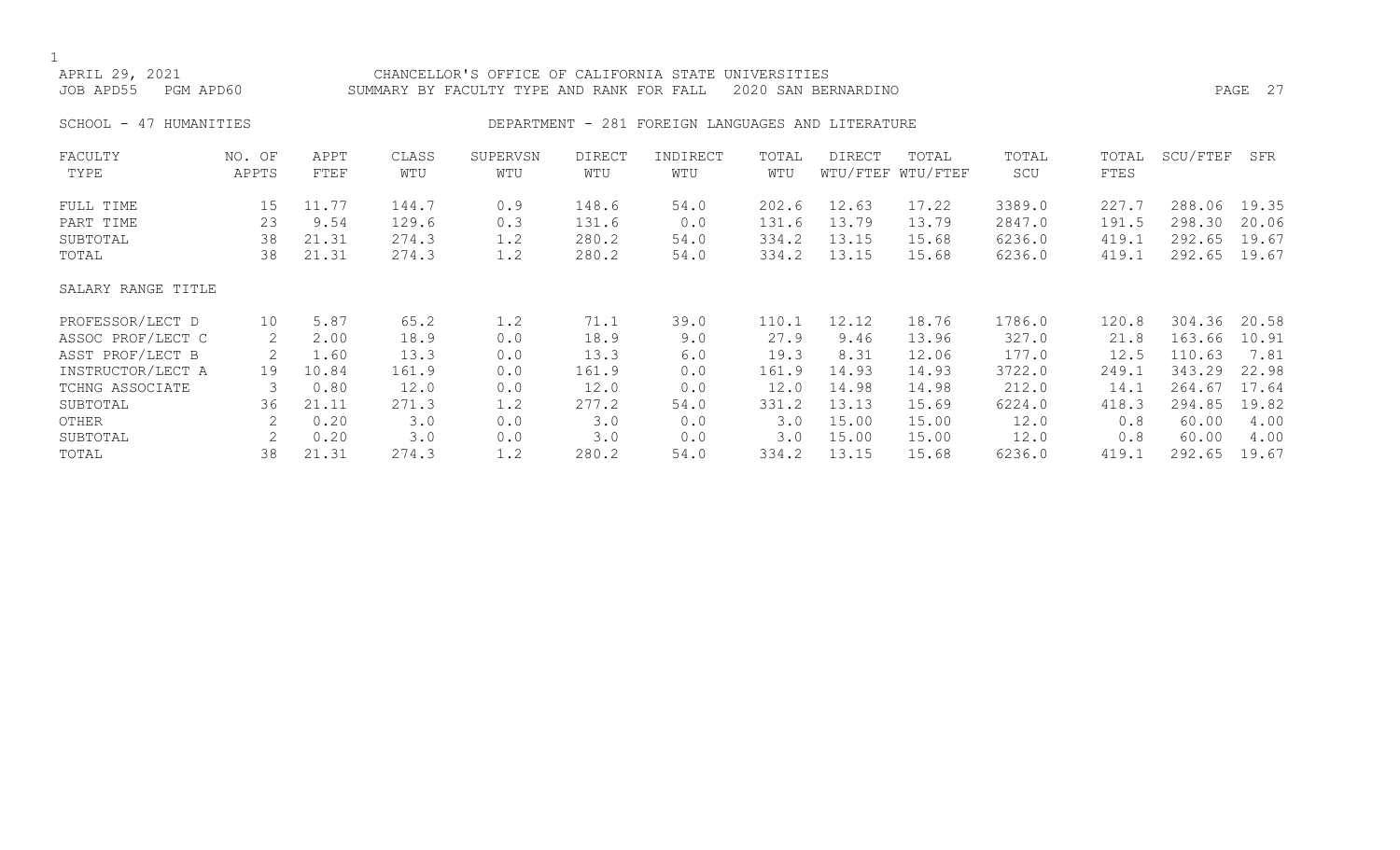1<br>APRIL 29, 2021 CHANCELLOR'S OFFICE OF CALIFORNIA STATE UNIVERSITIES JOB APD55 PGM APD60 SUMMARY BY FACULTY TYPE AND RANK FOR FALL 2020 SAN BERNARDINO PAGE 28 SCHOOL - 47 HUMANITIES **DEPARTMENT - 350 HUMANITIES** FACULTY NO. OF APPT CLASS SUPERVSN DIRECT INDIRECT TOTAL DIRECT TOTAL TOTAL TOTAL SCU/FTEF SFR WTU/FTEF WTU/FTEF FULL TIME 8 3.75 21.0 22.7 43.7 3.0 46.7 11.65 11.65 1383.0 92.2 368.80 24.59 PART TIME 3 0.60 9.0 0.0 9.0 0.0 9.0 15.00 18.00 882.0 58.8 470.00 98.00<br>SUBTOTAL 3 11 4.35 30.0 22.7 52.7 3.0 55.7 12.11 12.11 2265.0 151.0 520.69 34.71 SUBTOTAL 11 4.35 30.0 22.7 52.7 3.0 55.7 12.11 12.11 2265.0 151.0 520.69 34.71<br>11 4.35 30.0 22.7 52.7 3.0 55.7 12.11 12.11 2265.0 151.0 520.69 34.71

#### SALARY RANGE TITLE

| PROFESSOR/LECT D  | 0.58 |      | 0.0  | 0.0  |      | 0.00    | 0.00  | 0.0    | 0.0   | 0.00         | 0.00  |
|-------------------|------|------|------|------|------|---------|-------|--------|-------|--------------|-------|
| INSTRUCTOR/LECT A | 3.77 | 30.0 | 22.7 | 52.7 | 55.7 | 13.97   | 13.97 | 2265.0 | 151.0 | 600.32       | 40.02 |
| SUBTOTAL          | 4.35 | 30.0 | 22.7 | 52.7 | 55.7 | 7 12.11 | 12.11 | 2265.0 | 151.0 | 520.69 34.71 |       |
| TOTAL             | 4.35 | 30.0 | 22.7 | 52.7 | 55.7 | 12.11   | 12.11 | 2265.0 | 151.0 | 520.69 34.71 |       |

151.0 520.69 34.71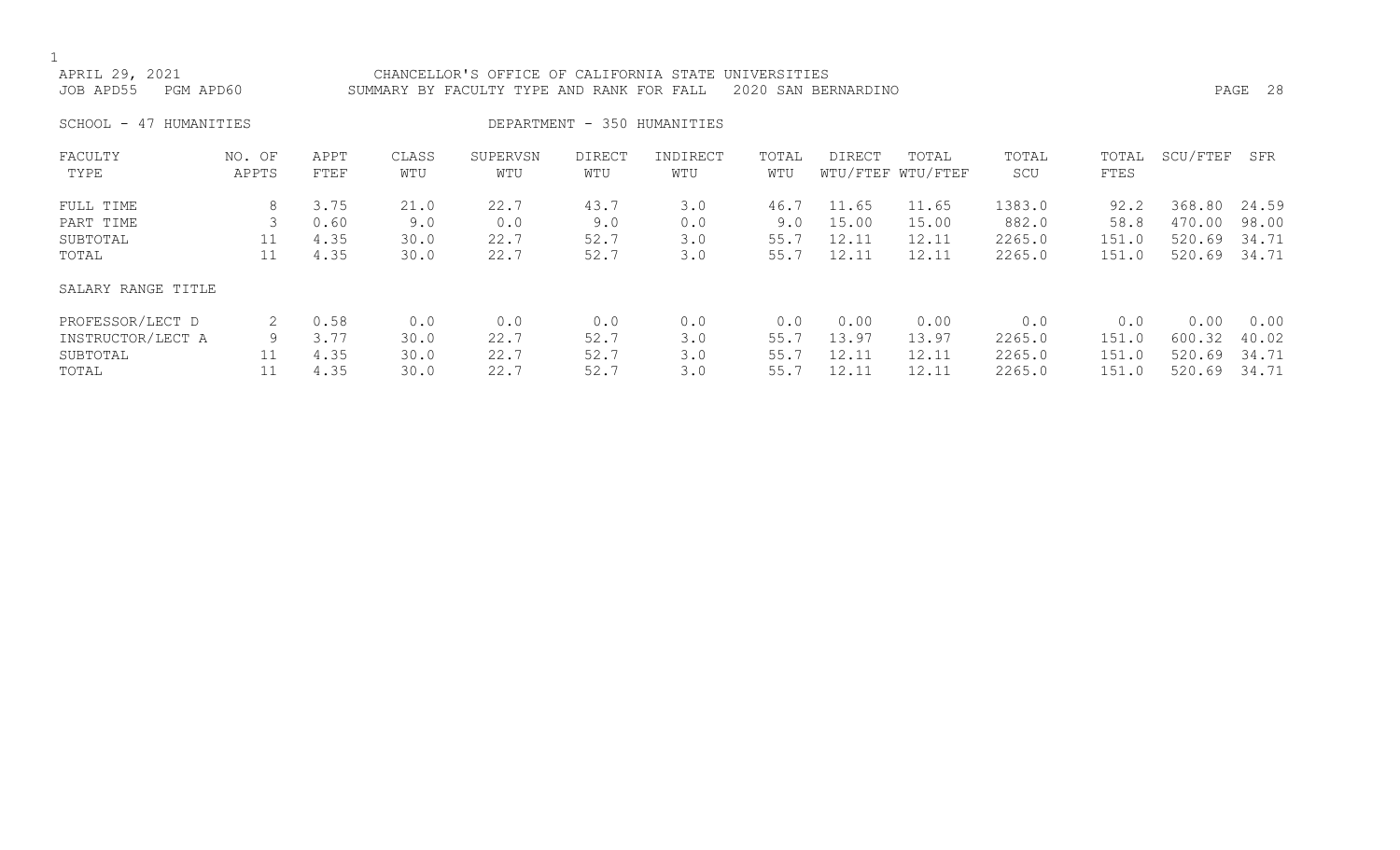| DEPARTMENT - 498 MUSIC<br>47 HUMANITIES<br>SCHOOL -<br>SCU/FTEF<br>FACULTY<br>APPT<br>CLASS<br>SUPERVSN<br>DIRECT<br>INDIRECT<br>TOTAL<br>DIRECT<br>TOTAL<br>TOTAL<br>NO. OF<br>TOTAL<br>WTU/FTEF WTU/FTEF<br>WTU<br>SCU<br>FTES<br>TYPE<br>APPTS<br>FTEF<br>WTU<br>WTU<br>WTU<br>WTU<br>2892.0<br>8<br>69.7<br>12.39<br>7.00<br>14.1<br>86.8<br>10.5<br>97.3<br>13.89<br>192.8<br>412.97<br>FULL TIME<br>16<br>28.7<br>73.4<br>73.4<br>15.03<br>945.0<br>193.57<br>4.88<br>43.2<br>0.0<br>15.03<br>63.0<br>PART TIME<br>170.7<br>13.48<br>3837.0<br>24<br>11.89<br>112.9<br>42.8<br>160.2<br>14.36<br>255.8<br>322.84<br>SUBTOTAL<br>10.5<br>13.48<br>170.7<br>3837.0<br>322.84<br>11.89<br>112.9<br>42.8<br>160.2<br>10.5<br>14.36<br>255.8<br>TOTAL<br>24<br>SALARY RANGE TITLE<br>3.7<br>3<br>26.6<br>30.3<br>0.0<br>15.09<br>1217.0<br>PROFESSOR/LECT D<br>2.01<br>15.09<br>81.1<br>606.08<br>30.3<br>12.60<br>ASSOC PROF/LECT C<br>0.84<br>6.6<br>4.0<br>0.0<br>10.6<br>12.60<br>87.0<br>5.8<br>103.45<br>10.6<br>ASST PROF/LECT B<br>52.0<br>10.38<br>781.0<br>195.40<br>33.5<br>8.0<br>41.5<br>10.5<br>13.01<br>52.1<br>4.00<br>4<br>1752.0<br>347.69<br>INSTRUCTOR/LECT A<br>46.2<br>27.1<br>77.8<br>0.0<br>77.8<br>15.44<br>116.8<br>16<br>5.04<br>15.44<br>13.48<br>3837.0<br>SUBTOTAL<br>11.89<br>112.9<br>42.8<br>160.2<br>170.7<br>14.36<br>255.8<br>322.84<br>24<br>10.5<br>11.89<br>13.48<br>112.9<br>42.8<br>160.2<br>10.5<br>170.7<br>14.36<br>3837.0<br>322.84<br>TOTAL<br>24<br>255.8 | APRIL 29, 2021<br>JOB APD55<br>PGM APD60 |  | CHANCELLOR'S OFFICE OF CALIFORNIA STATE UNIVERSITIES<br>SUMMARY BY FACULTY TYPE AND RANK FOR FALL |  | 2020 SAN BERNARDINO |  |  | PAGE 29 |
|-----------------------------------------------------------------------------------------------------------------------------------------------------------------------------------------------------------------------------------------------------------------------------------------------------------------------------------------------------------------------------------------------------------------------------------------------------------------------------------------------------------------------------------------------------------------------------------------------------------------------------------------------------------------------------------------------------------------------------------------------------------------------------------------------------------------------------------------------------------------------------------------------------------------------------------------------------------------------------------------------------------------------------------------------------------------------------------------------------------------------------------------------------------------------------------------------------------------------------------------------------------------------------------------------------------------------------------------------------------------------------------------------------------------------------------------------------------------------------------------------------------|------------------------------------------|--|---------------------------------------------------------------------------------------------------|--|---------------------|--|--|---------|
|                                                                                                                                                                                                                                                                                                                                                                                                                                                                                                                                                                                                                                                                                                                                                                                                                                                                                                                                                                                                                                                                                                                                                                                                                                                                                                                                                                                                                                                                                                           |                                          |  |                                                                                                   |  |                     |  |  |         |
|                                                                                                                                                                                                                                                                                                                                                                                                                                                                                                                                                                                                                                                                                                                                                                                                                                                                                                                                                                                                                                                                                                                                                                                                                                                                                                                                                                                                                                                                                                           |                                          |  |                                                                                                   |  |                     |  |  | SFR     |
|                                                                                                                                                                                                                                                                                                                                                                                                                                                                                                                                                                                                                                                                                                                                                                                                                                                                                                                                                                                                                                                                                                                                                                                                                                                                                                                                                                                                                                                                                                           |                                          |  |                                                                                                   |  |                     |  |  | 27.53   |
|                                                                                                                                                                                                                                                                                                                                                                                                                                                                                                                                                                                                                                                                                                                                                                                                                                                                                                                                                                                                                                                                                                                                                                                                                                                                                                                                                                                                                                                                                                           |                                          |  |                                                                                                   |  |                     |  |  | 12.90   |
|                                                                                                                                                                                                                                                                                                                                                                                                                                                                                                                                                                                                                                                                                                                                                                                                                                                                                                                                                                                                                                                                                                                                                                                                                                                                                                                                                                                                                                                                                                           |                                          |  |                                                                                                   |  |                     |  |  | 21.52   |
|                                                                                                                                                                                                                                                                                                                                                                                                                                                                                                                                                                                                                                                                                                                                                                                                                                                                                                                                                                                                                                                                                                                                                                                                                                                                                                                                                                                                                                                                                                           |                                          |  |                                                                                                   |  |                     |  |  | 21.52   |
|                                                                                                                                                                                                                                                                                                                                                                                                                                                                                                                                                                                                                                                                                                                                                                                                                                                                                                                                                                                                                                                                                                                                                                                                                                                                                                                                                                                                                                                                                                           |                                          |  |                                                                                                   |  |                     |  |  |         |
|                                                                                                                                                                                                                                                                                                                                                                                                                                                                                                                                                                                                                                                                                                                                                                                                                                                                                                                                                                                                                                                                                                                                                                                                                                                                                                                                                                                                                                                                                                           |                                          |  |                                                                                                   |  |                     |  |  | 40.40   |
|                                                                                                                                                                                                                                                                                                                                                                                                                                                                                                                                                                                                                                                                                                                                                                                                                                                                                                                                                                                                                                                                                                                                                                                                                                                                                                                                                                                                                                                                                                           |                                          |  |                                                                                                   |  |                     |  |  | 6.90    |
|                                                                                                                                                                                                                                                                                                                                                                                                                                                                                                                                                                                                                                                                                                                                                                                                                                                                                                                                                                                                                                                                                                                                                                                                                                                                                                                                                                                                                                                                                                           |                                          |  |                                                                                                   |  |                     |  |  | 13.03   |
|                                                                                                                                                                                                                                                                                                                                                                                                                                                                                                                                                                                                                                                                                                                                                                                                                                                                                                                                                                                                                                                                                                                                                                                                                                                                                                                                                                                                                                                                                                           |                                          |  |                                                                                                   |  |                     |  |  | 23.18   |
|                                                                                                                                                                                                                                                                                                                                                                                                                                                                                                                                                                                                                                                                                                                                                                                                                                                                                                                                                                                                                                                                                                                                                                                                                                                                                                                                                                                                                                                                                                           |                                          |  |                                                                                                   |  |                     |  |  | 21.52   |
|                                                                                                                                                                                                                                                                                                                                                                                                                                                                                                                                                                                                                                                                                                                                                                                                                                                                                                                                                                                                                                                                                                                                                                                                                                                                                                                                                                                                                                                                                                           |                                          |  |                                                                                                   |  |                     |  |  | 21.52   |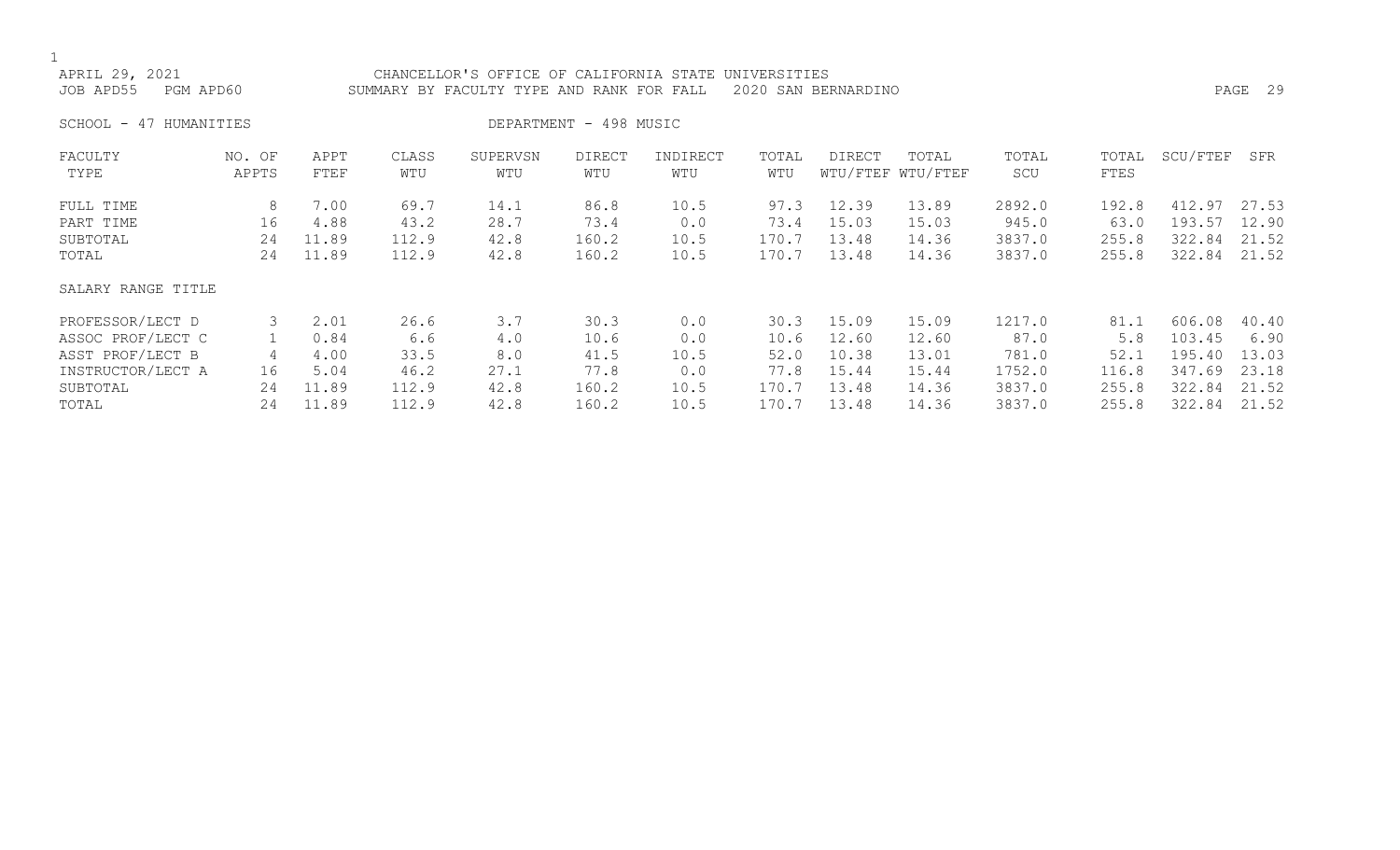APRIL 29, 2021 CHANCELLOR'S OFFICE OF CALIFORNIA STATE UNIVERSITIES JOB APD55 PGM APD60 SUMMARY BY FACULTY TYPE AND RANK FOR FALL 2020 SAN BERNARDINO PAGE 30 SCHOOL - 47 HUMANITIES DEPARTMENT - 560 PHILOSOPHY

| FACULTY<br>TYPE        | NO. OF<br>APPTS   | APPT<br>FTEF  | CLASS<br>WTU  | SUPERVSN<br>WTU | <b>DIRECT</b><br>WTU | INDIRECT<br>WTU | TOTAL<br>WTU  | DIRECT         | TOTAL<br>WTU/FTEF WTU/FTEF | TOTAL<br>SCU     | TOTAL<br>FTES  | SCU/FTEF         | SFR            |
|------------------------|-------------------|---------------|---------------|-----------------|----------------------|-----------------|---------------|----------------|----------------------------|------------------|----------------|------------------|----------------|
| FULL TIME<br>PART TIME | $12 \overline{ }$ | 4.58<br>8.40  | 69.0<br>132.0 | 0.0<br>0.0      | 69.0<br>132.0        | 18.0<br>0.0     | 87.0<br>132.0 | 15.06<br>15.71 | 18.99<br>15.71             | 1743.0<br>3864.0 | 116.2<br>257.6 | 380.40<br>460.00 | 25.36<br>30.67 |
| SUBTOTAL               | 19                | 12.98         | 201.0         | 0.0             | 201.0                | 18.0            | 219.0         | 15.48          | 16.87                      | 5607.0           | 373.8          | 431.91           | 28.79          |
| OTHER<br>TOTAL         | 20                | 0.00<br>12.98 | 0.0<br>201.0  | 0.0<br>0.0      | 0.0<br>201.0         | 0.0<br>18.0     | 0.0<br>219.0  | 0.00<br>15.48  | 0.00<br>16.87              | 0.0<br>5607.0    | 0.0<br>373.8   | 0.00<br>431.91   | 0.00<br>28.79  |
| SALARY RANGE TITLE     |                   |               |               |                 |                      |                 |               |                |                            |                  |                |                  |                |
| PROFESSOR/LECT D       | 4                 | 2.00          | 24.0          | 0.0             | 24.0                 | 12.0            | 36.0          | 12.00          | 18.00                      | 639.0            | 42.6           | 319.50           | 21.30          |
| ASSOC PROF/LECT C      |                   | 0.25          | 12.0          | 0.0             | 12.0                 | 0.0             | 12.0          | 48.00          | 48.00                      | 231.0            | 15.4           | 924.00           | 61.60          |
| ASST PROF/LECT B       |                   | 1.33          | 18.0          | 0.0             | 18.0                 | 6.0             | 24.0          | 13.51          | 18.02                      | 426.0            | 28.4           | 319.82           | 21.32          |
| INSTRUCTOR/LECT A      | 13                | 9.40          | 147.0         | 0.0             | 147.0                | 0.0             | 147.0         | 15.64          | 15.64                      | 4311.0           | 287.4          | 458.62           | 30.57          |
| SUBTOTAL               | 20                | 12.98         | 201.0         | 0.0             | 201.0                | 18.0            | 219.0         | 15.48          | 16.87                      | 5607.0           | 373.8          | 431.91           | 28.79          |
| TOTAL                  | 20                | 12.98         | 201.0         | 0.0             | 201.0                | 18.0            | 219.0         | 15.48          | 16.87                      | 5607.0           | 373.8          | 431.91           | 28.79          |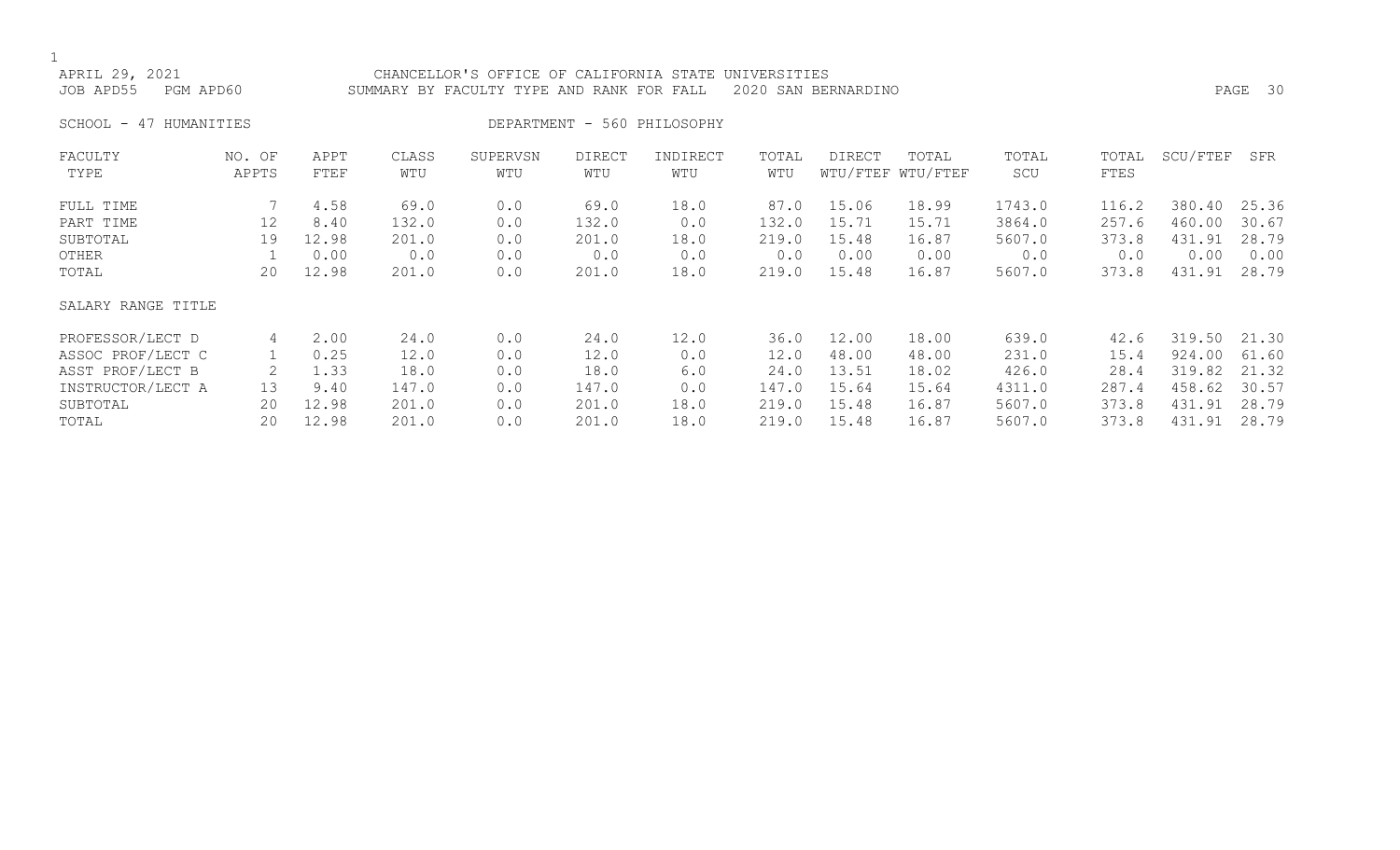| APRIL 29, 2021<br>PGM APD60<br>JOB APD55 |                 |              |              | CHANCELLOR'S OFFICE OF CALIFORNIA STATE UNIVERSITIES<br>SUMMARY BY FACULTY TYPE AND RANK FOR FALL |               |                                    |              | 2020 SAN BERNARDINO |                            |              |               |          | PAGE 31 |
|------------------------------------------|-----------------|--------------|--------------|---------------------------------------------------------------------------------------------------|---------------|------------------------------------|--------------|---------------------|----------------------------|--------------|---------------|----------|---------|
| $SCHOOL - 47$<br>HUMANITIES              |                 |              |              |                                                                                                   |               | DEPARTMENT - 711 THEATRE AND DANCE |              |                     |                            |              |               |          |         |
| FACULTY<br>TYPE                          | NO. OF<br>APPTS | APPT<br>FTEF | CLASS<br>WTU | SUPERVSN<br>WTU                                                                                   | DIRECT<br>WTU | INDIRECT<br>WTU                    | TOTAL<br>WTU | DIRECT              | TOTAL<br>WTU/FTEF WTU/FTEF | TOTAL<br>SCU | TOTAL<br>FTES | SCU/FTEF | SFR     |
| FULL TIME                                | 8               | 6.31         | 86.2         | 2.7                                                                                               | 88.9          | 6.0                                | 94.9         | 14.09               | 15.51                      | 2677.0       | 179.1         | 424.18   | 28.37   |
| PART TIME                                |                 | 3.23         | 48.9         | 0.0                                                                                               | 48.9          | 0.0                                | 48.9         | 15.14               | 15.14                      | 1647.0       | 109.9         | 509.91   | 34.01   |
| SUBTOTAL                                 | 15              | 9.54         | 135.1        | 2.7                                                                                               | 137.8         | 6.0                                | 143.8        | 14.44               | 15.39                      | 4324.0       | 288.9         | 453.20   | 30.28   |
| TOTAL                                    | 15              | 9.54         | 135.1        | 2.7                                                                                               | 137.8         | 6.0                                | 143.8        | 14.44               | 15.39                      | 4324.0       | 288.9         | 453.20   | 30.28   |
| SALARY RANGE TITLE                       |                 |              |              |                                                                                                   |               |                                    |              |                     |                            |              |               |          |         |
| PROFESSOR/LECT D                         | 5               | 3.10         | 39.6         | 2.7                                                                                               | 42.3          | 0.0                                | 42.3         | 13.65               | 13.65                      | 915.0        | 61.6          | 295.16   | 19.87   |
| ASST PROF/LECT B                         |                 | 2.00         | 16.5         | 0.0                                                                                               | 16.5          | 6.0                                | 22.5         | 8.25                | 11.26                      | 279.0        | 18.6          | 139.57   | 9.30    |
| INSTRUCTOR/LECT A                        | 8               | 4.44         | 79.0         | 0.0                                                                                               | 79.0          | 0.0                                | 79.0         | 17.78               | 18.46                      | 3130.0       | 208.7         | 704.64   | 46.99   |
| SUBTOTAL                                 | 15              | 9.54         | 135.1        | 2.7                                                                                               | 137.8         | 6.0                                | 143.8        | 14.44               | 15.39                      | 4324.0       | 288.9         | 453.20   | 30.28   |
| TOTAL                                    | 15              | 9.54         | 135.1        | 2.7                                                                                               | 137.8         | 6.0                                | 143.8        | 14.44               | 15.39                      | 4324.0       | 288.9         | 453.20   | 30.28   |
|                                          |                 |              |              |                                                                                                   |               |                                    |              |                     |                            |              |               |          |         |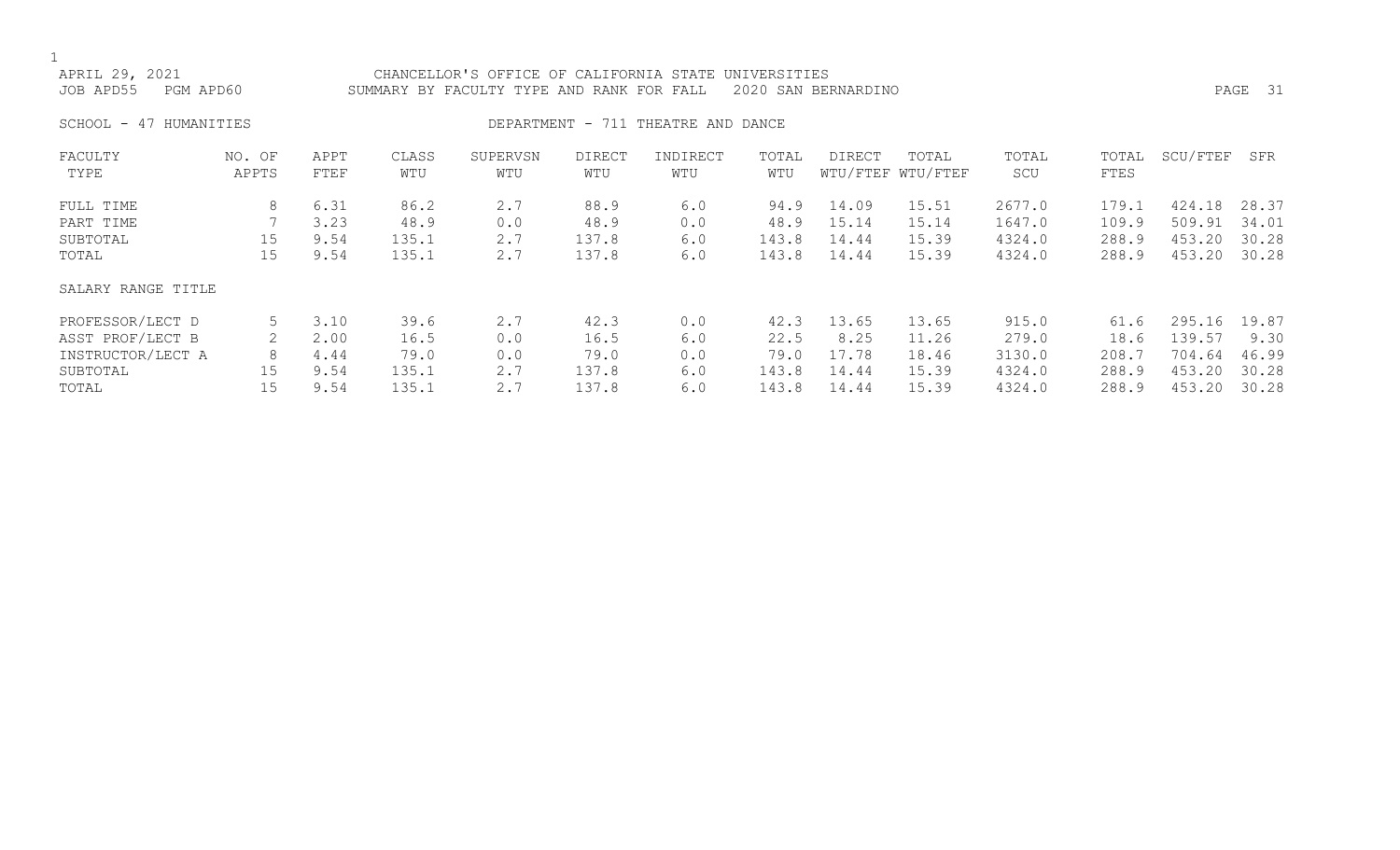# 1<br>APRIL 29, 2021

CHANCELLOR'S OFFICE OF CALIFORNIA STATE UNIVERSITIES JOB APD55 PGM APD60 SUMMARY BY FACULTY TYPE AND RANK FOR FALL 2020 SAN BERNARDINO PAGE 32

SCHOOL - 47 HUMANITIES

| FACULTY            | NO. OF | APPT   | CLASS  | SUPERVSN | <b>DIRECT</b> | INDIRECT | TOTAL  | <b>DIRECT</b> | TOTAL             | TOTAL   | TOTAL  | SCU/FTEF | SFR   |
|--------------------|--------|--------|--------|----------|---------------|----------|--------|---------------|-------------------|---------|--------|----------|-------|
| TYPE               | APPTS  | FTEF   | WTU    | WTU      | WTU           | WTU      | WTU    |               | WTU/FTEF WTU/FTEF | SCU     | FTES   |          |       |
| FULL TIME          | 124    | 101.40 | 1152.5 | 51.7     | 1252.2        | 244.8    | 1497.0 | 12.35         | 14.76             | 33361.5 | 2238.8 | 329.03   | 22.08 |
| PART TIME          | 140    | 61.21  | 889.3  | 29.8     | 922.3         | 2.4      | 924.7  | 15.07         | 15.11             | 23615.0 | 1576.3 | 385.80   | 25.75 |
| SUBTOTAL           | 264    | 162.61 | 2041.8 | 81.5     | 2174.5        | 247.2    | 2421.7 | 13.37         | 14.89             | 56976.5 | 3815.0 | 350.40   | 23.46 |
| OTHER              | 4      | 0.00   | 5.2    | 3.2      | 8.4           | 0.0      | 8.4    | 0.00          | 0.00              | 48.0    | 3.2    | 0.00     | 0.00  |
| TOTAL              | 268    | 162.61 | 2047.0 | 84.7     | 2182.9        | 247.2    | 2430.1 | 13.42         | 14.94             | 57024.5 | 3818.2 | 350.69   | 23.48 |
| SALARY RANGE TITLE |        |        |        |          |               |          |        |               |                   |         |        |          |       |
| PROFESSOR/LECT D   | 51     | 32.36  | 331.3  | 19.5     | 388.5         | 105.3    | 493.8  | 12.01         | 15.26             | 9187.0  | 620.5  | 283.89   | 19.17 |
| ASSOC PROF/LECT C  | 18     | 14.00  | 150.3  | 6.5      | 165.8         | 44.4     | 210.2  | 11.84         | 15.01             | 3994.5  | 268.4  | 285.30   | 19.17 |
| ASST PROF/LECT B   | 24     | 22.58  | 198.3  | 8.0      | 206.3         | 76.5     | 282.8  | 9.13          | 12.52             | 4516.0  | 305.4  | 199.96   | 13.52 |
| INSTRUCTOR/LECT A  | 149    | 87.73  | 1275.3 | 50.7     | 1330.5        | 21.0     | 1351.5 | 15.17         | 15.41             | 37192.0 | 2480.9 | 423.95   | 28.28 |
| TCHNG ASSOCIATE    | 23     | 5.48   | 85.8   | 0.0      | 85.8          | 0.0      | 85.8   | 15.65         | 15.65             | 2075.0  | 138.3  | 378.58   | 25.24 |
| SUBTOTAL           | 265    | 162.16 | 2041.0 | 84.7     | 2176.9        | 247.2    | 2424.1 | 13.42         | 14.95             | 56964.5 | 3813.4 | 351.30   | 23.52 |
| ADMINISTRATOR      |        | 0.25   | 3.0    | 0.0      | 3.0           | 0.0      | 3.0    | 12.00         | 12.00             | 48.0    | 4.0    | 192.00   | 16.00 |
| OTHER              |        | 0.20   | 3.0    | 0.0      | 3.0           | 0.0      | 3.0    | 15.00         | 15.00             | 12.0    | 0.8    | 60.00    | 4.00  |
| SUBTOTAL           |        | 0.45   | 6.0    | 0.0      | 6.0           | 0.0      | 6.0    | 13.33         | 13.33             | 60.0    | 4.8    | 133.33   | 10.67 |
| TOTAL              | 268    | 162.61 | 2047.0 | 84.7     | 2182.9        | 247.2    | 2430.1 | 13.42         | 14.94             | 57024.5 | 3818.2 | 350.69   | 23.48 |
|                    |        |        |        |          |               |          |        |               |                   |         |        |          |       |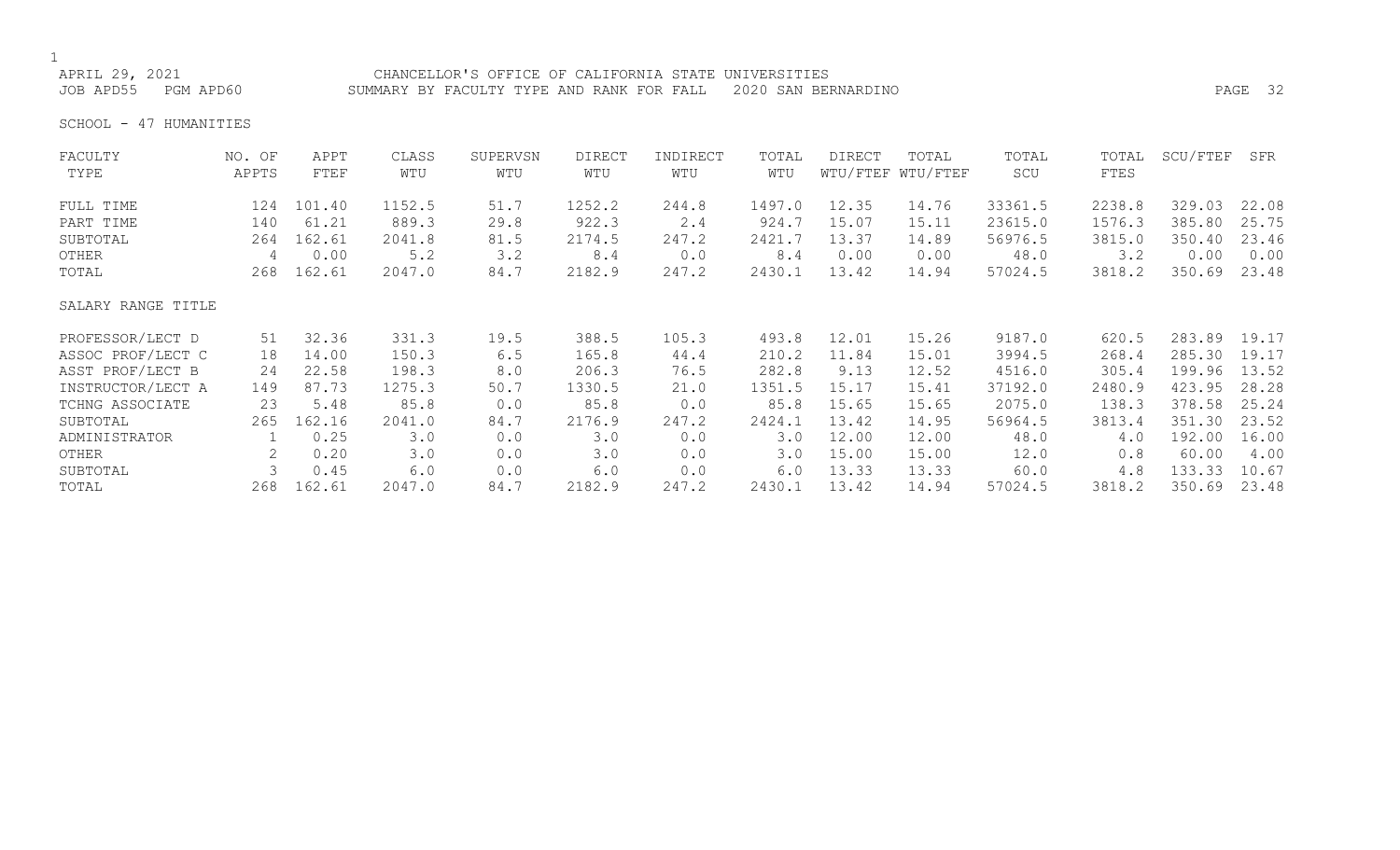| APRIL 29, 2021<br>JOB APD55<br>PGM APD60 |                 |              |              | CHANCELLOR'S OFFICE OF CALIFORNIA STATE<br>SUMMARY BY FACULTY TYPE AND RANK FOR FALL |                            |                 | UNIVERSITIES | 2020 SAN BERNARDINO |                            |              |               |          | PAGE 33 |
|------------------------------------------|-----------------|--------------|--------------|--------------------------------------------------------------------------------------|----------------------------|-----------------|--------------|---------------------|----------------------------|--------------|---------------|----------|---------|
| SCHOOL - 50 EDUCATION                    |                 |              |              |                                                                                      | DEPARTMENT - 240 EDUCATION |                 |              |                     |                            |              |               |          |         |
| FACULTY<br>TYPE                          | NO. OF<br>APPTS | APPT<br>FTEF | CLASS<br>WTU | SUPERVSN<br>WTU                                                                      | DIRECT<br>WTU              | INDIRECT<br>WTU | TOTAL<br>WTU | DIRECT              | TOTAL<br>WTU/FTEF WTU/FTEF | TOTAL<br>SCU | TOTAL<br>FTES | SCU/FTEF | SFR     |
| FULL TIME                                |                 | 0.38         | 0.0          | 0.0                                                                                  | 0.0                        | 0.0             | 0.0          | 0.00                | 0.00                       | 0.0          | 0.0           | 0.00     | 0.00    |
| PART TIME                                | 3               | 0.40         | 9.0          | 0.0                                                                                  | 9.0                        | 0.0             | 9.0          | 22.50               | 22.50                      | 126.0        | 8.5           | 315.00   | 21.13   |
| SUBTOTAL                                 | 4               | 0.78         | 9.0          | 0.0                                                                                  | 9.0                        | 0.0             | 9.0          | 11.52               | 11.52                      | 126.0        | 8.5           | 161.33   | 10.82   |
| TOTAL                                    | 4               | 0.78         | 9.0          | 0.0                                                                                  | 9.0                        | 0.0             | 9.0          | 11.52               | 11.52                      | 126.0        | 8.5           | 161.33   | 10.82   |
| SALARY RANGE TITLE                       |                 |              |              |                                                                                      |                            |                 |              |                     |                            |              |               |          |         |
| ASSOC PROF/LECT C                        |                 | 0.38         | 0.0          | 0.0                                                                                  | 0.0                        | 0.0             | 0.0          | 0.00                | 0.00                       | 0.0          | 0.0           | 0.00     | 0.00    |
| INSTRUCTOR/LECT A                        | 3               | 0.40         | 9.0          | 0.0                                                                                  | 9.0                        | 0.0             | 9.0          | 22.50               | 22.50                      | 126.0        | 8.5           | 315.00   | 21.13   |
| SUBTOTAL                                 | 4               | 0.78         | 9.0          | 0.0                                                                                  | 9.0                        | 0.0             | 9.0          | 11.52               | 11.52                      | 126.0        | 8.5           | 161.33   | 10.82   |
| TOTAL                                    | 4               | 0.78         | 9.0          | 0.0                                                                                  | 9.0                        | 0.0             | 9.0          | 11.52               | 11.52                      | 126.0        | 8.5           | 161.33   | 10.82   |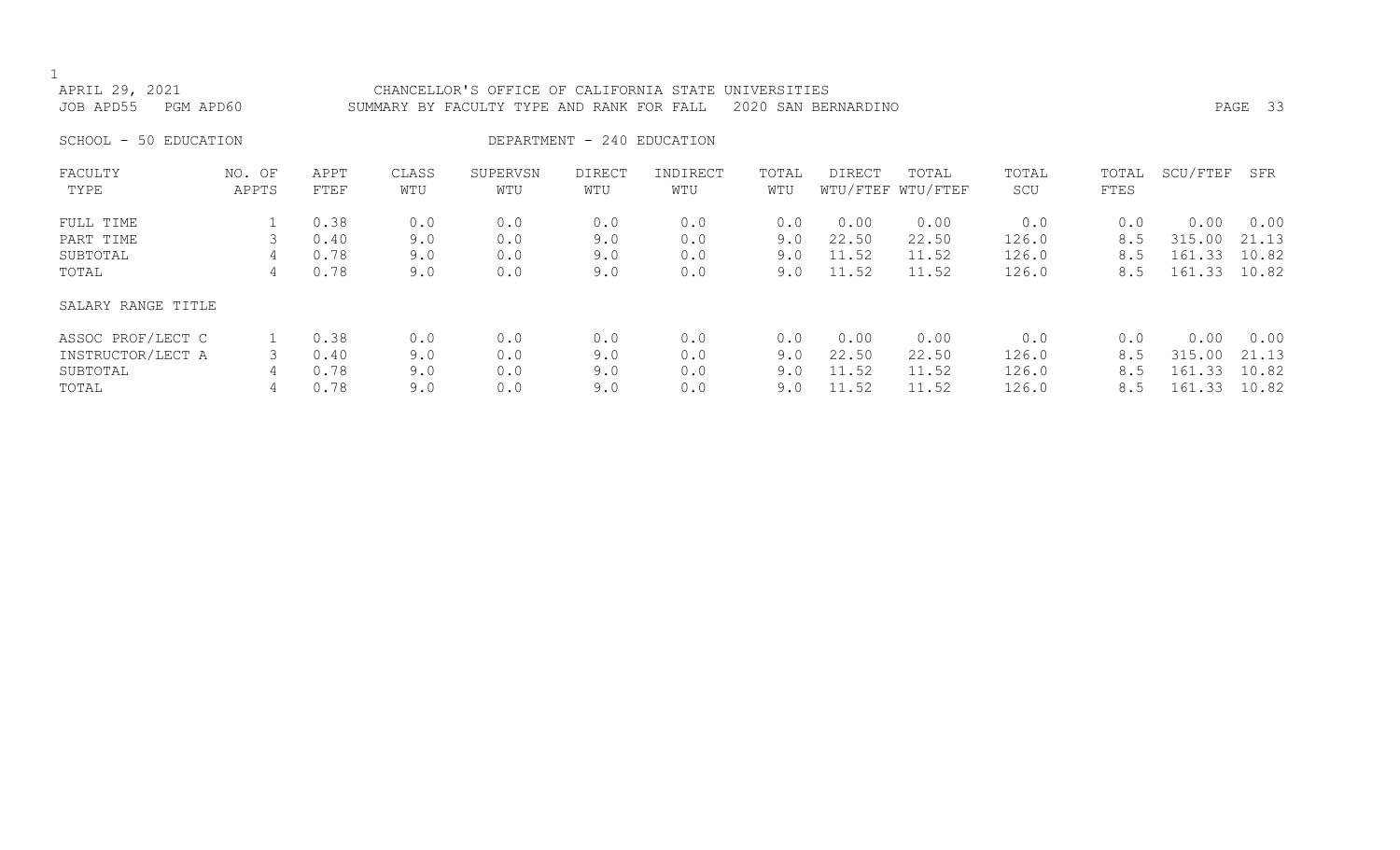APRIL 29, 2021 CHANCELLOR'S OFFICE OF CALIFORNIA STATE UNIVERSITIES JOB APD55 PGM APD60 SUMMARY BY FACULTY TYPE AND RANK FOR FALL 2020 SAN BERNARDINO PAGE 34

#### SCHOOL - 50 EDUCATION **DEPARTMENT - 242 EDUCATIONAL PSYCHOLOGY**

| FACULTY            | NO. OF | APPT  | CLASS | SUPERVSN | <b>DIRECT</b> | INDIRECT | TOTAL | <b>DIRECT</b> | TOTAL             | TOTAL  | TOTAL | SCU/FTEF | SFR   |
|--------------------|--------|-------|-------|----------|---------------|----------|-------|---------------|-------------------|--------|-------|----------|-------|
| TYPE               | APPTS  | FTEF  | WTU   | WTU      | WTU           | WTU      | WTU   |               | WTU/FTEF WTU/FTEF | SCU    | FTES  |          |       |
| FULL TIME          | 18     | 15.24 | 125.8 | 53.6     | 179.4         | 46.0     | 225.4 | 11.77         | 14.79             | 2830.0 | 219.9 | 185.65   | 14.42 |
| PART TIME          | 36     | 10.88 | 97.8  | 63.7     | 161.5         | 6.0      | 167.5 | 14.84         | 15.39             | 2292.0 | 183.9 | 210.60   | 16.89 |
| SUBTOTAL           | 54     | 26.13 | 223.6 | 117.3    | 340.9         | 52.0     | 392.9 | 13.05         | 15.04             | 5122.0 | 403.7 | 196.04   | 15.45 |
| OTHER              |        | 0.00  | 0.0   | 0.0      | 0.0           | 0.0      | 0.0   | 0.00          | 0.00              | 0.0    | 0.0   | 0.00     | 0.00  |
| TOTAL              | 56     | 26.13 | 223.6 | 117.3    | 340.9         | 52.0     | 392.9 | 13.05         | 15.04             | 5122.0 | 403.7 | 196.04   | 15.45 |
| SALARY RANGE TITLE |        |       |       |          |               |          |       |               |                   |        |       |          |       |
| PROFESSOR/LECT D   | 9      | 5.25  | 41.2  | 11.1     | 52.3          | 34.0     | 86.3  | 9.97          | 16.44             | 945.0  | 71.0  | 180.07   | 13.53 |
| ASSOC PROF/LECT C  |        | 1.00  | 12.0  | 0.0      | 12.0          | 0.0      | 12.0  | 12.00         | 12.00             | 243.0  | 18.4  | 243.00   | 18.40 |
| ASST PROF/LECT B   | 6      | 5.50  | 42.6  | 17.5     | 60.1          | 12.0     | 72.1  | 10.94         | 13.12             | 1039.0 | 82.7  | 189.05   | 15.04 |
| INSTRUCTOR/LECT A  | 39     | 14.38 | 127.8 | 88.7     | 216.5         | 6.0      | 222.5 | 15.05         | 15.47             | 2895.0 | 231.7 | 201.28   | 16.11 |
| SUBTOTAL           | 55     | 26.13 | 223.6 | 117.3    | 340.9         | 52.0     | 392.9 | 13.05         | 15.04             | 5122.0 | 403.7 | 196.04   | 15.45 |
| ADMINISTRATOR      |        | 0.00  | 0.0   | 0.0      | 0.0           | 0.0      | 0.0   | 0.00          | 0.00              | 0.0    | 0.0   | 0.00     | 0.00  |
| SUBTOTAL           |        | 0.00  | 0.0   | 0.0      | 0.0           | 0.0      | 0.0   | 0.00          | 0.00              | 0.0    | 0.0   | 0.00     | 0.00  |
| TOTAL              | 56     | 26.13 | 223.6 | 117.3    | 340.9         | 52.0     | 392.9 | 13.05         | 15.04             | 5122.0 | 403.7 | 196.04   | 15.45 |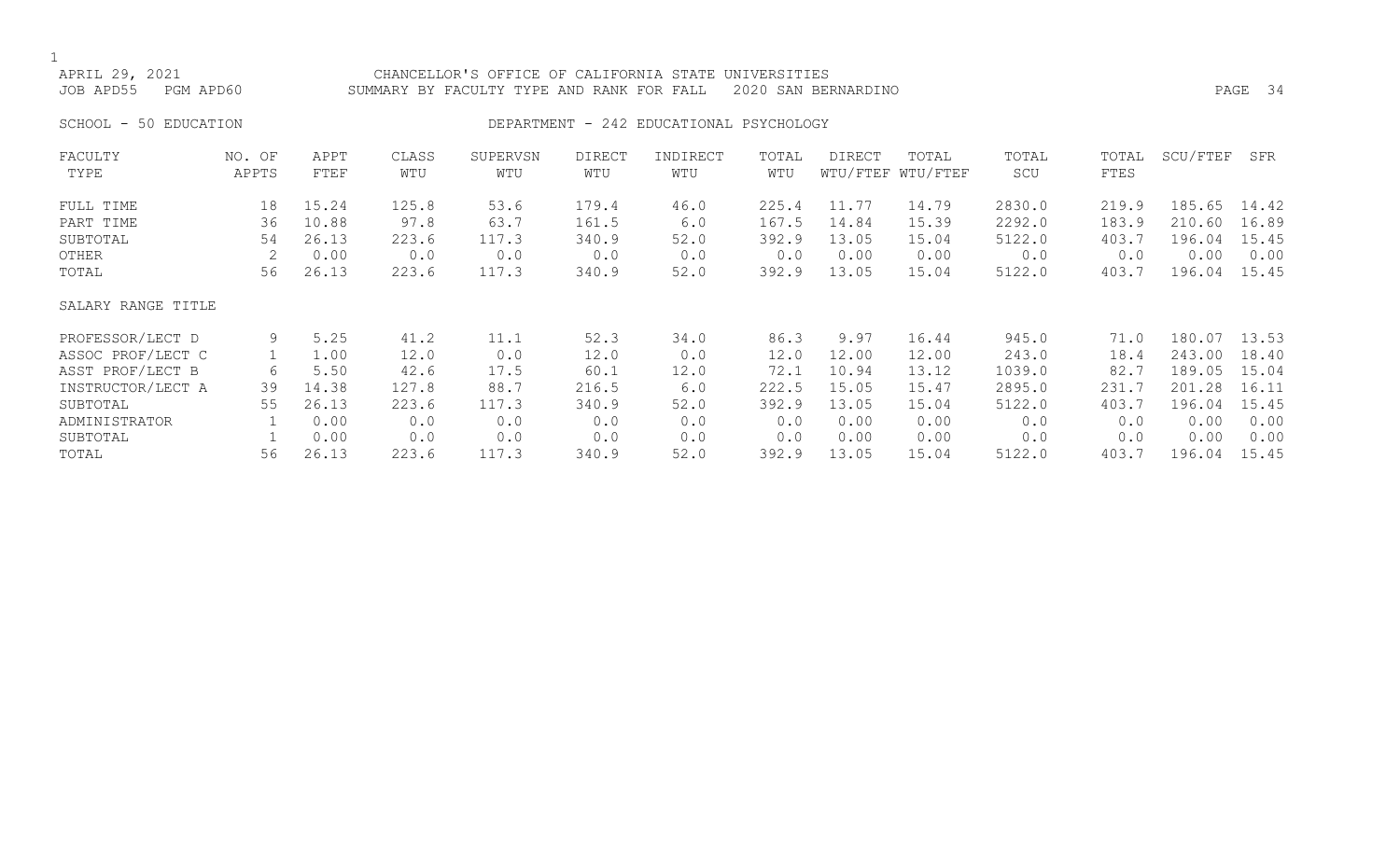1<br>APRIL 29, 2021 APRIL 29, 2021 CHANCELLOR'S OFFICE OF CALIFORNIA STATE UNIVERSITIES SUMMARY BY FACULTY TYPE AND RANK FOR FALL 2020 SAN BERNARDINO PAGE 2005 FAGE 35 SCHOOL - 50 EDUCATION **DEPARTMENT - 245 TEACHER PREPARATION** FACULTY NO. OF APPT CLASS SUPERVSN DIRECT INDIRECT TOTAL DIRECT TOTAL TOTAL TOTAL SCU/FTEF SFR WTU/FTEF WTU/FTEF FULL TIME 13 7.82 101.3 14.6 115.9 36.0 151.9 14.83 19.43 1172.0 92.8 149.93 11.87 PART TIME 8 2.50 33.3 9.7 43.0 6.0 49.0 17.19 19.59 455.0 36.9 181.93 14.74 SUBTOTAL 21 10.32 134.6 24.3 158.9 42.0 200.9 15.40 19.47 1627.0 129.6 157.69 12.56 TOTAL 21 10.32 134.6 24.3 158.9 42.0 200.9 15.40 19.47 1627.0 129.6 157.69 12.56 SALARY RANGE TITLE PROFESSOR/LECT D 8 4.24 38.0 12.0 50.0 21.0 71.0 11.78 16.73 543.0 43.3 127.98 10.19 ASSOC PROF/LECT C 3 1.35 21.3 2.3 23.6 15.0 38.6 17.47 28.57 243.0 20.0 179.87 14.80 ASST PROF/LECT B 1 1.00 9.0 0.0 9.0 3.0 12.0 9.01 12.01 96.0 8.0 96.10 8.01 INSTRUCTOR/LECT A 9 3.73 66.3 10.0 76.3 3.0 79.3 20.48 21.29 745.0 58.4 200.00 15.67

SUBTOTAL 21 10.32 134.6 24.3 158.9 42.0 200.9 15.40 19.47 1627.0 129.6 157.69 12.56

129.6 157.69 12.56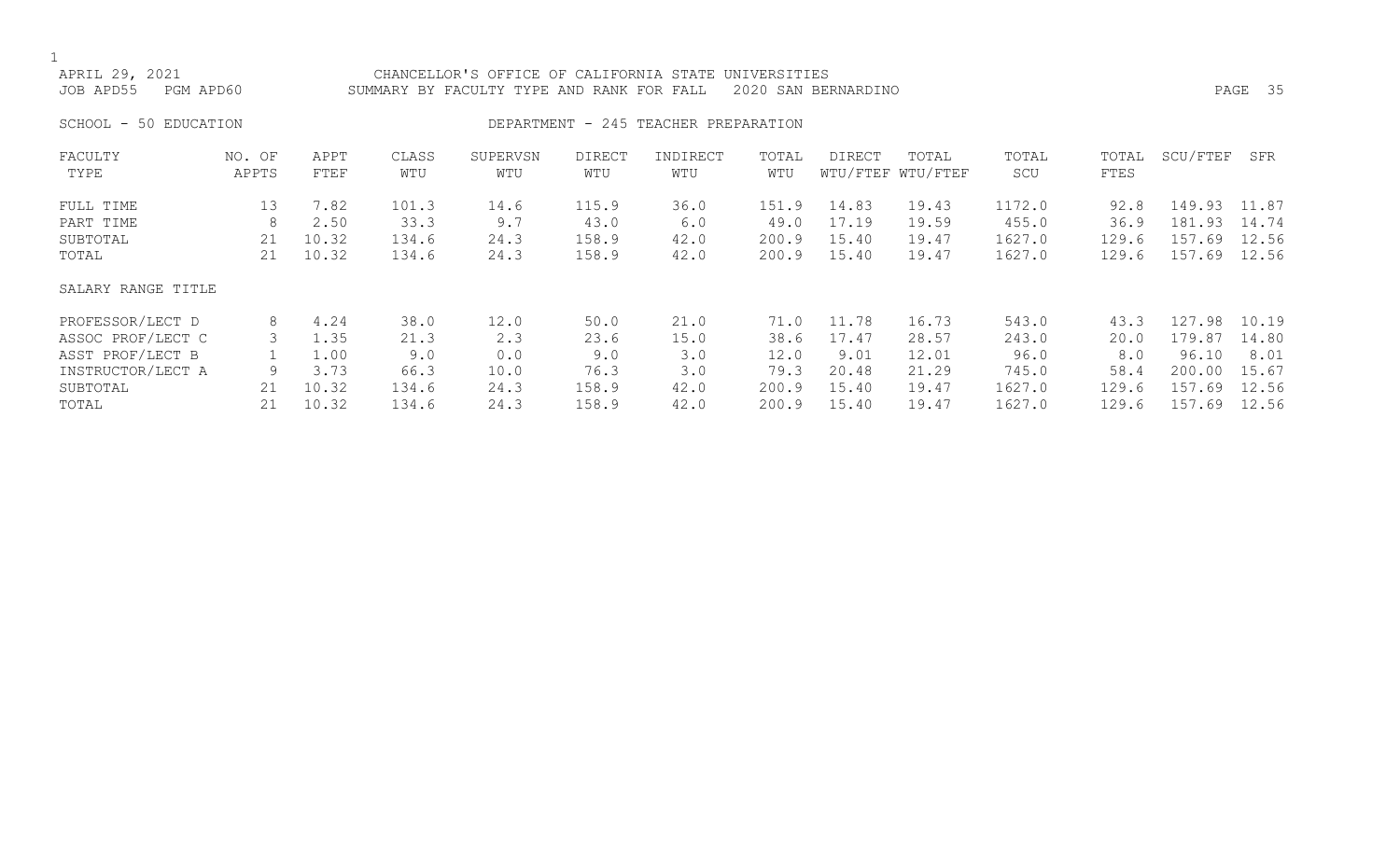| APRIL 29, 2021<br>PGM APD60<br>JOB APD55 |                 |              |              | CHANCELLOR'S OFFICE OF CALIFORNIA STATE UNIVERSITIES<br>SUMMARY BY FACULTY TYPE AND RANK FOR FALL |                      |                       |              | 2020 SAN BERNARDINO |                            |              |               |              | PAGE 36 |
|------------------------------------------|-----------------|--------------|--------------|---------------------------------------------------------------------------------------------------|----------------------|-----------------------|--------------|---------------------|----------------------------|--------------|---------------|--------------|---------|
| 50 EDUCATION<br>SCHOOL -                 |                 |              |              | DEPARTMENT -                                                                                      |                      | 701 TEACHER EDUCATION |              |                     |                            |              |               |              |         |
| FACULTY<br>TYPE                          | NO. OF<br>APPTS | APPT<br>FTEF | CLASS<br>WTU | SUPERVSN<br>WTU                                                                                   | <b>DIRECT</b><br>WTU | INDIRECT<br>WTU       | TOTAL<br>WTU | <b>DIRECT</b>       | TOTAL<br>WTU/FTEF WTU/FTEF | TOTAL<br>SCU | TOTAL<br>FTES | SCU/FTEF     | SFR     |
| FULL TIME                                | 20              | 14.57        | 124.0        | 10.3                                                                                              | 134.3                | 69.0                  | 203.3        | 9.22                | 13.96                      | 2664.0       | 181.0         | 182.89       | 12.42   |
| PART TIME                                | 33              | 9.29         | 118.5        | 21.6                                                                                              | 140.1                | 8.0                   | 148.1        | 15.08               | 15.94                      | 2561.0       | 172.2         | 275.61       | 18.54   |
| SUBTOTAL                                 | 53              | 23.86        | 242.5        | 31.9                                                                                              | 274.4                | 77.0                  | 351.4        | 11.50               | 14.73                      | 5225.0       | 353.2         | 219.00       | 14.80   |
| TOTAL                                    | 53              | 23.86        | 242.5        | 31.9                                                                                              | 274.4                | 77.0                  | 351.4        | 11.50               | 14.73                      | 5225.0       | 353.2         | 219.00       | 14.80   |
| SALARY RANGE TITLE                       |                 |              |              |                                                                                                   |                      |                       |              |                     |                            |              |               |              |         |
| PROFESSOR/LECT D                         | 11              | 5.92         | 61.5         | 0.0                                                                                               | 61.5                 | 33.0                  | 94.5         | 10.40               | 15.97                      | 1440.0       | 96.6          | 243.41 16.33 |         |
| ASSOC PROF/LECT C                        | 2               | 1.50         | 18.0         | 0.0                                                                                               | 18.0                 | 3.0                   | 21.0         | 12.00               | 14.00                      | 345.0        | 23.5          | 230.00       | 15.63   |
| ASST PROF/LECT B                         | 4               | 4.00         | 33.0         | 0.0                                                                                               | 33.0                 | 18.0                  | 51.0         | 8.25                | 12.76                      | 627.0        | 43.1          | 156.83       | 10.77   |
| INSTRUCTOR/LECT A                        | 36              | 12.44        | 130.0        | 31.9                                                                                              | 161.9                | 23.0                  | 184.9        | 13.01               | 14.86                      | 2813.0       | 190.1         | 226.05       | 15.27   |
| SUBTOTAL                                 | 53              | 23.86        | 242.5        | 31.9                                                                                              | 274.4                | 77.0                  | 351.4        | 11.50               | 14.73                      | 5225.0       | 353.2         | 219.00       | 14.80   |
|                                          |                 |              |              |                                                                                                   |                      |                       |              |                     |                            |              |               |              |         |

TOTAL 53 23.86 242.5 31.9 274.4 77.0 351.4 11.50 14.73 5225.0 353.2 219.00 14.80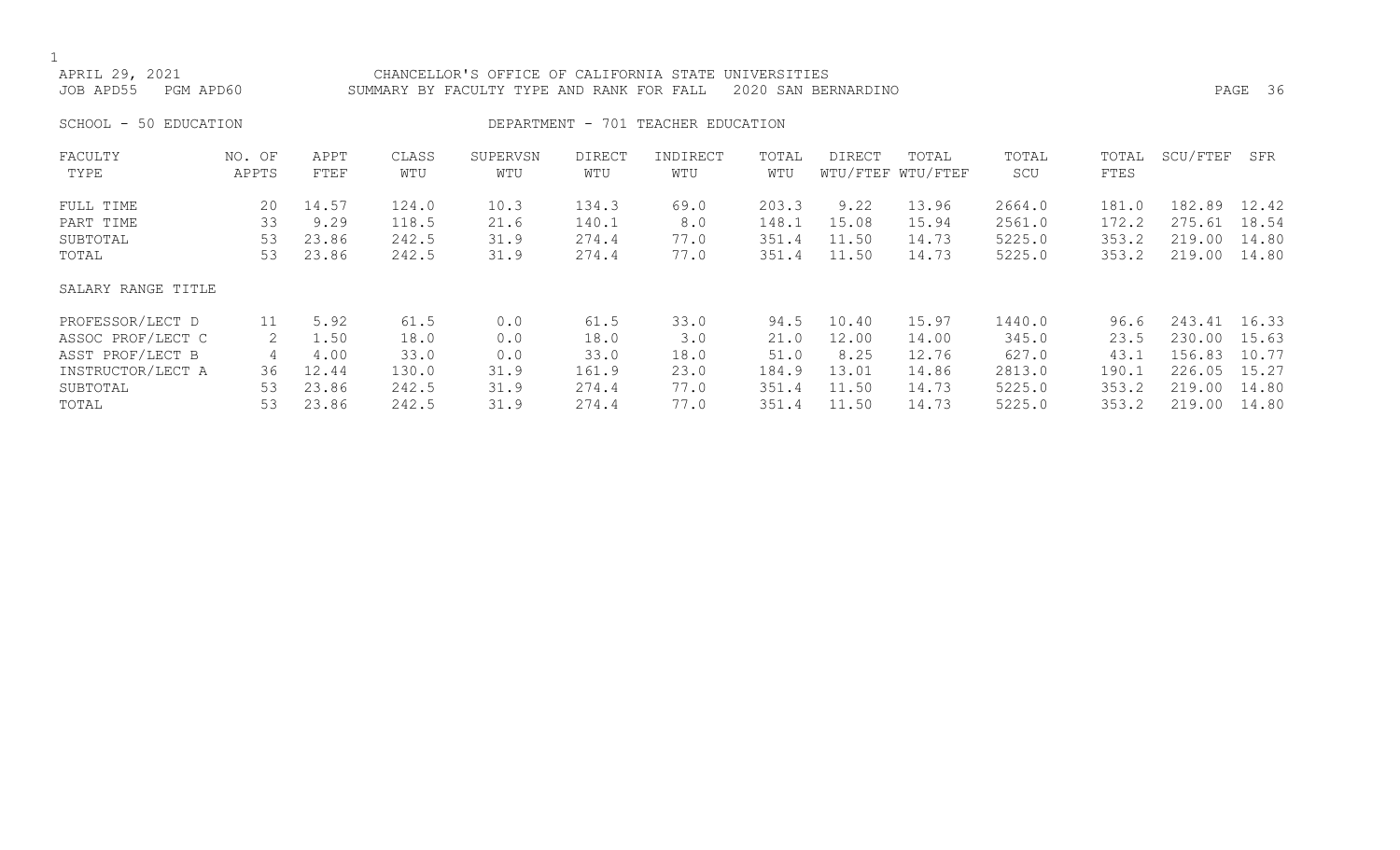# 1<br>APRIL 29, 2021

CHANCELLOR'S OFFICE OF CALIFORNIA STATE UNIVERSITIES JOB APD55 PGM APD60 SUMMARY BY FACULTY TYPE AND RANK FOR FALL 2020 SAN BERNARDINO PAGE 37

SCHOOL - 50 EDUCATION

| FACULTY            | NO. OF | APPT  | CLASS | SUPERVSN | <b>DIRECT</b> | INDIRECT | TOTAL | DIRECT | TOTAL             | TOTAL   | TOTAL | SCU/FTEF | SFR   |
|--------------------|--------|-------|-------|----------|---------------|----------|-------|--------|-------------------|---------|-------|----------|-------|
| TYPE               | APPTS  | FTEF  | WTU   | WTU      | WTU           | WTU      | WTU   |        | WTU/FTEF WTU/FTEF | SCU     | FTES  |          |       |
| FULL TIME          | 52     | 38.01 | 351.1 | 78.5     | 429.6         | 151.0    | 580.6 | 11.30  | 15.28             | 6666.0  | 493.6 | 175.38   | 12.99 |
| PART TIME          | 80     | 23.08 | 258.6 | 95.0     | 353.6         | 20.0     | 373.6 | 15.32  | 16.19             | 5434.0  | 401.4 | 235.48   | 17.39 |
| SUBTOTAL           | 132    | 61.08 | 609.7 | 173.5    | 783.2         | 171.0    | 954.2 | 12.82  | 15.62             | 12100.0 | 895.0 | 198.09   | 14.65 |
| OTHER              |        | 0.00  | 0.0   | 0.0      | 0.0           | 0.0      | 0.0   | 0.00   | 0.00              | 0.0     | 0.0   | 0.00     | 0.00  |
| TOTAL              | 134    | 61.08 | 609.7 | 173.5    | 783.2         | 171.0    | 954.2 | 12.82  | 15.62             | 12100.0 | 895.0 | 198.09   | 14.65 |
| SALARY RANGE TITLE |        |       |       |          |               |          |       |        |                   |         |       |          |       |
| PROFESSOR/LECT D   | 28     | 15.41 | 140.7 | 23.1     | 163.8         | 88.0     | 251.8 | 10.63  | 16.34             | 2928.0  | 210.9 | 190.04   | 13.69 |
| ASSOC PROF/LECT C  |        | 4.23  | 51.3  | 2.3      | 53.6          | 18.0     | 71.6  | 12.67  | 16.92             | 831.0   | 61.9  | 196.36   | 14.61 |
| ASST PROF/LECT B   | 11     | 10.49 | 84.6  | 17.5     | 102.1         | 33.0     | 135.1 | 9.73   | 12.88             | 1762.0  | 133.7 | 167.92   | 12.74 |
| INSTRUCTOR/LECT A  | 87     | 30.95 | 333.1 | 130.6    | 463.7         | 32.0     | 495.7 | 14.98  | 16.02             | 6579.0  | 488.6 | 212.55   | 15.78 |
| SUBTOTAL           | 133    | 61.08 | 609.7 | 173.5    | 783.2         | 171.0    | 954.2 | 12.82  | 15.62             | 12100.0 | 895.0 | 198.09   | 14.65 |
| ADMINISTRATOR      |        | 0.00  | 0.0   | 0.0      | 0.0           | 0.0      | 0.0   | 0.00   | 0.00              | 0.0     | 0.0   | 0.00     | 0.00  |
| SUBTOTAL           |        | 0.00  | 0.0   | 0.0      | 0.0           | 0.0      | 0.0   | 0.00   | 0.00              | 0.0     | 0.0   | 0.00     | 0.00  |
| TOTAL              | 134    | 61.08 | 609.7 | 173.5    | 783.2         | 171.0    | 954.2 | 12.82  | 15.62             | 12100.0 | 895.0 | 198.09   | 14.65 |
|                    |        |       |       |          |               |          |       |        |                   |         |       |          |       |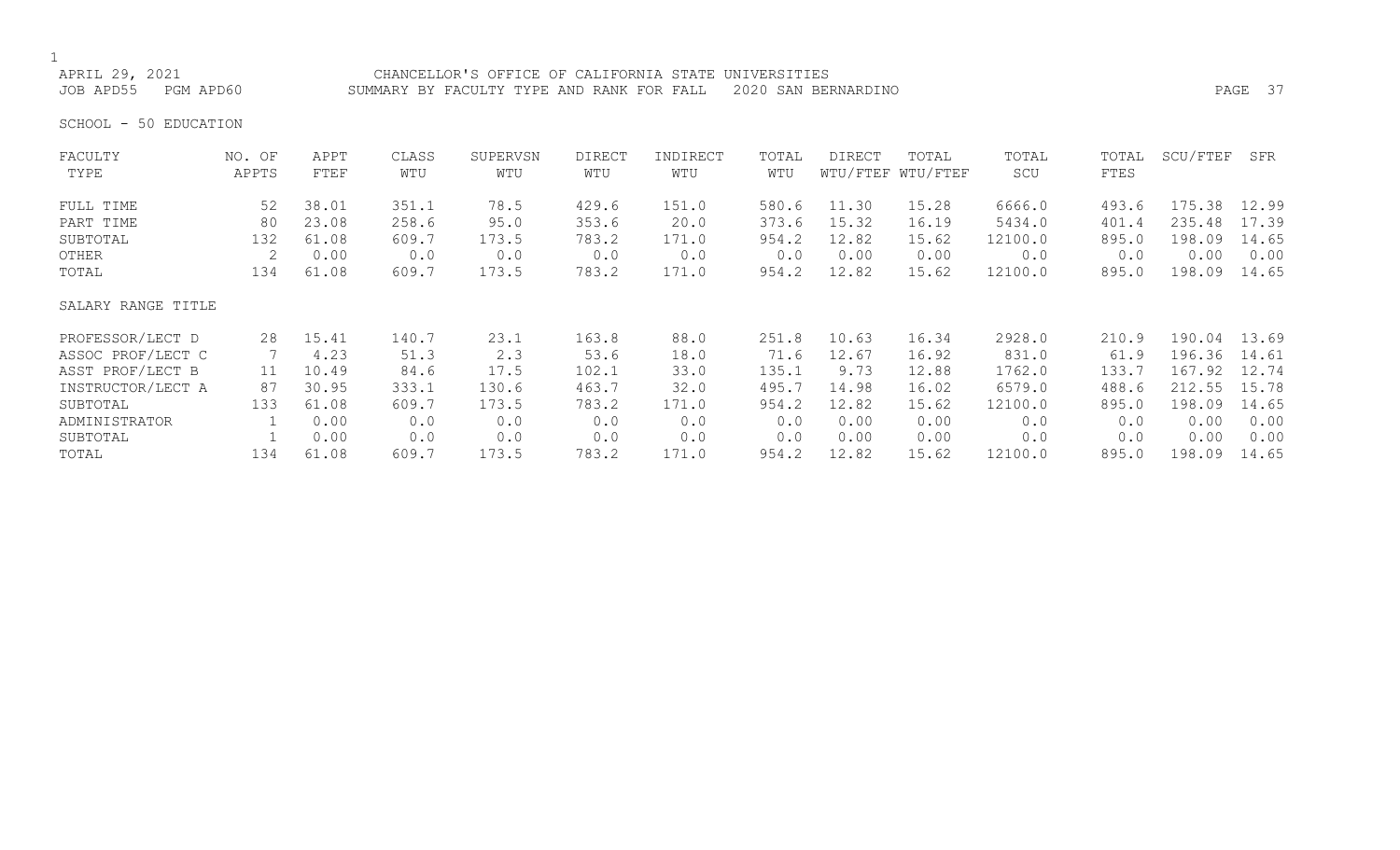| APRIL 29, 2021<br>JOB APD55<br>PGM APD60                                                                               |                                     |                                                        |                                                         | CHANCELLOR'S OFFICE OF CALIFORNIA STATE<br>SUMMARY BY FACULTY TYPE AND RANK FOR FALL |                                                         |                                                   | UNIVERSITIES                                             | 2020 SAN BERNARDINO                                        |                                                             |                                                                    |                                                          |                                                                    | PAGE 38                                                     |
|------------------------------------------------------------------------------------------------------------------------|-------------------------------------|--------------------------------------------------------|---------------------------------------------------------|--------------------------------------------------------------------------------------|---------------------------------------------------------|---------------------------------------------------|----------------------------------------------------------|------------------------------------------------------------|-------------------------------------------------------------|--------------------------------------------------------------------|----------------------------------------------------------|--------------------------------------------------------------------|-------------------------------------------------------------|
| SCHOOL - 66 NATURAL SCI AND MATH                                                                                       |                                     |                                                        |                                                         |                                                                                      | DEPARTMENT - 145 BIOLOGY                                |                                                   |                                                          |                                                            |                                                             |                                                                    |                                                          |                                                                    |                                                             |
| FACULTY<br>TYPE                                                                                                        | NO. OF<br>APPTS                     | APPT<br>FTEF                                           | CLASS<br>WTU                                            | SUPERVSN<br>WTU                                                                      | <b>DIRECT</b><br>WTU                                    | INDIRECT<br>WTU                                   | TOTAL<br>WTU                                             | <b>DIRECT</b>                                              | TOTAL<br>WTU/FTEF WTU/FTEF                                  | TOTAL<br>SCU                                                       | TOTAL<br>FTES                                            | SCU/FTEF                                                           | SFR                                                         |
| FULL TIME<br>PART TIME<br>SUBTOTAL<br>TOTAL                                                                            | 22<br>34<br>56<br>56                | 20.33<br>10.84<br>31.17<br>31.17                       | 163.0<br>150.6<br>313.6<br>313.6                        | 12.8<br>0.0<br>12.8<br>12.8                                                          | 194.0<br>159.6<br>353.6<br>353.6                        | 60.2<br>0.0<br>60.2<br>60.2                       | 254.2<br>159.6<br>413.8<br>413.8                         | 9.54<br>14.72<br>11.34<br>11.34                            | 12.50<br>14.72<br>13.27<br>13.27                            | 8261.5<br>4650.0<br>12911.5<br>12911.5                             | 554.1<br>310.1<br>864.2<br>864.2                         | 406.31<br>429.01<br>414.20<br>414.20                               | 27.25<br>28.61<br>27.72<br>27.72                            |
| SALARY RANGE TITLE                                                                                                     |                                     |                                                        |                                                         |                                                                                      |                                                         |                                                   |                                                          |                                                            |                                                             |                                                                    |                                                          |                                                                    |                                                             |
| PROFESSOR/LECT D<br>ASSOC PROF/LECT C<br>ASST PROF/LECT B<br>INSTRUCTOR/LECT A<br>TCHNG ASSOCIATE<br>SUBTOTAL<br>TOTAL | 9<br>4<br>5<br>13<br>25<br>56<br>56 | 8.08<br>4.00<br>5.00<br>6.09<br>8.00<br>31.17<br>31.17 | 67.0<br>35.0<br>28.0<br>63.6<br>120.0<br>313.6<br>313.6 | 6.6<br>4.0<br>2.2<br>0.0<br>0.0<br>12.8<br>12.8                                      | 83.6<br>41.2<br>30.2<br>78.6<br>120.0<br>353.6<br>353.6 | 16.9<br>6.6<br>29.7<br>7.0<br>0.0<br>60.2<br>60.2 | 100.5<br>47.8<br>59.9<br>85.6<br>120.0<br>413.8<br>413.8 | 10.34<br>10.30<br>6.04<br>12.90<br>15.00<br>11.34<br>11.34 | 12.44<br>11.95<br>11.98<br>14.05<br>15.00<br>13.27<br>13.27 | 3865.0<br>962.5<br>741.0<br>6016.0<br>1327.0<br>12911.5<br>12911.5 | 259.0<br>64.9<br>50.7<br>401.2<br>88.5<br>864.2<br>864.2 | 478.22<br>240.63<br>148.17<br>987.69<br>165.92<br>414.20<br>414.20 | 32.04<br>16.23<br>10.13<br>65.86<br>11.06<br>27.72<br>27.72 |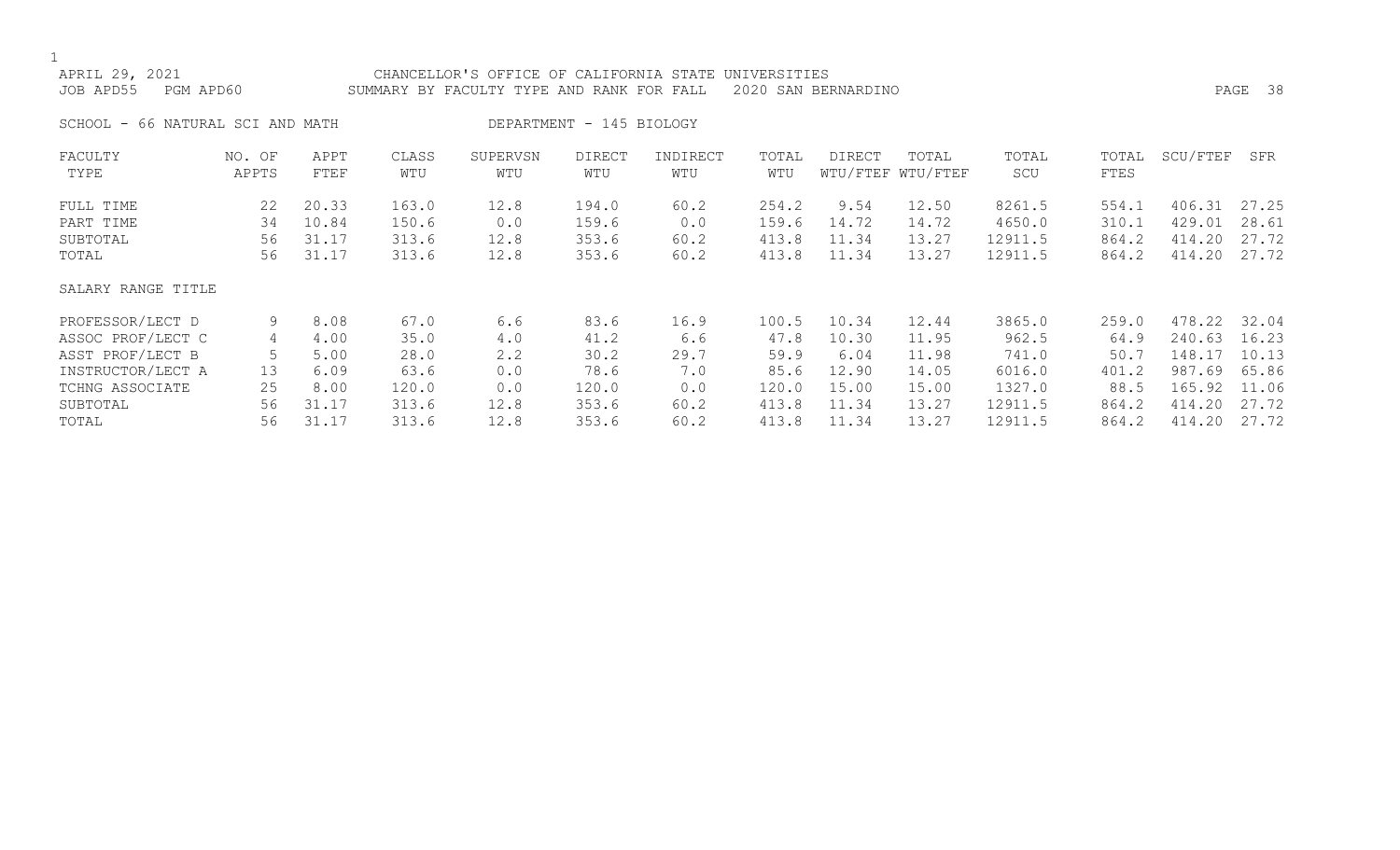1<br>APRIL 29, 2021 CHANCELLOR'S OFFICE OF CALIFORNIA STATE UNIVERSITIES JOB APD55 PGM APD60 SUMMARY BY FACULTY TYPE AND RANK FOR FALL 2020 SAN BERNARDINO PAGE 39 SCHOOL - 66 NATURAL SCI AND MATH DEPARTMENT - 168 CHEMISTRY AND BIOCHEMISTRY FACULTY NO. OF APPT CLASS SUPERVSN DIRECT INDIRECT TOTAL DIRECT TOTAL TOTAL TOTAL SCU/FTEF SFR WTU/FTEF WTU/FTEF FULL TIME 14 11.22 100.5 5.1 107.7 49.0 156.7 9.60 13.97 4689.5 313.2 418.11 27.92 PART TIME 12 7.60 112.0 0.0 115.0 2.0 117.0 15.14 15.40 3125.0 208.4 411.29 27.43 SUBTOTAL 26 18.81 212.5 5.1 222.7 51.0 273.7 11.84 14.55 7814.5 521.6 415.36 27.72 TOTAL 26 18.81 212.5 5.1 222.7 51.0 273.7 11.84 14.55 7814.5 521.6 415.36 27.72 SALARY RANGE TITLE PROFESSOR/LECT D 8 5.45 53.0 1.4 55.4 28.0 83.4 10.17 15.31 2336.0 155.8 428.78 28.60 ASSOC PROF/LECT C 1 1.00 10.0 0.0 10.0 2.0 12.0 10.00 12.00 586.0 39.1 586.00 39.07 ASST PROF/LECT B 5 4.77 37.5 3.7 42.3 19.0 61.3 8.87 12.86 1767.5 118.3 370.70 24.80<br>INSTRUCTOR/LECT A 11 7.60 112.0 0.0 115.0 2.0 117.0 15.14 15.40 3125.0 208.4 411.29 27.43 INSTRUCTOR/LECT A 11 7.60 112.0 0.0 115.0 2.0 117.0 15.14 15.40 3125.0 208.4 411.29 27.43 SUBTOTAL 25 18.81 212.5 5.1 222.7 51.0 273.7 11.84 14.55 7814.5 521.6 415.36 27.72 OTHER 1 0.00 0.0 0.0 0.0 0.0 0.00 0.0 0.0 0.00 0.00 0.00

SUBTOTAL 1 0.00 0.0 0.0 0.0 0.0 0.0 0.00 0.00 0.0 0.0 0.00 0.00 TOTAL 26 18.81 212.5 5.1 222.7 51.0 273.7 11.84 14.55 7814.5 521.6 415.36 27.72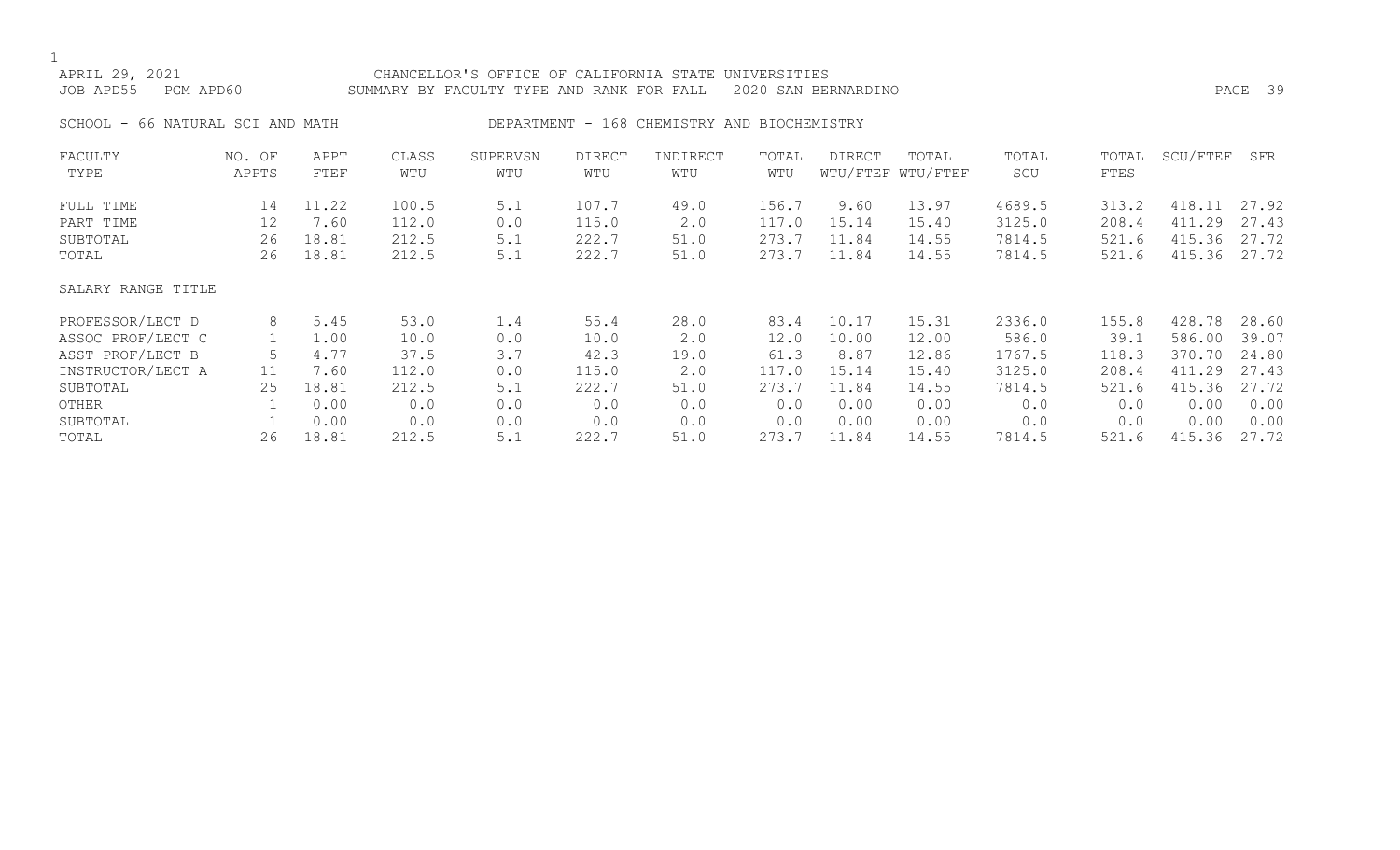| APRIL 29, 2021<br>JOB APD55<br>PGM APD60 |                 |                     |              | CHANCELLOR'S OFFICE OF CALIFORNIA STATE UNIVERSITIES<br>SUMMARY BY FACULTY TYPE AND RANK FOR FALL |               |                                   |              | 2020 SAN BERNARDINO |                            |              |               |          | PAGE 40 |
|------------------------------------------|-----------------|---------------------|--------------|---------------------------------------------------------------------------------------------------|---------------|-----------------------------------|--------------|---------------------|----------------------------|--------------|---------------|----------|---------|
| SCHOOL - 66 NATURAL SCI AND MATH         |                 |                     |              |                                                                                                   |               | DEPARTMENT - 189 COMPUTER SCIENCE |              |                     |                            |              |               |          |         |
| FACULTY<br>TYPE                          | NO. OF<br>APPTS | APPT<br><b>FTEF</b> | CLASS<br>WTU | SUPERVSN<br>WTU                                                                                   | DIRECT<br>WTU | INDIRECT<br>WTU                   | TOTAL<br>WTU | DIRECT              | TOTAL<br>WTU/FTEF WTU/FTEF | TOTAL<br>SCU | TOTAL<br>FTES | SCU/FTEF | SFR     |
| FULL TIME                                | 14              | 13.50               | 130.9        | 4.3                                                                                               | 141.2         | 27.1                              | 168.3        | 10.46               | 12.46                      | 5269.0       | 352.8         | 390.21   | 26.13   |
| PART TIME                                | 13              | 4.34                | 69.6         | 0.0                                                                                               | 69.6          | 6.0                               | 75.6         | 16.03               | 17.42                      | 1794.0       | 121.2         | 413.27   | 27.92   |
| SUBTOTAL                                 | 27              | 17.84               | 200.5        | 4.3                                                                                               | 210.8         | 33.1                              | 243.9        | 11.81               | 13.67                      | 7063.0       | 474.0         | 395.82   | 26.56   |
| OTHER                                    |                 | 0.00                | 0.0          | 0.3                                                                                               | 0.3           | 0.0                               | 0.3          | 0.00                | 0.00                       | $3 \cdot 0$  | 0.2           | 0.00     | 0.00    |
| TOTAL                                    | 28              | 17.84               | 200.5        | 4.6                                                                                               | 211.1         | 33.1                              | 244.2        | 11.83               | 13.69                      | 7066.0       | 474.2         | 395.99   | 26.57   |
| SALARY RANGE TITLE                       |                 |                     |              |                                                                                                   |               |                                   |              |                     |                            |              |               |          |         |
| PROFESSOR/LECT D                         | 9               | 5.50                | 59.6         | 2.2                                                                                               | 63.8          | 9.4                               | 73.2         | 11.59               | 13.30                      | 1725.0       | 117.5         | 313.47   | 21.35   |
| ASSOC PROF/LECT C                        |                 | 1.00                | 10.0         | 0.0                                                                                               | 10.0          | 1.5                               | 11.5         | 10.00               | 11.50                      | 264.0        | 17.6          | 264.00   | 17.60   |
| ASST PROF/LECT B                         |                 | 7.00                | 60.3         | 2.4                                                                                               | 62.7          | 22.2                              | 84.9         | 8.96                | 12.13                      | 1627.0       | 108.9         | 232.46   | 15.56   |
| INSTRUCTOR/LECT A                        |                 | 3.27                | 54.5         | 0.0                                                                                               | 58.5          | 0.0                               | 58.5         | 17.90               | 17.90                      | 2942.0       | 196.2         | 899.97   | 60.03   |
| TCHNG ASSOCIATE                          | 4               | 1.07                | 16.1         | 0.0                                                                                               | 16.1          | 0.0                               | 16.1         | 15.00               | 15.00                      | 508.0        | 34.0          | 473.44   | 31.64   |
| SUBTOTAL                                 | 28              | 17.84               | 200.5        | 4.6                                                                                               | 211.1         | 33.1                              | 244.2        | 11.83               | 13.69                      | 7066.0       | 474.2         | 395.99   | 26.57   |
| TOTAL                                    | 28              | 17.84               | 200.5        | 4.6                                                                                               | 211.1         | 33.1                              | 244.2        | 11.83               | 13.69                      | 7066.0       | 474.2         | 395.99   | 26.57   |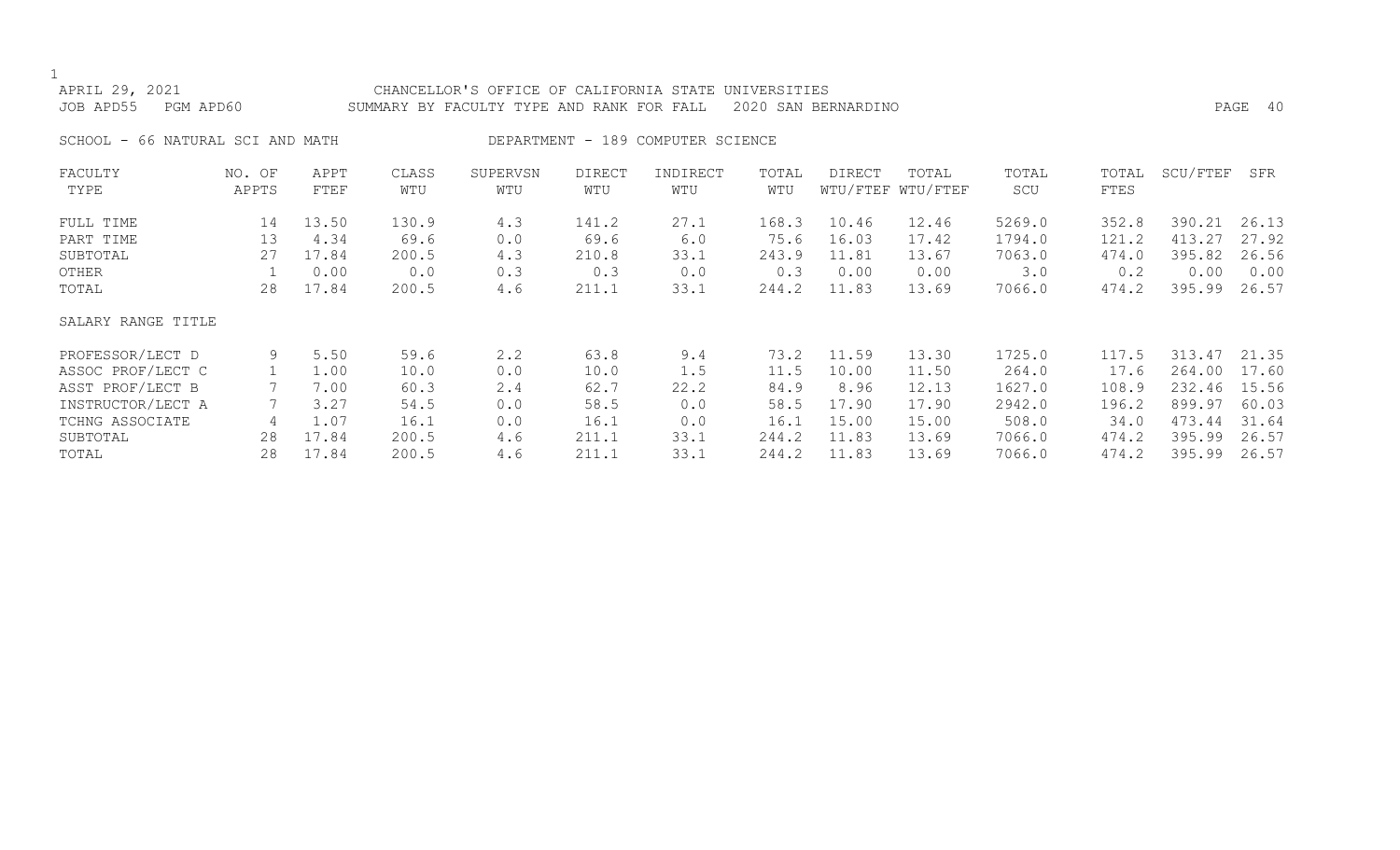| APRIL 29, 2021<br>JOB APD55<br>PGM APD60 |               |      |       | CHANCELLOR'S OFFICE OF CALIFORNIA STATE UNIVERSITIES<br>SUMMARY BY FACULTY TYPE AND RANK FOR FALL |               |                                      |       | 2020 SAN BERNARDINO |                   |        |       |          | PAGE 41 |
|------------------------------------------|---------------|------|-------|---------------------------------------------------------------------------------------------------|---------------|--------------------------------------|-------|---------------------|-------------------|--------|-------|----------|---------|
|                                          |               |      |       |                                                                                                   |               |                                      |       |                     |                   |        |       |          |         |
| SCHOOL - 66 NATURAL SCI AND MATH         |               |      |       |                                                                                                   |               | DEPARTMENT - 308 GEOLOGICAL SCIENCES |       |                     |                   |        |       |          |         |
| FACULTY                                  | NO. OF        | APPT | CLASS | SUPERVSN                                                                                          | <b>DIRECT</b> | INDIRECT                             | TOTAL | DIRECT              | TOTAL             | TOTAL  | TOTAL | SCU/FTEF | SFR     |
| TYPE                                     | APPTS         | FTEF | WTU   | WTU                                                                                               | WTU           | WTU                                  | WTU   |                     | WTU/FTEF WTU/FTEF | SCU    | FTES  |          |         |
| FULL TIME                                | 4             | 3.72 | 37.6  | 6.5                                                                                               | 47.1          | 0.0                                  | 47.1  | 12.65               | 12.65             | 1642.0 | 110.7 | 441.04   | 29.72   |
| PART TIME                                | 11            | 4.58 | 59.0  | 0.0                                                                                               | 64.5          | 3.0                                  | 67.5  | 14.09               | 14.75             | 2581.0 | 172.1 | 563.91   | 37.59   |
| SUBTOTAL                                 | 15            | 8.30 | 96.6  | 6.5                                                                                               | 111.6         | 3.0                                  | 114.6 | 13.45               | 13.81             | 4223.0 | 282.7 | 508.80   | 34.06   |
| OTHER                                    |               | 0.00 | 0.0   | 0.0                                                                                               | 0.0           | 0.0                                  | 0.0   | 0.00                | 0.00              | 0.0    | 0.0   | 0.00     | 0.00    |
| TOTAL                                    | 16            | 8.30 | 96.6  | 6.5                                                                                               | 111.6         | 3.0                                  | 114.6 | 13.45               | 13.81             | 4223.0 | 282.7 | 508.80   | 34.06   |
| SALARY RANGE TITLE                       |               |      |       |                                                                                                   |               |                                      |       |                     |                   |        |       |          |         |
| PROFESSOR/LECT D                         | $\mathcal{S}$ | 1.21 | 7.0   | 2.0                                                                                               | 13.5          | 1.0                                  | 14.5  | 11.18               | 12.01             | 886.0  | 59.4  | 734.05   | 49.23   |
| ASSOC PROF/LECT C                        |               | 1.00 | 12.0  | 2.0                                                                                               | 14.0          | 0.0                                  | 14.0  | 14.00               | 14.00             | 220.0  | 14.7  | 220.00   | 14.67   |
| ASST PROF/LECT B                         |               | 1.00 | 10.0  | 1.5                                                                                               | 11.5          | 0.0                                  | 11.5  | 11.50               | 11.50             | 75.0   | 5.2   | 75.00    | 5.20    |
| INSTRUCTOR/LECT A                        |               | 3.56 | 47.6  | 1.0                                                                                               | 51.6          | 0.0                                  | 51.6  | 14.51               | 14.51             | 2066.0 | 138.4 | 580.83   | 38.90   |
| TCHNG ASSOCIATE                          | 4             | 1.54 | 20.0  | 0.0                                                                                               | 21.0          | 2.0                                  | 23.0  | 13.67               | 14.97             | 976.0  | 65.1  | 635.42   | 42.36   |
| SUBTOTAL                                 | 16            | 8.30 | 96.6  | 6.5                                                                                               | 111.6         | 3.0                                  | 114.6 | 13.45               | 13.81             | 4223.0 | 282.7 | 508.80   | 34.06   |
| TOTAL                                    | 16            | 8.30 | 96.6  | 6.5                                                                                               | 111.6         | 3.0                                  | 114.6 | 13.45               | 13.81             | 4223.0 | 282.7 | 508.80   | 34.06   |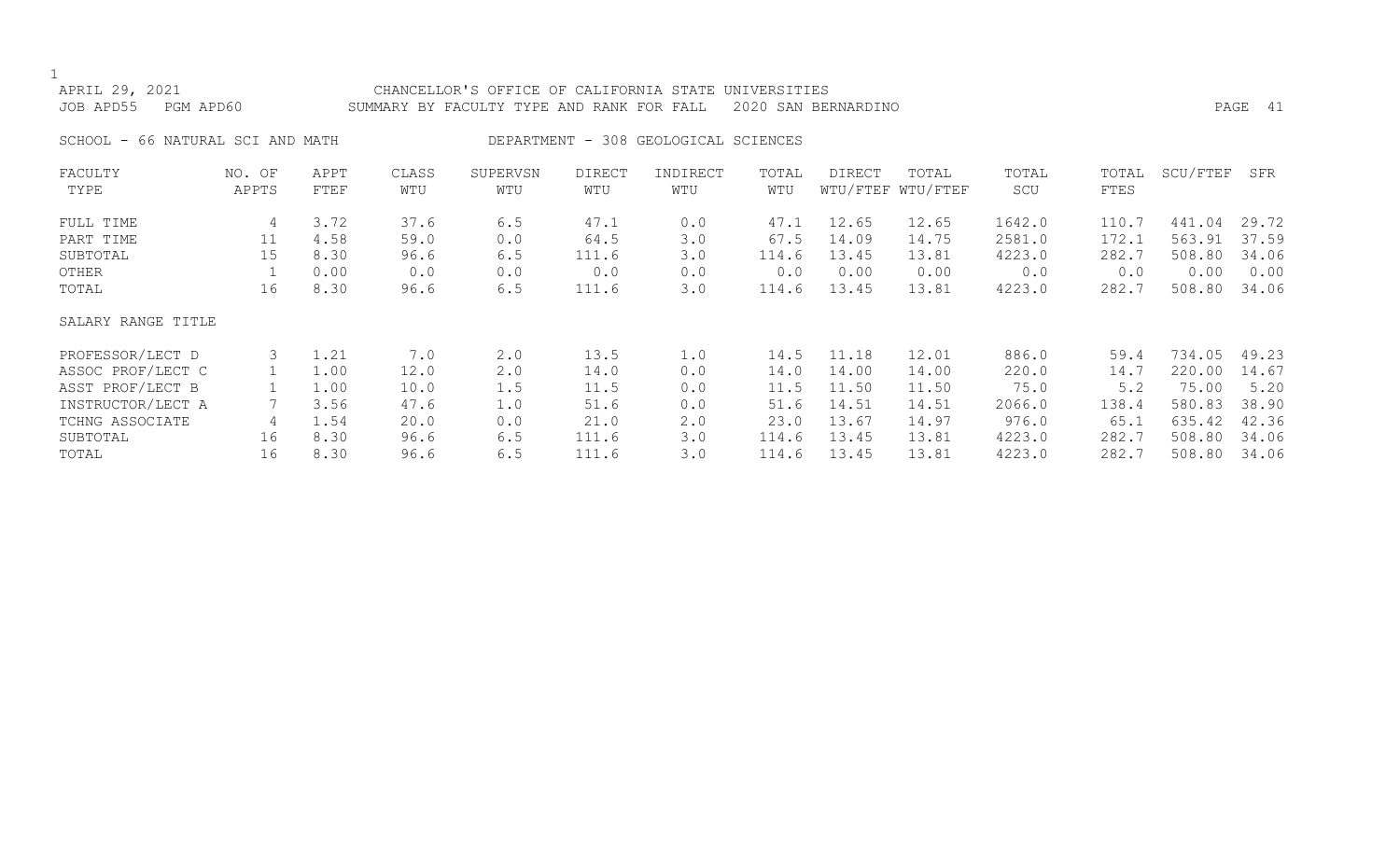APRIL 29, 2021 CHANCELLOR'S OFFICE OF CALIFORNIA STATE UNIVERSITIES

JOB APD55 PGM APD60 SUMMARY BY FACULTY TYPE AND RANK FOR FALL 2020 SAN BERNARDINO PAGE 42

SCHOOL - 66 NATURAL SCI AND MATH DEPARTMENT - 337 HEALTH SCIENCE

| FACULTY            | NO. OF | APPT  | CLASS | SUPERVSN | <b>DIRECT</b> | INDIRECT | TOTAL | <b>DIRECT</b> | TOTAL             | TOTAL  | TOTAL | SCU/FTEF | SFR   |
|--------------------|--------|-------|-------|----------|---------------|----------|-------|---------------|-------------------|--------|-------|----------|-------|
| TYPE               | APPTS  | FTEF  | WTU   | WTU      | WTU           | WTU      | WTU   |               | WTU/FTEF WTU/FTEF | SCU    | FTES  |          |       |
| FULL TIME          | 13     | 12.00 | 116.0 | 5.0      | 130.0         | 35.0     | 165.0 | 10.83         | 13.75             | 4473.9 | 305.8 | 372.83   | 25.48 |
| PART TIME          | 30     | 11.16 | 159.9 | 0.0      | 163.9         | 1.5      | 165.4 | 14.69         | 15.13             | 5195.1 | 350.8 | 465.51   | 31.44 |
| SUBTOTAL           | 43     | 23.16 | 275.9 | 5.0      | 293.9         | 36.5     | 330.4 | 12.69         | 14.42             | 9669.0 | 656.7 | 417.49   | 28.35 |
| OTHER              |        | 0.00  | 0.0   | 0.0      | 0.0           | 0.0      | 0.0   | 0.00          | 0.00              | 20.0   | 1.3   | 0.00     | 0.00  |
| TOTAL              | 44     | 23.16 | 275.9 | 5.0      | 293.9         | 36.5     | 330.4 | 12.69         | 14.42             | 9689.0 | 658.0 | 418.35   | 28.41 |
| SALARY RANGE TITLE |        |       |       |          |               |          |       |               |                   |        |       |          |       |
| PROFESSOR/LECT D   | 5      | 3.50  | 38.0  | 0.0      | 44.0          | 0.0      | 44.0  | 12.56         | 12.56             | 1061.9 | 73.7  | 303.23   | 21.05 |
| ASSOC PROF/LECT C  |        | 1.00  | 12.0  | 0.0      | 12.0          | 12.0     | 24.0  | 12.00         | 24.00             | 348.0  | 23.2  | 348.00   | 23.20 |
| ASST PROF/LECT B   | 6      | 6.00  | 55.0  | 5.0      | 60.0          | 15.0     | 75.0  | 10.00         | 12.50             | 1603.0 | 111.4 | 267.21   | 18.57 |
| INSTRUCTOR/LECT A  | 23     | 11.06 | 146.9 | 0.0      | 153.9         | 9.5      | 163.4 | 13.92         | 15.10             | 6519.1 | 439.2 | 589.70   | 39.73 |
| TCHNG ASSOCIATE    | 8      | 1.60  | 24.0  | 0.0      | 24.0          | 0.0      | 24.0  | 14.96         | 14.96             | 157.0  | 10.5  | 97.88    | 6.53  |
| SUBTOTAL           | 44     | 23.16 | 275.9 | 5.0      | 293.9         | 36.5     | 330.4 | 12.69         | 14.42             | 9689.0 | 658.0 | 418.35   | 28.41 |
| TOTAL              | 44     | 23.16 | 275.9 | 5.0      | 293.9         | 36.5     | 330.4 | 12.69         | 14.42             | 9689.0 | 658.0 | 418.35   | 28.41 |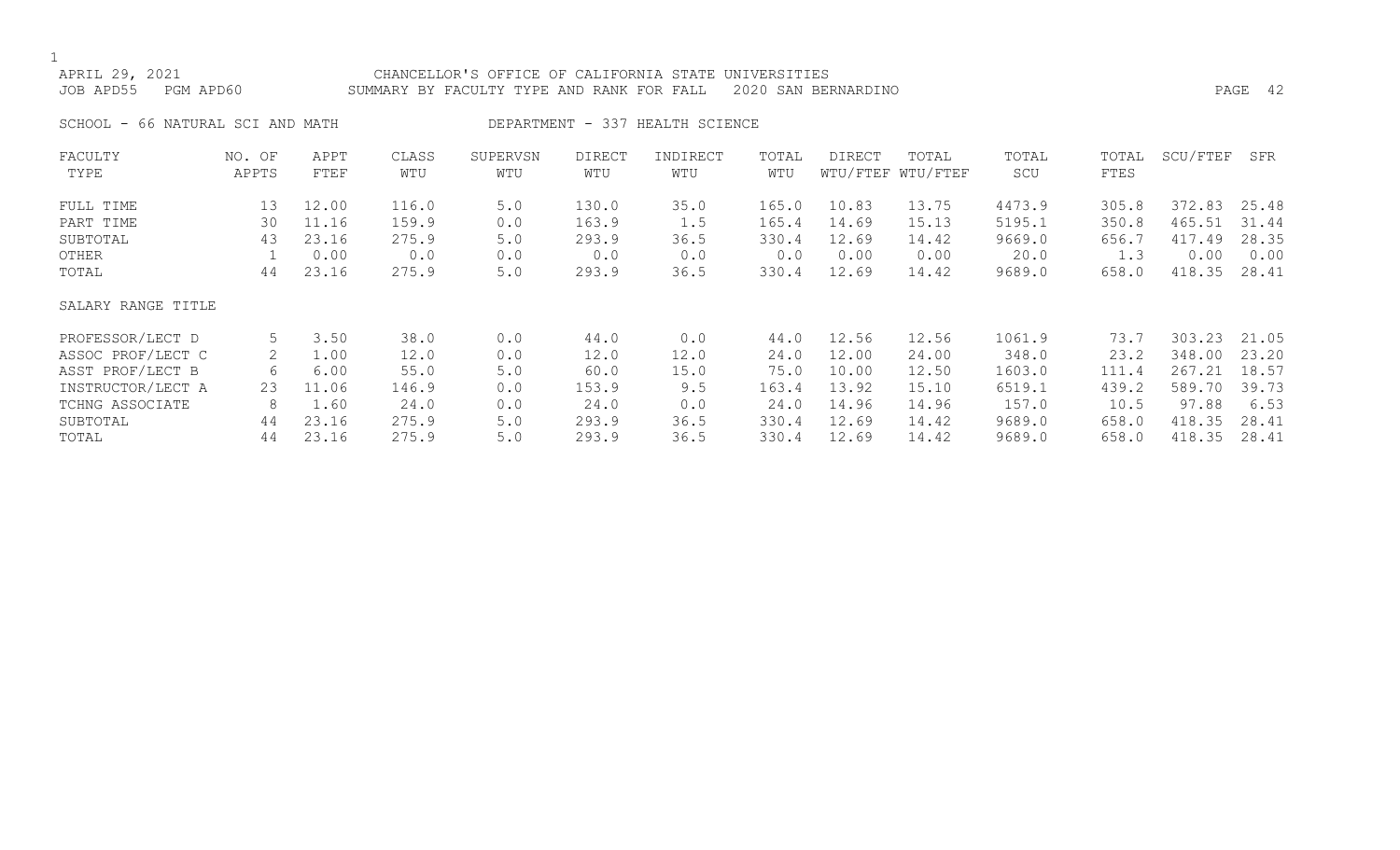APRIL 29, 2021 CHANCELLOR'S OFFICE OF CALIFORNIA STATE UNIVERSITIES JOB APD55 PGM APD60 SUMMARY BY FACULTY TYPE AND RANK FOR FALL 2020 SAN BERNARDINO PAGE 43

SCHOOL - 66 NATURAL SCI AND MATH DEPARTMENT - 421 KINESIOLOGY

| FACULTY            | NO. OF | APPT  | CLASS | SUPERVSN | <b>DIRECT</b> | INDIRECT | TOTAL | <b>DIRECT</b> | TOTAL             | TOTAL   | TOTAL | SCU/FTEF | SFR   |
|--------------------|--------|-------|-------|----------|---------------|----------|-------|---------------|-------------------|---------|-------|----------|-------|
| TYPE               | APPTS  | FTEF  | WTU   | WTU      | WTU           | WTU      | WTU   |               | WTU/FTEF WTU/FTEF | SCU     | FTES  |          |       |
| FULL TIME          | 17     | 16.00 | 154.7 | 0.3      | 167.0         | 35.4     | 202.4 | 10.44         | 12.65             | 4999.0  | 333.3 | 312.48   | 20.83 |
| PART TIME          | 23     | 10.71 | 154.7 | 0.0      | 156.7         | 0.0      | 156.7 | 14.63         | 14.63             | 5032.0  | 335.5 | 469.75   | 31.32 |
| SUBTOTAL           | 40     | 26.71 | 309.4 | 0.3      | 323.7         | 35.4     | 359.1 | 12.12         | 13.44             | 10031.0 | 668.8 | 375.55   | 25.04 |
| OTHER              |        | 0.00  | 0.0   | 0.0      | 0.0           | 0.0      | 0.0   | 0.00          | 0.00              | 0.0     | 0.0   | 0.00     | 0.00  |
| TOTAL              | 41     | 26.71 | 309.4 | 0.3      | 323.7         | 35.4     | 359.1 | 12.12         | 13.44             | 10031.0 | 668.8 | 375.55   | 25.04 |
| SALARY RANGE TITLE |        |       |       |          |               |          |       |               |                   |         |       |          |       |
| PROFESSOR/LECT D   | 4      | 2.00  | 18.9  | 0.0      | 30.9          | 5.4      | 36.3  | 15.44         | 18.14             | 528.0   | 35.2  | 263.87   | 17.59 |
| ASSOC PROF/LECT C  | 5      | 5.00  | 49.2  | 0.3      | 49.5          | 9.0      | 58.5  | 9.90          | 11.70             | 1287.0  | 85.8  | 257.50   | 17.17 |
| ASST PROF/LECT B   | 8      | 8.00  | 72.3  | 0.0      | 72.3          | 21.0     | 93.3  | 9.04          | 11.67             | 2622.0  | 174.8 | 327.83   | 21.86 |
| INSTRUCTOR/LECT A  | 24     | 11.71 | 169.0 | 0.0      | 171.0         | 0.0      | 171.0 | 14.60         | 14.60             | 5594.0  | 373.0 | 477.59   | 31.84 |
| SUBTOTAL           | 41     | 26.71 | 309.4 | 0.3      | 323.7         | 35.4     | 359.1 | 12.12         | 13.44             | 10031.0 | 668.8 | 375.55   | 25.04 |
| TOTAL              | 41     | 26.71 | 309.4 | 0.3      | 323.7         | 35.4     | 359.1 | 12.12         | 13.44             | 10031.0 | 668.8 | 375.55   | 25.04 |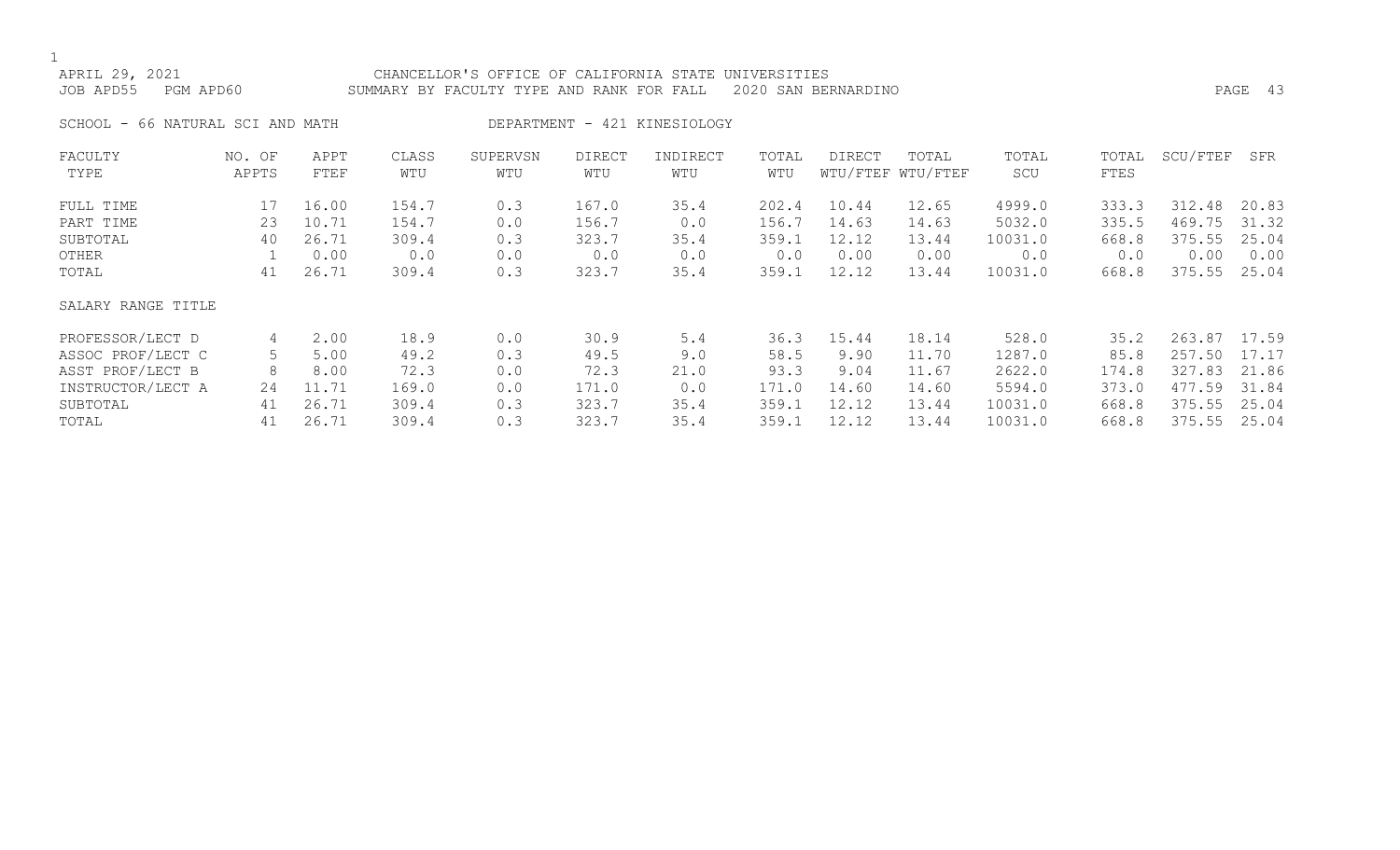## APRIL 29, 2021 CHANCELLOR'S OFFICE OF CALIFORNIA STATE UNIVERSITIES

JOB APD55 PGM APD60 SUMMARY BY FACULTY TYPE AND RANK FOR FALL 2020 SAN BERNARDINO PAGE 44

SCHOOL - 66 NATURAL SCI AND MATH DEPARTMENT - 487 MATHEMATICS

| FACULTY            | NO. OF | APPT  | CLASS | SUPERVSN | <b>DIRECT</b> | INDIRECT | TOTAL | <b>DIRECT</b> | TOTAL             | TOTAL   | TOTAL | SCU/FTEF | SFR   |
|--------------------|--------|-------|-------|----------|---------------|----------|-------|---------------|-------------------|---------|-------|----------|-------|
| TYPE               | APPTS  | FTEF  | WTU   | WTU      | WTU           | WTU      | WTU   |               | WTU/FTEF WTU/FTEF | SCU     | FTES  |          |       |
| FULL TIME          | 26     | 23.66 | 236.7 | 4.2      | 244.3         | 79.5     | 323.8 | 10.33         | 13.69             | 6119.2  | 411.8 | 258.64   | 17.41 |
| PART TIME          | 41     | 16.14 | 225.4 | 1.4      | 235.8         | 15.7     | 251.5 | 14.61         | 15.58             | 7107.8  | 474.2 | 440.44   | 29.38 |
| SUBTOTAL           | 67     | 39.80 | 462.1 | 5.6      | 480.1         | 95.2     | 575.3 | 12.06         | 14.46             | 13227.0 | 886.0 | 332.36   | 22.26 |
| OTHER              |        | 0.00  | 0.0   | 0.0      | 0.0           | 0.0      | 0.0   | 0.00          | 0.00              | 0.0     | 0.0   | 0.00     | 0.00  |
| TOTAL              | 68     | 39.80 | 462.1 | 5.6      | 480.1         | 95.2     | 575.3 | 12.06         | 14.46             | 13227.0 | 886.0 | 332.36   | 22.26 |
| SALARY RANGE TITLE |        |       |       |          |               |          |       |               |                   |         |       |          |       |
| PROFESSOR/LECT D   | 18     | 10.83 | 104.1 | 2.8      | 115.9         | 44.8     | 160.7 | 10.70         | 14.83             | 2337.4  | 156.5 | 215.75   | 14.44 |
| ASSOC PROF/LECT C  | 2      | 2.00  | 17.0  | 0.8      | 21.2          | 2.0      | 23.2  | 10.59         | 11.59             | 383.0   | 27.9  | 191.40   | 13.93 |
| ASST PROF/LECT B   | 10     | 8.99  | 77.6  | 2.0      | 79.6          | 42.4     | 122.0 | 8.85          | 13.57             | 2076.8  | 139.4 | 230.94   | 15.50 |
| INSTRUCTOR/LECT A  | 26     | 14.17 | 206.4 | 0.0      | 206.4         | 6.0      | 212.4 | 14.57         | 14.99             | 6389.8  | 426.2 | 450.97   | 30.08 |
| TCHNG ASSOCIATE    | 12     | 3.80  | 57.0  | 0.0      | 57.0          | 0.0      | 57.0  | 15.00         | 15.00             | 2040.0  | 136.0 | 536.84   | 35.79 |
| SUBTOTAL           | 68     | 39.80 | 462.1 | 5.6      | 480.1         | 95.2     | 575.3 | 12.06         | 14.46             | 13227.0 | 886.0 | 332.36   | 22.26 |
| TOTAL              | 68     | 39.80 | 462.1 | 5.6      | 480.1         | 95.2     | 575.3 | 12.06         | 14.46             | 13227.0 | 886.0 | 332.36   | 22.26 |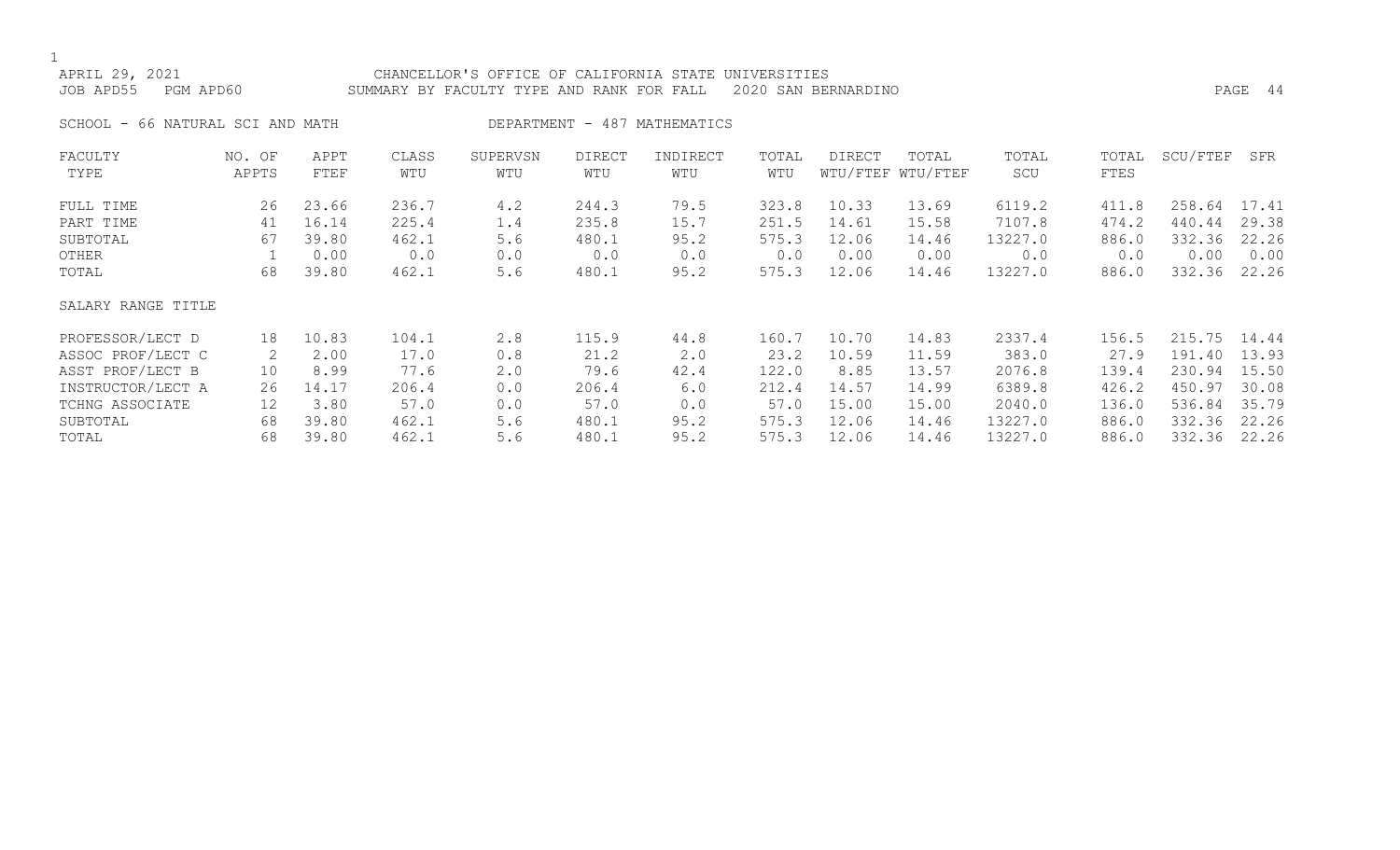| APRIL 29, 2021<br>JOB APD55<br>PGM APD60 |                 |              |              |                 | CHANCELLOR'S OFFICE OF CALIFORNIA STATE UNIVERSITIES<br>2020 SAN BERNARDINO<br>SUMMARY BY FACULTY TYPE AND RANK FOR FALL |                                  |              |        |                            |              |               |          |       |
|------------------------------------------|-----------------|--------------|--------------|-----------------|--------------------------------------------------------------------------------------------------------------------------|----------------------------------|--------------|--------|----------------------------|--------------|---------------|----------|-------|
| SCHOOL - 66 NATURAL SCI AND MATH         |                 |              |              |                 |                                                                                                                          | DEPARTMENT - 510 NATURAL SCIENCE |              |        |                            |              |               |          |       |
| FACULTY<br>TYPE                          | NO. OF<br>APPTS | APPT<br>FTEF | CLASS<br>WTU | SUPERVSN<br>WTU | DIRECT<br>WTU                                                                                                            | INDIRECT<br>WTU                  | TOTAL<br>WTU | DIRECT | TOTAL<br>WTU/FTEF WTU/FTEF | TOTAL<br>SCU | TOTAL<br>FTES | SCU/FTEF | SFR   |
| PART TIME                                |                 | 0.40         | 6.0          | 0.0             | 6.0                                                                                                                      | 3.5                              | 9.5          | 15.00  | 15.00                      | 381.0        | 25.4          | 952.50   | 63.50 |
| SUBTOTAL                                 |                 | 0.40         | 6.0          | 0.0             | 6.0                                                                                                                      | 3.5                              | 9.5          | 15.00  | 15.00                      | 381.0        | 25.4          | 952.50   | 63.50 |
| TOTAL                                    | 3.              | 0.40         | 6.0          | 0.0             | 6.0                                                                                                                      | 3.5                              | 9.5          | 15.00  | 15.00                      | 381.0        | 25.4          | 952.50   | 63.50 |
| SALARY RANGE TITLE                       |                 |              |              |                 |                                                                                                                          |                                  |              |        |                            |              |               |          |       |

| INSTRUCTOR/LECT A 3 0.40 6.0 |        |     | 0.0 |                                   |  | $6.0$ $3.5$ $9.5$ $15.00$ $15.00$ $381.0$ $25.4$ $952.50$ $63.50$ |                   |                   |  |
|------------------------------|--------|-----|-----|-----------------------------------|--|-------------------------------------------------------------------|-------------------|-------------------|--|
| SUBTOTAL                     | 3 0.40 | 6.0 | 0.0 | $6.0$ $3.5$ $9.5$ $15.00$ $15.00$ |  | 381.0                                                             | 25.4 952.50 63.50 |                   |  |
| TOTAL                        | 3 0.40 | 6.0 | 0.0 | 6.0 3.5 9.5 15.00 15.00           |  | 381.0                                                             |                   | 25.4 952.50 63.50 |  |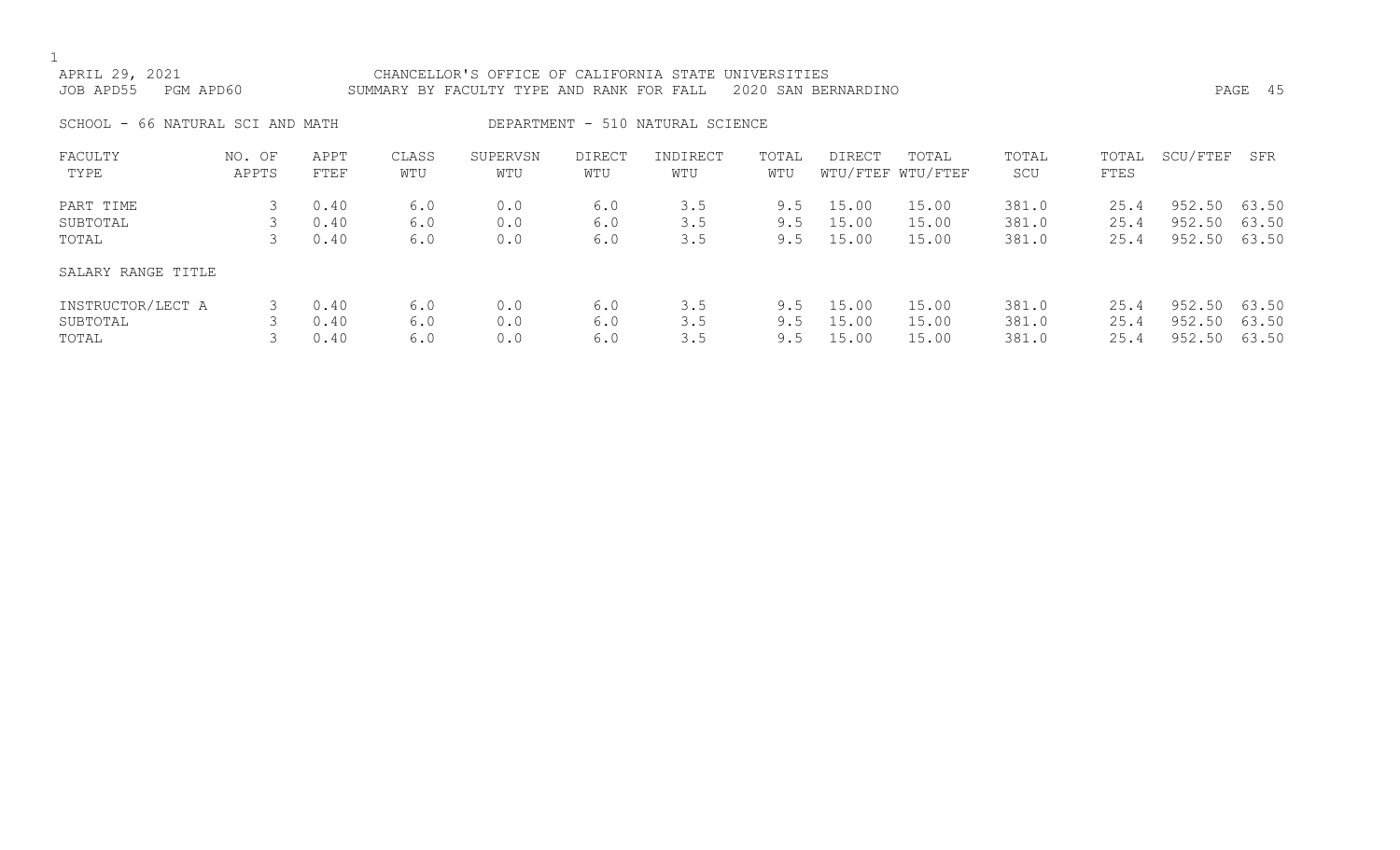## APRIL 29, 2021 CHANCELLOR'S OFFICE OF CALIFORNIA STATE UNIVERSITIES

JOB APD55 PGM APD60 SUMMARY BY FACULTY TYPE AND RANK FOR FALL 2020 SAN BERNARDINO PAGE 46

SCHOOL - 66 NATURAL SCI AND MATH DEPARTMENT - 515 NURSING

| FACULTY<br>TYPE    | NO. OF<br>APPTS | APPT<br>FTEF | CLASS<br>WTU | SUPERVSN<br>WTU | <b>DIRECT</b><br>WTU | INDIRECT<br>WTU | TOTAL<br>WTU | <b>DIRECT</b> | TOTAL<br>WTU/FTEF WTU/FTEF | TOTAL<br>SCU | TOTAL<br>FTES | SCU/FTEF  | SFR   |
|--------------------|-----------------|--------------|--------------|-----------------|----------------------|-----------------|--------------|---------------|----------------------------|--------------|---------------|-----------|-------|
|                    |                 |              |              |                 |                      |                 |              |               |                            |              |               |           |       |
| FULL TIME          | 17              | 16.01        | 169.0        | 2.9             | 171.9                | 38.0            | 209.9        | 10.74         | 13.11                      | 2659.5       | 178.8         | 166.15    | 11.17 |
| PART TIME          | 20              | 10.15        | 135.2        | 2.3             | 140.5                | 2.5             | 143.0        | 13.84         | 14.09                      | 746.5        | 51.7          | 73.55     | 5.09  |
| SUBTOTAL           | 37              | 26.16        | 304.2        | 5.2             | 312.4                | 40.5            | 352.9        | 11.94         | 13.49                      | 3406.0       | 230.4         | 130.22    | 8.81  |
| OTHER              |                 | 0.00         | 0.0          | 0.0             | 0.0                  | 0.0             | 0.0          | 0.00          | 0.00                       | 0.0          | 0.0           | 0.00      | 0.00  |
| TOTAL              | 38              | 26.16        | 304.2        | 5.2             | 312.4                | 40.5            | 352.9        | 11.94         | 13.49                      | 3406.0       | 230.4         | 130.22    | 8.81  |
| SALARY RANGE TITLE |                 |              |              |                 |                      |                 |              |               |                            |              |               |           |       |
| PROFESSOR/LECT D   | 4               | 1.90         | 17.0         | 2.6             | 22.6                 | 3.5             | 26.1         | 11.89         | 13.73                      | 427.0        | 29.3          | 224.62    | 15.43 |
| ASSOC PROF/LECT C  | 5               | 5.00         | 53.0         | 0.3             | 53.3                 | 5.0             | 58.3         | 10.66         | 11.66                      | 760.0        | 51.7          | 151<br>94 | 10.34 |
| ASST PROF/LECT B   | 4               | 4.00         | 39.5         | 0.0             | 39.5                 | 12.0            | 51.5         | 9.88          | 12.88                      | 788.0        | 52.6          | 197.00    | 13.15 |
| INSTRUCTOR/LECT A  | 25              | 15.25        | 194.7        | 2.3             | 197.0                | 20.0            | 217.0        | 12.92         | 14.23                      | 1431.0       | 96.8          | 93.82     | 6.35  |
| SUBTOTAL           | 38              | 26.16        | 304.2        | 5.2             | 312.4                | 40.5            | 352.9        | 11.94         | 13.49                      | 3406.0       | 230.4         | 130.22    | 8.81  |
| TOTAL              | 38              | 26.16        | 304.2        | 5.2             | 312.4                | 40.5            | 352.9        | 11.94         | 13.49                      | 3406.0       | 230.4         | 130.22    | 8.81  |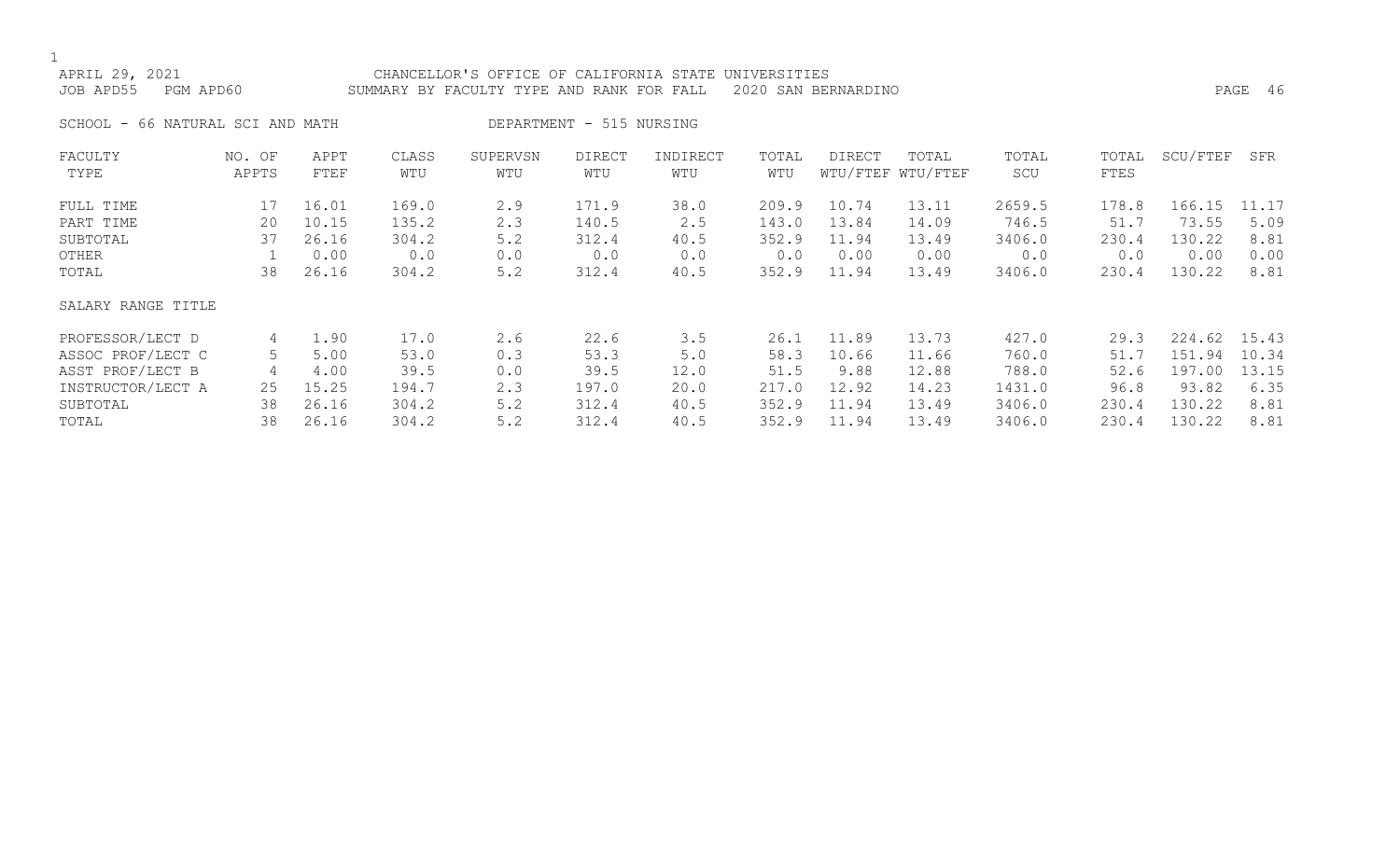### APRIL 29, 2021 CHANCELLOR'S OFFICE OF CALIFORNIA STATE UNIVERSITIES JOB APD55 PGM APD60 SUMMARY BY FACULTY TYPE AND RANK FOR FALL 2020 SAN BERNARDINO PAGE 47

SCHOOL - 66 NATURAL SCI AND MATH DEPARTMENT - 571 PHYSICS

| FACULTY            | NO. OF | APPT  | CLASS | SUPERVSN | <b>DIRECT</b> | INDIRECT | TOTAL | <b>DIRECT</b> | TOTAL             | TOTAL  | TOTAL | SCU/FTEF | SFR   |
|--------------------|--------|-------|-------|----------|---------------|----------|-------|---------------|-------------------|--------|-------|----------|-------|
| TYPE               | APPTS  | FTEF  | WTU   | WTU      | WTU           | WTU      | WTU   |               | WTU/FTEF WTU/FTEF | SCU    | FTES  |          |       |
| FULL TIME          |        | 5.00  | 31.0  | 1.0      | 32.0          | 23.0     | 55.0  | 6.40          | 11.00             | 722.0  | 48.1  | 144.43   | 9.63  |
| PART TIME          | 9      | 6.31  | 85.0  | 0.0      | 87.0          | 4.0      | 91.0  | 13.79         | 14.42             | 2490.0 | 166.0 | 394.55   | 26.30 |
| SUBTOTAL           | 16     | 11.31 | 116.0 | 1.0      | 119.0         | 27.0     | 146.0 | 10.52         | 12.91             | 3212.0 | 214.1 | 284.00   | 18.93 |
| OTHER              |        | 0.00  | 0.0   | 0.0      | 0.0           | 0.0      | 0.0   | 0.00          | 0.00              | 0.0    | 0.0   | 0.00     | 0.00  |
| TOTAL              | 17     | 11.31 | 116.0 | 1.0      | 119.0         | 27.0     | 146.0 | 10.52         | 12.91             | 3212.0 | 214.1 | 284.00   | 18.93 |
| SALARY RANGE TITLE |        |       |       |          |               |          |       |               |                   |        |       |          |       |
| PROFESSOR/LECT D   | 6      | 3.92  | 28.0  | 0.5      | 28.5          | 16.5     | 45.0  | 7.28          | 11.49             | 760.0  | 50.7  | 194.13   | 12.94 |
| ASSOC PROF/LECT C  |        | 0.75  | 3.0   | 0.0      | 3.0           | 6.0      | 9.0   | 4.00          | 12.00             | 16.0   | 1.1   | 21.33    | 1.43  |
| ASST PROF/LECT B   |        | 1.00  | 6.0   | 0.5      | 6.5           | 4.5      | 11.0  | 6.50          | 11.00             | 212.0  | 14.1  | 212.00   | 14.13 |
| INSTRUCTOR/LECT A  | 9      | 5.65  | 79.0  | 0.0      | 81.0          | 0.0      | 81.0  | 14.35         | 14.35             | 2224.0 | 148.3 | 393.98   | 26.27 |
| SUBTOTAL           | 17     | 11.31 | 116.0 | 1.0      | 119.0         | 27.0     | 146.0 | 10.52         | 12.91             | 3212.0 | 214.1 | 284.00   | 18.93 |
| TOTAL              | 17     | 11.31 | 116.0 | 1.0      | 119.0         | 27.0     | 146.0 | 10.52         | 12.91             | 3212.0 | 214.1 | 284.00   | 18.93 |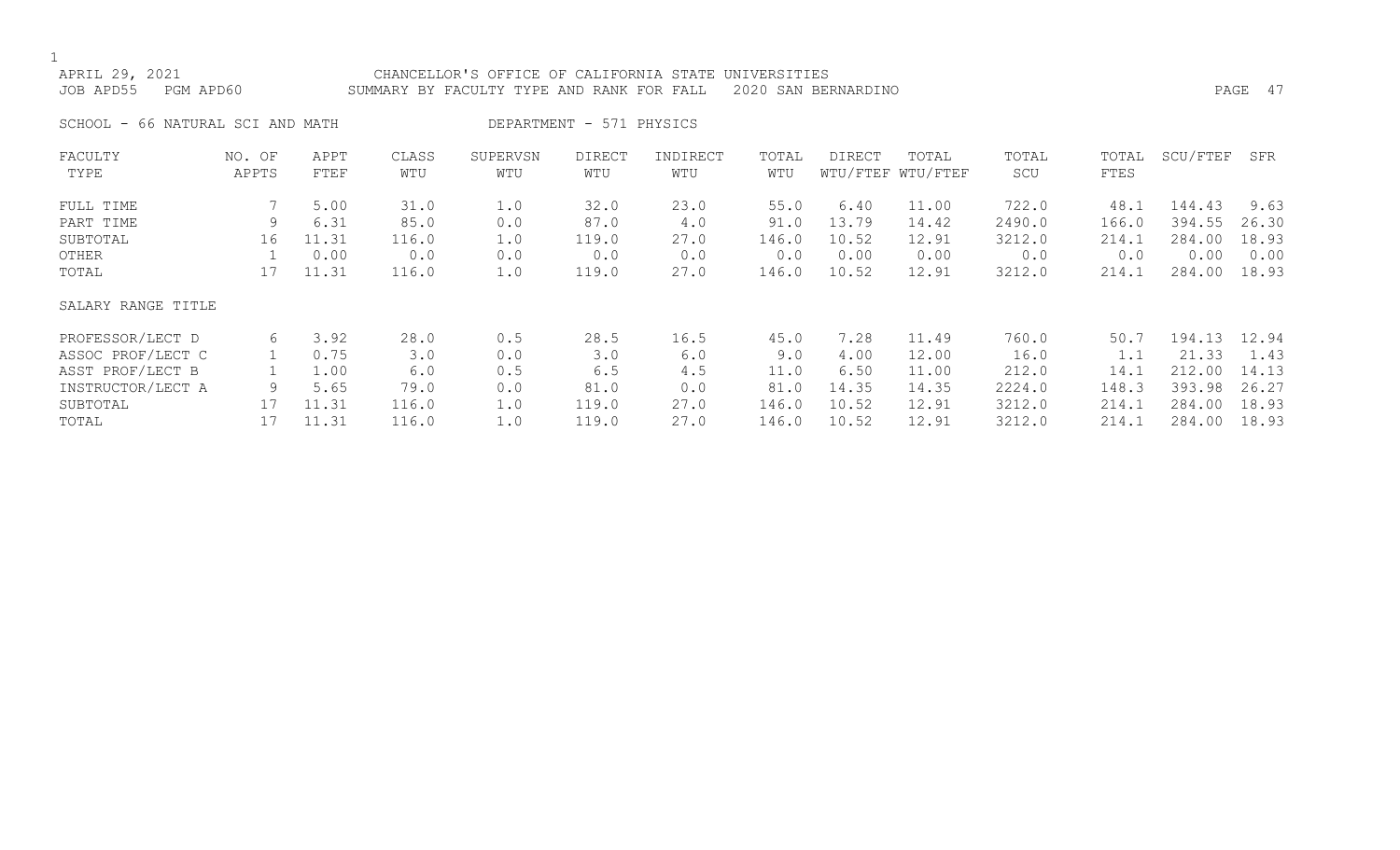#### APRIL 29, 2021 CHANCELLOR'S OFFICE OF CALIFORNIA STATE UNIVERSITIES JOB APD55 PGM APD60 SUMMARY BY FACULTY TYPE AND RANK FOR FALL 2020 SAN BERNARDINO PAGE 48

SCHOOL - 66 NATURAL SCI AND MATH

| FACULTY            | NO. OF | APPT   | CLASS  | SUPERVSN | <b>DIRECT</b> | INDIRECT | TOTAL  | <b>DIRECT</b> | TOTAL             | TOTAL   | TOTAL  | SCU/FTEF | SFR   |
|--------------------|--------|--------|--------|----------|---------------|----------|--------|---------------|-------------------|---------|--------|----------|-------|
| TYPE               | APPTS  | FTEF   | WTU    | WTU      | WTU           | WTU      | WTU    |               | WTU/FTEF WTU/FTEF | SCU     | FTES   |          |       |
| FULL TIME          | 134    | 121.44 | 1139.4 | 42.1     | 1235.2        | 347.2    | 1582.4 | 10.17         | 13.03             | 38835.6 | 2608.5 | 319.80   | 21.48 |
| PART TIME          | 196    | 82.23  | 1157.4 | 3.7      | 1198.6        | 38.2     | 1236.8 | 14.58         | 15.04             | 33102.4 | 2215.3 | 402.58   | 26.94 |
| SUBTOTAL           | 330    | 203.66 | 2296.8 | 45.8     | 2433.8        | 385.4    | 2819.2 | 11.95         | 13.84             | 71938.0 | 4823.8 | 353.22   | 23.69 |
| OTHER              |        | 0.00   | 0.0    | 0.3      | 0.3           | 0.0      | 0.3    | 0.00          | 0.00              | 23.0    | 1.5    | 0.00     | 0.00  |
| TOTAL              | 337    | 203.66 | 2296.8 | 46.1     | 2434.1        | 385.4    | 2819.5 | 11.95         | 13.84             | 71961.0 | 4825.3 | 353.33   | 23.69 |
| SALARY RANGE TITLE |        |        |        |          |               |          |        |               |                   |         |        |          |       |
| PROFESSOR/LECT D   | 66     | 42.39  | 392.6  | 18.1     | 458.2         | 125.5    | 583.7  | 10.81         | 13.77             | 13926.3 | 937.1  | 328.50   | 22.11 |
| ASSOC PROF/LECT C  | 22     | 20.75  | 201.2  | 7.4      | 214.2         | 44.1     | 258.3  | 10.32         | 12.45             | 4826.5  | 325.9  | 232.59   | 15.71 |
| ASST PROF/LECT B   | 47     | 45.76  | 386.2  | 17.3     | 404.6         | 165.8    | 570.4  | 8.84          | 12.47             | 11512.3 | 775.4  | 251.59   | 16.95 |
| INSTRUCTOR/LECT A  | 148    | 78.75  | 1079.7 | 3.3      | 1119.0        | 48.0     | 1167.0 | 14.21         | 14.82             | 36687.9 | 2453.0 | 465.88   | 31.15 |
| TCHNG ASSOCIATE    | 53     | 16.01  | 237.1  | 0.0      | 238.1         | 2.0      | 240.1  | 14.87         | 15.00             | 5008.0  | 334.0  | 312.78   | 20.86 |
| SUBTOTAL           | 336    | 203.66 | 2296.8 | 46.1     | 2434.1        | 385.4    | 2819.5 | 11.95         | 13.84             | 71961.0 | 4825.3 | 353.33   | 23.69 |
| OTHER              |        | 0.00   | 0.0    | 0.0      | 0.0           | 0.0      | 0.0    | 0.00          | 0.00              | 0.0     | 0.0    | 0.00     | 0.00  |
| SUBTOTAL           |        | 0.00   | 0.0    | 0.0      | 0.0           | 0.0      | 0.0    | 0.00          | 0.00              | 0.0     | 0.0    | 0.00     | 0.00  |
| TOTAL              | 337    | 203.66 | 2296.8 | 46.1     | 2434.1        | 385.4    | 2819.5 | 11.95         | 13.84             | 71961.0 | 4825.3 | 353.33   | 23.69 |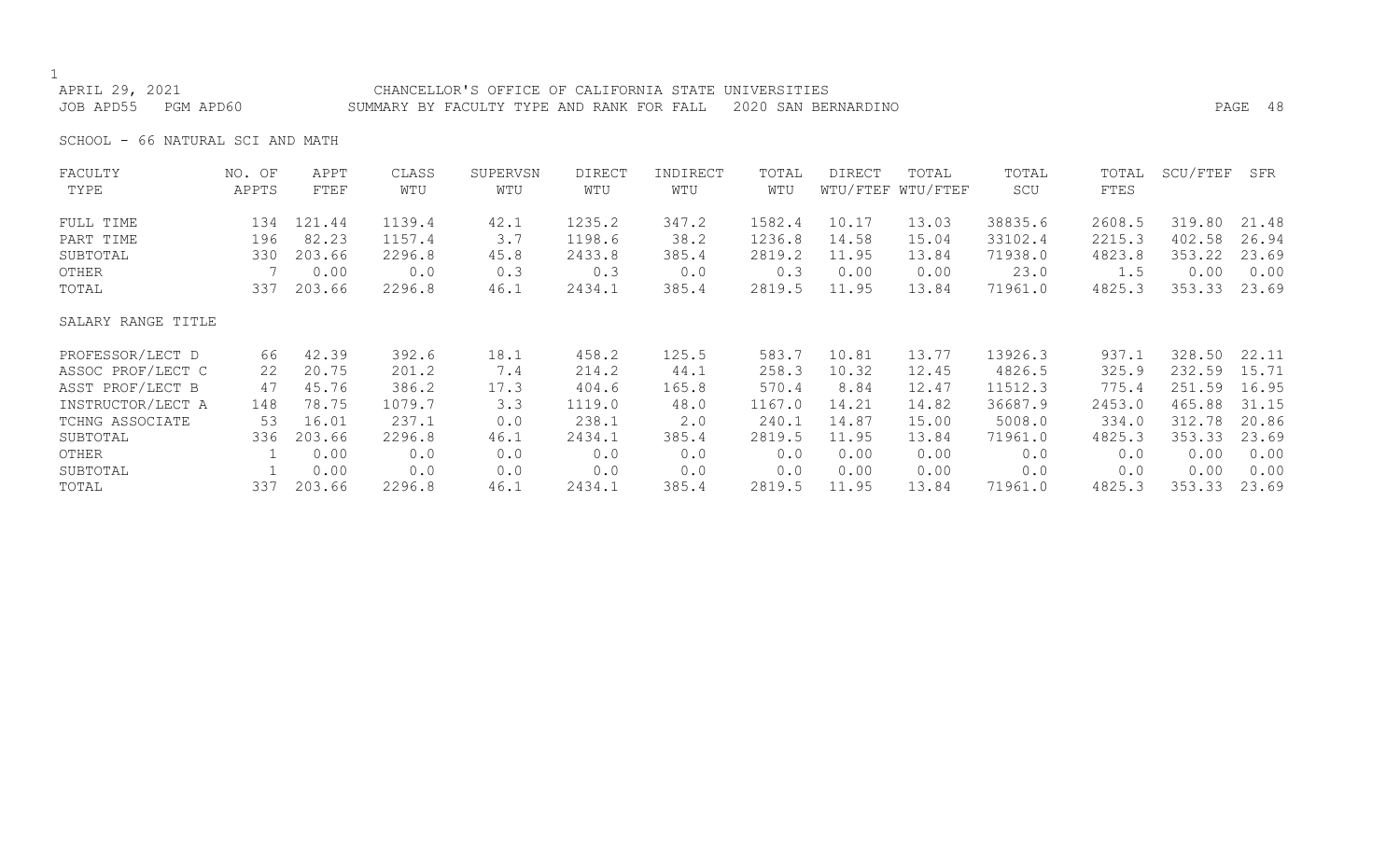APRIL 29, 2021 CHANCELLOR'S OFFICE OF CALIFORNIA STATE UNIVERSITIES JOB APD55 PGM APD60 SUMMARY BY FACULTY TYPE AND RANK FOR FALL 2020 SAN BERNARDINO PAGE 49

#### SCHOOL - 99 ALL COLLEGE CONSERVERS OF DEPARTMENT - 373 INTERDISCIPLINARY STUDIES IN EDUCATION

| FACULTY<br>TYPE    | NO. OF<br>APPTS | APPT<br>FTEF | CLASS<br>WTU | SUPERVSN<br>WTU | <b>DIRECT</b><br>WTU | INDIRECT<br>WTU | TOTAL<br>WTU | DIRECT | TOTAL<br>WTU/FTEF WTU/FTEF | TOTAL<br>SCU | TOTAL<br>FTES | SCU/FTEF | SFR   |
|--------------------|-----------------|--------------|--------------|-----------------|----------------------|-----------------|--------------|--------|----------------------------|--------------|---------------|----------|-------|
|                    |                 |              |              |                 |                      |                 |              |        |                            |              |               |          |       |
| FULL TIME          |                 | 1.75         | 12.0         | 0.0             | 12.0                 | 0.0             | 12.0         | 6.86   | 6.86                       | 210.0        | 14.0          | 120.00   | 8.00  |
| PART TIME          | 8               | 1.87         | 12.0         | 0.0             | 12.0                 | 0.0             | 12.0         | 6.42   | 6.42                       | 258.0        | 17.2          | 138.04   | 9.20  |
| SUBTOTAL           | 10              | 3.62         | 24.0         | 0.0             | 24.0                 | 0.0             | 24.0         | 6.63   | 6.63                       | 468.0        | 31.2          | 129.32   | 8.62  |
| TOTAL              | 10              | 3.62         | 24.0         | 0.0             | 24.0                 | 0.0             | 24.0         | 6.63   | 6.63                       | 468.0        | 31.2          | 129.32   | 8.62  |
| SALARY RANGE TITLE |                 |              |              |                 |                      |                 |              |        |                            |              |               |          |       |
| ASSOC PROF/LECT C  |                 | 0.75         | 0.0          | 0.0             | 0.0                  | 0.0             | 0.0          | 0.00   | 0.00                       | 0.0          | 0.0           | 0.00     | 0.00  |
| INSTRUCTOR/LECT A  | 8               | 2.87         | 24.0         | 0.0             | 24.0                 | 0.0             | 24.0         | 8.37   | 8.37                       | 450.0        | 30.0          | 156.85   | 10.46 |
| SUBTOTAL           | 9               | 3.62         | 24.0         | 0.0             | 24.0                 | 0.0             | 24.0         | 6.63   | 6.63                       | 450.0        | 30.0          | 124.34   | 8.29  |
| OTHER              |                 | 0.00         | 0.0          | 0.0             | 0.0                  | 0.0             | 0.0          | 0.00   | 0.00                       | 18.0         | 1.2           | 0.00     | 0.00  |
| SUBTOTAL           |                 | 0.00         | 0.0          | 0.0             | 0.0                  | 0.0             | 0.0          | 0.00   | 0.00                       | 18.0         | 1.2           | 0.00     | 0.00  |
| TOTAL              | 10              | 3.62         | 24.0         | 0.0             | 24.0                 | 0.0             | 24.0         | 6.63   | 6.63                       | 468.0        | 31.2          | 129.32   | 8.62  |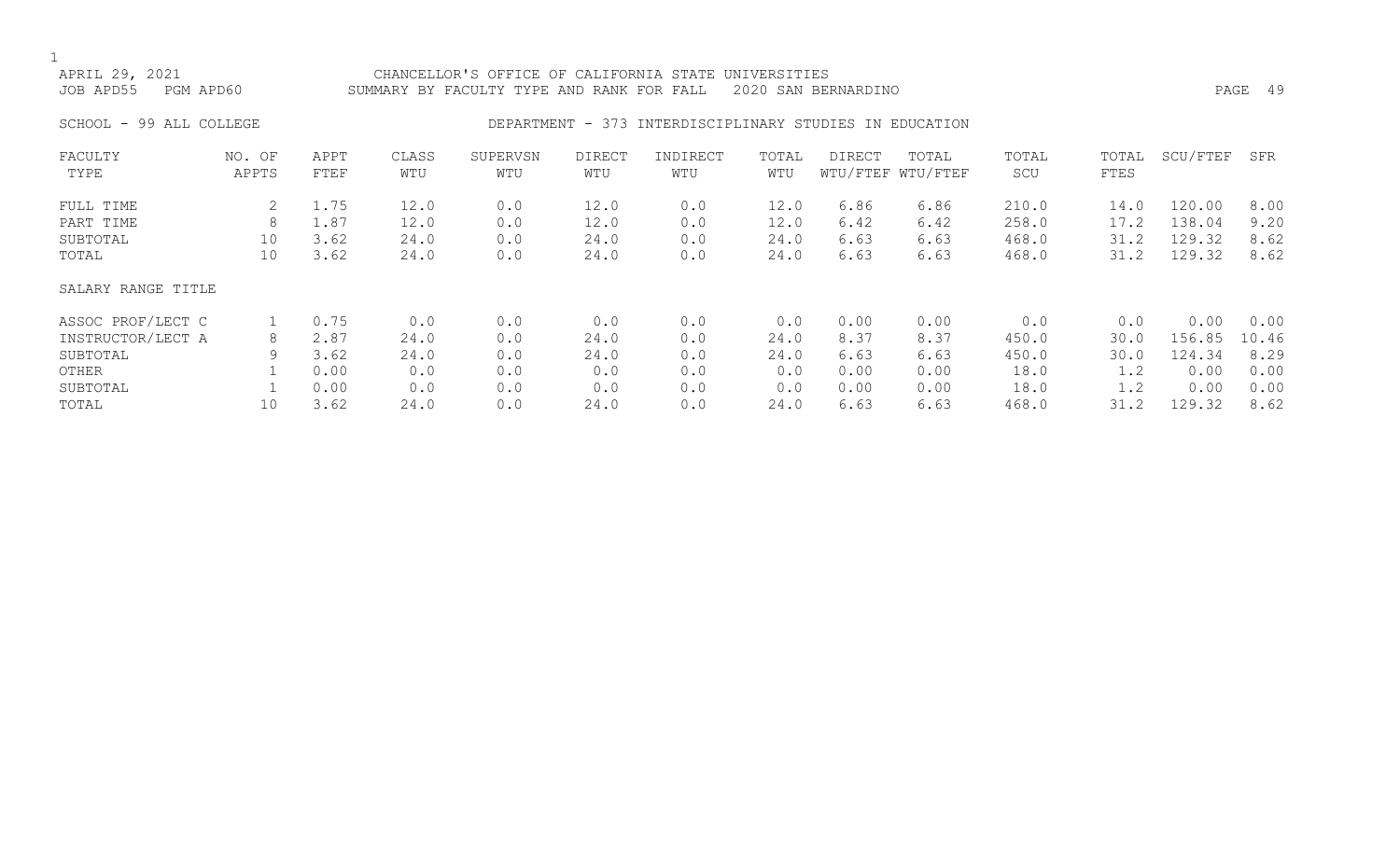# 1<br>APRIL 29, 2021

APRIL 29, 2021 CHANCELLOR'S OFFICE OF CALIFORNIA STATE UNIVERSITIES<br>JOB APD55 PGM APD60 SUMMARY BY FACULTY TYPE AND RANK FOR FALL 2020 SAN BEF SUMMARY BY FACULTY TYPE AND RANK FOR FALL 2020 SAN BERNARDINO **PAGE 50** 

SCHOOL - 99 ALL COLLEGE

| FACULTY            | NO. OF | APPT | CLASS | SUPERVSN | DIRECT | INDIRECT | TOTAL | DIRECT | TOTAL             | TOTAL | TOTAL | SCU/FTEF | SFR   |
|--------------------|--------|------|-------|----------|--------|----------|-------|--------|-------------------|-------|-------|----------|-------|
| TYPE               | APPTS  | FTEF | WTU   | WTU      | WTU    | WTU      | WTU   |        | WTU/FTEF WTU/FTEF | SCU   | FTES  |          |       |
| FULL TIME          |        | 1.75 | 12.0  | 0.0      | 12.0   | 0.0      | 12.0  | 6.86   | 6.86              | 210.0 | 14.0  | 120.00   | 8.00  |
| PART TIME          | 8      | 1.87 | 12.0  | 0.0      | 12.0   | 0.0      | 12.0  | 6.42   | 6.42              | 258.0 | 17.2  | 138.04   | 9.20  |
| SUBTOTAL           | 10     | 3.62 | 24.0  | 0.0      | 24.0   | 0.0      | 24.0  | 6.63   | 6.63              | 468.0 | 31.2  | 129.32   | 8.62  |
| TOTAL              | 10     | 3.62 | 24.0  | 0.0      | 24.0   | 0.0      | 24.0  | 6.63   | 6.63              | 468.0 | 31.2  | 129.32   | 8.62  |
| SALARY RANGE TITLE |        |      |       |          |        |          |       |        |                   |       |       |          |       |
| ASSOC PROF/LECT C  |        | 0.75 | 0.0   | 0.0      | 0.0    | 0.0      | 0.0   | 0.00   | 0.00              | 0.0   | 0.0   | 0.00     | 0.00  |
| INSTRUCTOR/LECT A  | 8      | 2.87 | 24.0  | 0.0      | 24.0   | 0.0      | 24.0  | 8.37   | 8.37              | 450.0 | 30.0  | 156.85   | 10.46 |
| SUBTOTAL           |        | 3.62 | 24.0  | 0.0      | 24.0   | 0.0      | 24.0  | 6.63   | 6.63              | 450.0 | 30.0  | 124.34   | 8.29  |
| OTHER              |        | 0.00 | 0.0   | 0.0      | 0.0    | 0.0      | 0.0   | 0.00   | 0.00              | 18.0  | 1.2   | 0.00     | 0.00  |
| SUBTOTAL           |        | 0.00 | 0.0   | 0.0      | 0.0    | 0.0      | 0.0   | 0.00   | 0.00              | 18.0  | 1.2   | 0.00     | 0.00  |
| TOTAL              | 10     | 3.62 | 24.0  | 0.0      | 24.0   | 0.0      | 24.0  | 6.63   | 6.63              | 468.0 | 31.2  | 129.32   | 8.62  |
|                    |        |      |       |          |        |          |       |        |                   |       |       |          |       |